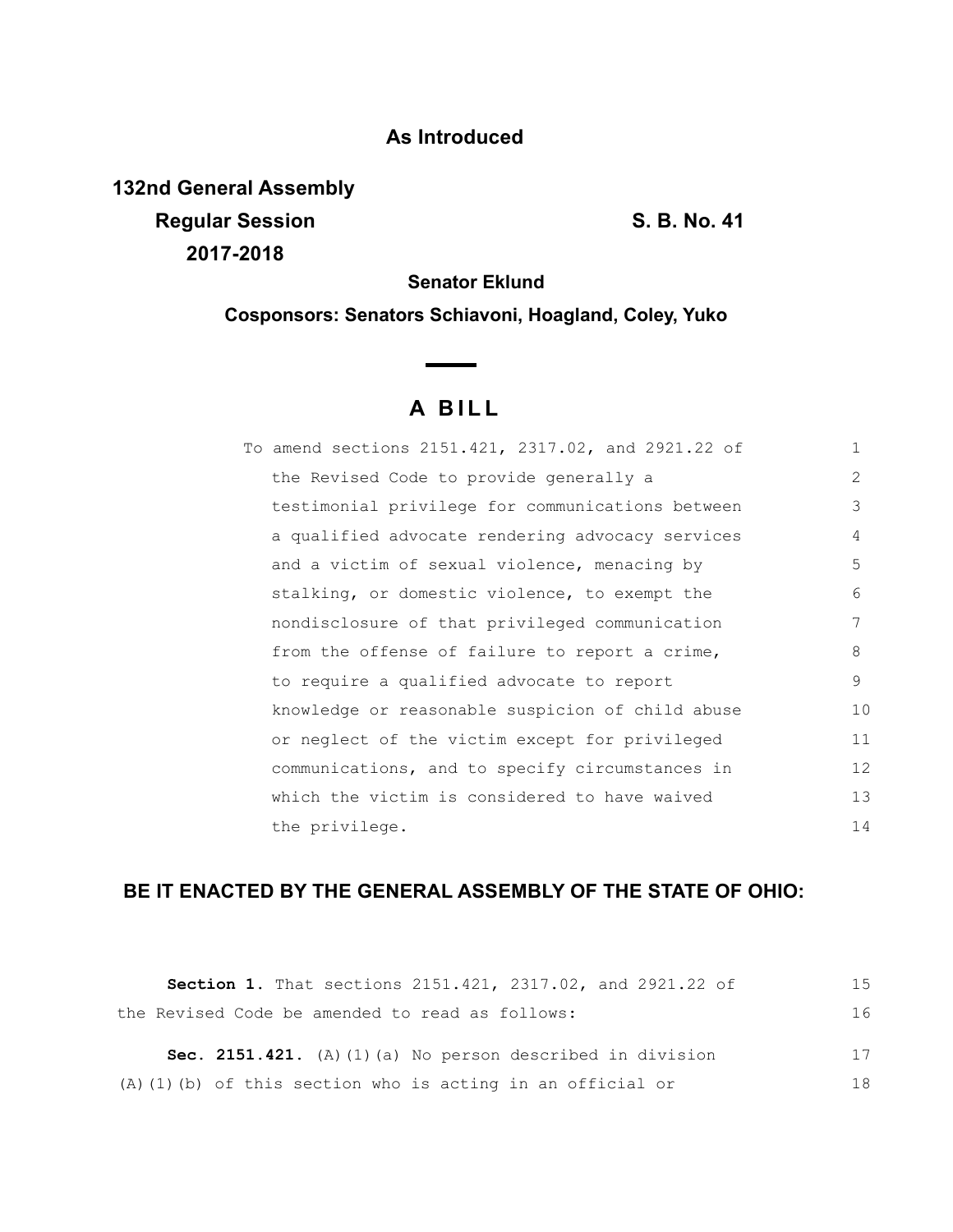#### **S. B. No. 41 Page 2 As Introduced**

professional capacity and knows, or has reasonable cause to suspect based on facts that would cause a reasonable person in a similar position to suspect, that a child under eighteen years of age, or a person under twenty-one years of age with a developmental disability or physical impairment, has suffered or faces a threat of suffering any physical or mental wound, injury, disability, or condition of a nature that reasonably indicates abuse or neglect of the child shall fail to immediately report that knowledge or reasonable cause to suspect to the entity or persons specified in this division. Except as provided in section 5120.173 of the Revised Code, the person making the report shall make it to the public children services agency or a municipal or county peace officer in the county in which the child resides or in which the abuse or neglect is occurring or has occurred. In the circumstances described in section 5120.173 of the Revised Code, the person making the report shall make it to the entity specified in that section. 19 20 21 22 23 24 25 26 27 28 29 30 31 32 33 34 35

(b) Division (A)(1)(a) of this section applies to any person who is an attorney; health care professional; practitioner of a limited branch of medicine as specified in section 4731.15 of the Revised Code; licensed school psychologist; independent marriage and family therapist or marriage and family therapist; coroner; administrator or employee of a child day-care center; administrator or employee of a residential camp, child day camp, or private, nonprofit therapeutic wilderness camp; administrator or employee of a certified child care agency or other public or private children services agency; school teacher; school employee; school authority; agent of a county humane society; person, other than a cleric, rendering spiritual treatment through prayer in accordance with the tenets of a well-recognized religion; 36 37 38 39 40 41 42 43 44 45 46 47 48 49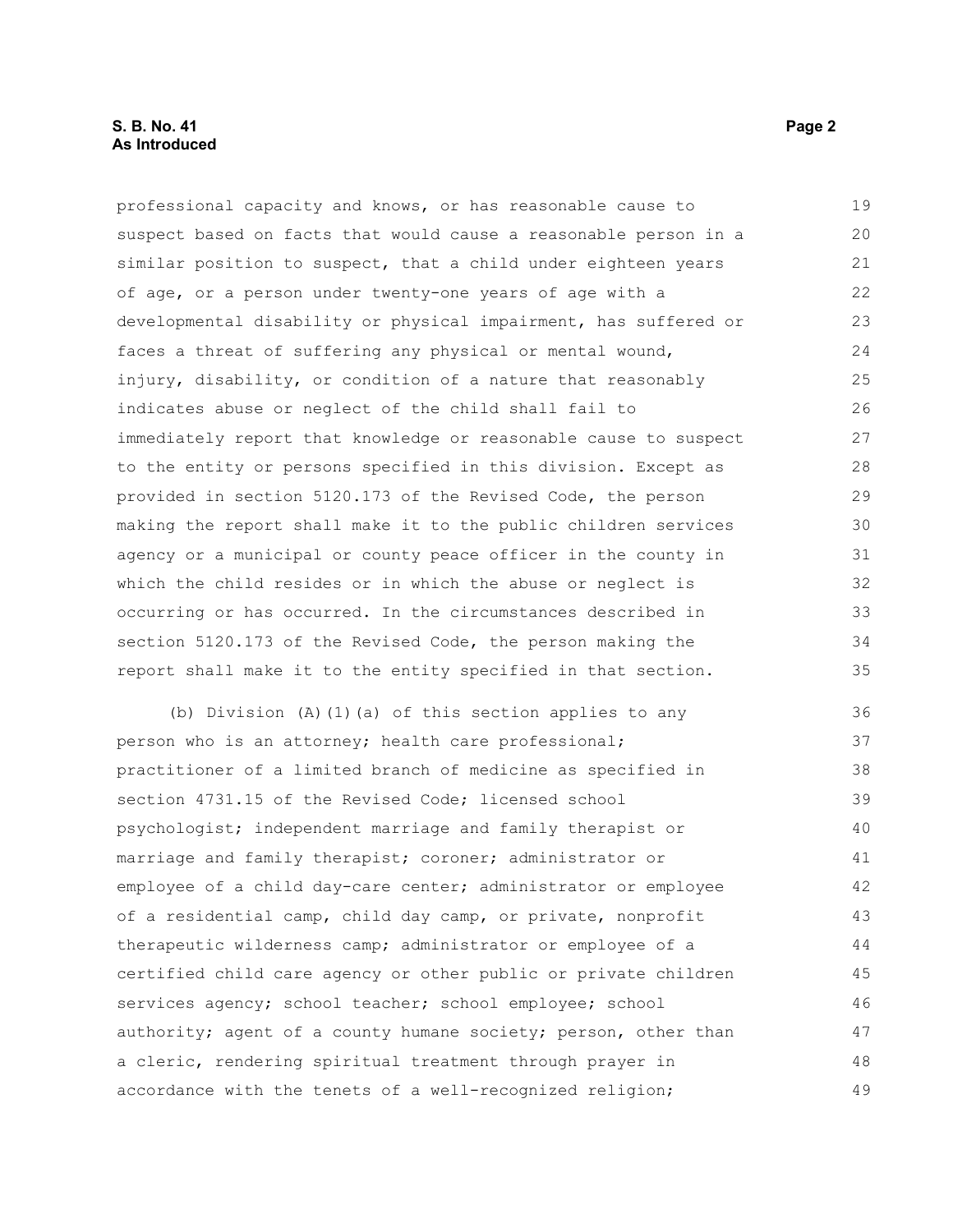#### **S. B. No. 41 Page 3 As Introduced**

employee of a county department of job and family services who is a professional and who works with children and families; superintendent or regional administrator employed by the department of youth services; superintendent, board member, or employee of a county board of developmental disabilities; investigative agent contracted with by a county board of developmental disabilities; employee of the department of developmental disabilities; employee of a facility or home that provides respite care in accordance with section 5123.171 of the Revised Code; employee of an entity that provides homemaker services; a person performing the duties of an assessor pursuant to Chapter 3107. or 5103. of the Revised Code; third party employed by a public children services agency to assist in providing child or family related services; court appointed special advocate;  $or$ -quardian ad litem; or qualified advocate. 50 51 52 53 54 55 56 57 58 59 60 61 62 63 64

(c) If two or more health care professionals, after providing health care services to a child, determine or suspect that the child has been or is being abused or neglected, the health care professionals may designate one of the health care professionals to report the abuse or neglect. A single report made under this division shall meet the reporting requirements of division (A)(1) of this section. 65 66 67 68 69 70 71

(2) Except as provided in division (A)(3) of this section, an attorney or a physician is not required to make a report pursuant to division (A)(1) of this section concerning any communication the attorney or physician receives from a client or patient in an attorney-client or physician-patient relationship, if, in accordance with division (A) or (B) of section 2317.02 of the Revised Code, the attorney or physician could not testify with respect to that communication in a civil or criminal proceeding. 72 73 74 75 76 77 78 79 80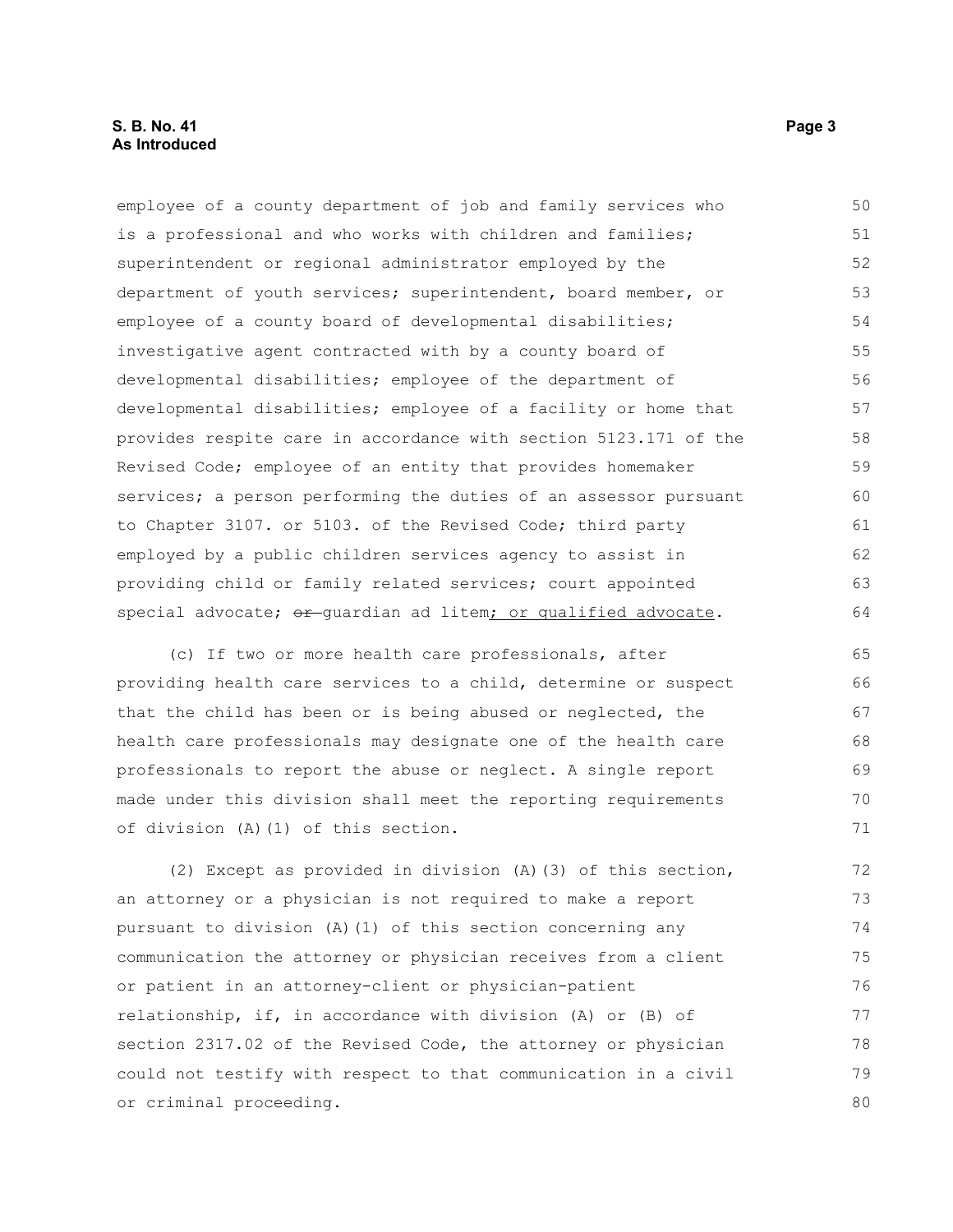#### **S. B. No. 41 Page 4 As Introduced**

(3) The client or patient in an attorney-client or physician-patient relationship described in division (A)(2) of this section is deemed to have waived any testimonial privilege under division (A) or (B) of section 2317.02 of the Revised Code with respect to any communication the attorney or physician receives from the client or patient in that attorney-client or physician-patient relationship, and the attorney or physician shall make a report pursuant to division (A)(1) of this section with respect to that communication, if all of the following apply: 81 82 83 84 85 86 87 88 89 90

(a) The client or patient, at the time of the communication, is a child under eighteen years of age or is a person under twenty-one years of age with a developmental disability or physical impairment. 91 92 93 94

(b) The attorney or physician knows, or has reasonable cause to suspect based on facts that would cause a reasonable person in similar position to suspect that the client or patient has suffered or faces a threat of suffering any physical or mental wound, injury, disability, or condition of a nature that reasonably indicates abuse or neglect of the client or patient. 95 96 99 100

(c) The abuse or neglect does not arise out of the client's or patient's attempt to have an abortion without the notification of her parents, guardian, or custodian in accordance with section 2151.85 of the Revised Code. 101 102 103 104

(4)(a) No cleric and no person, other than a volunteer, designated by any church, religious society, or faith acting as a leader, official, or delegate on behalf of the church, religious society, or faith who is acting in an official or professional capacity, who knows, or has reasonable cause to believe based on facts that would cause a reasonable person in a 105 106 107 108 109 110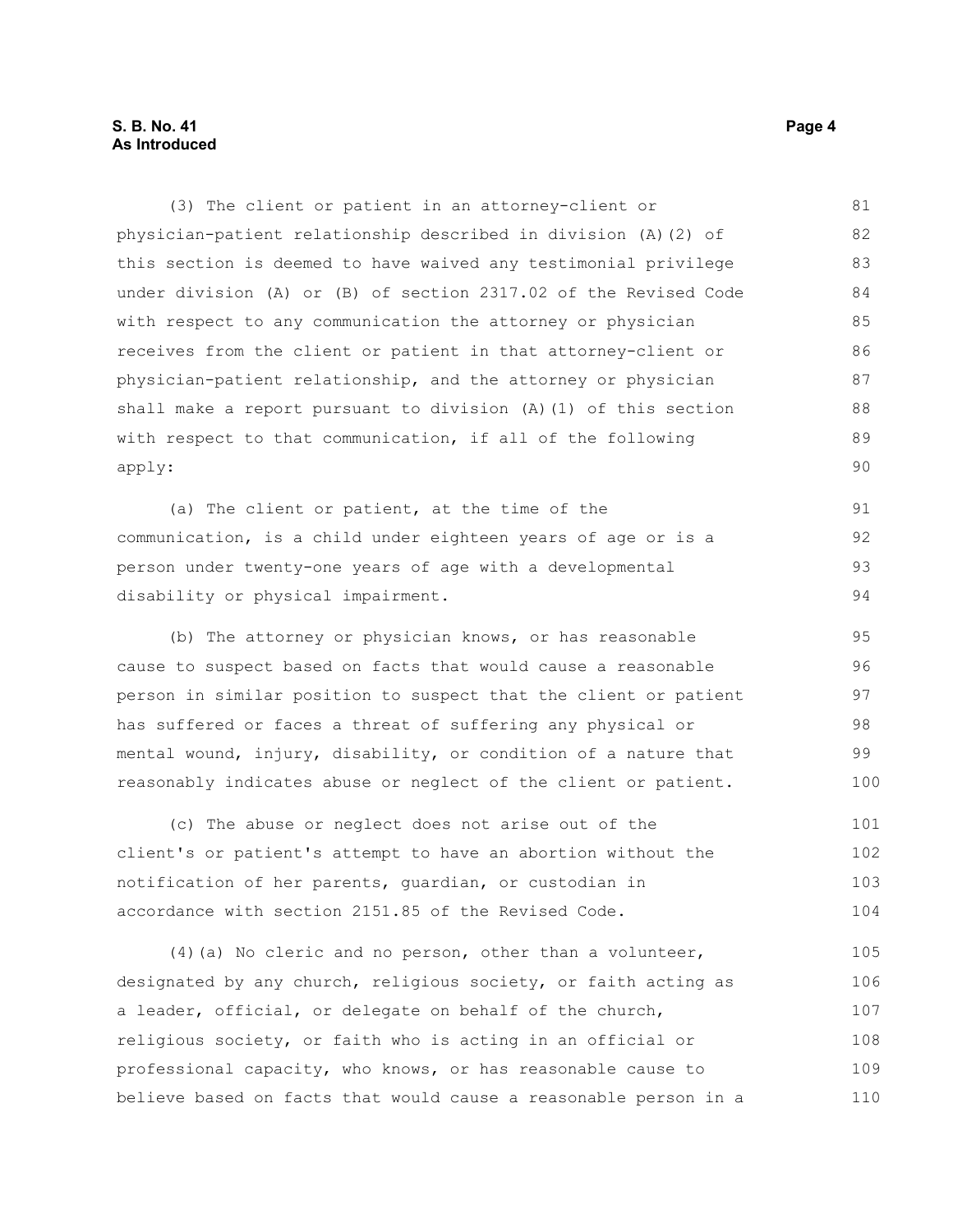#### **S. B. No. 41 Page 5 As Introduced**

similar position to believe, that a child under eighteen years of age, or a person under twenty-one years of age with a developmental disability or physical impairment, has suffered or faces a threat of suffering any physical or mental wound, injury, disability, or condition of a nature that reasonably indicates abuse or neglect of the child, and who knows, or has reasonable cause to believe based on facts that would cause a reasonable person in a similar position to believe, that another cleric or another person, other than a volunteer, designated by a church, religious society, or faith acting as a leader, official, or delegate on behalf of the church, religious society, or faith caused, or poses the threat of causing, the wound, injury, disability, or condition that reasonably indicates abuse or neglect shall fail to immediately report that knowledge or reasonable cause to believe to the entity or persons specified in this division. Except as provided in section 5120.173 of the Revised Code, the person making the report shall make it to the public children services agency or a municipal or county peace officer in the county in which the child resides or in which the abuse or neglect is occurring or has occurred. In the circumstances described in section 5120.173 of the Revised Code, the person making the report shall make it to the entity specified in that section. 111 112 113 114 115 116 117 118 119 120 121 122 123 124 125 126 127 128 129 130 131 132 133

(b) Except as provided in division (A)(4)(c) of this section, a cleric is not required to make a report pursuant to division (A)(4)(a) of this section concerning any communication the cleric receives from a penitent in a cleric-penitent relationship, if, in accordance with division (C) of section 2317.02 of the Revised Code, the cleric could not testify with respect to that communication in a civil or criminal proceeding. 134 135 136 137 138 139 140

(c) The penitent in a cleric-penitent relationship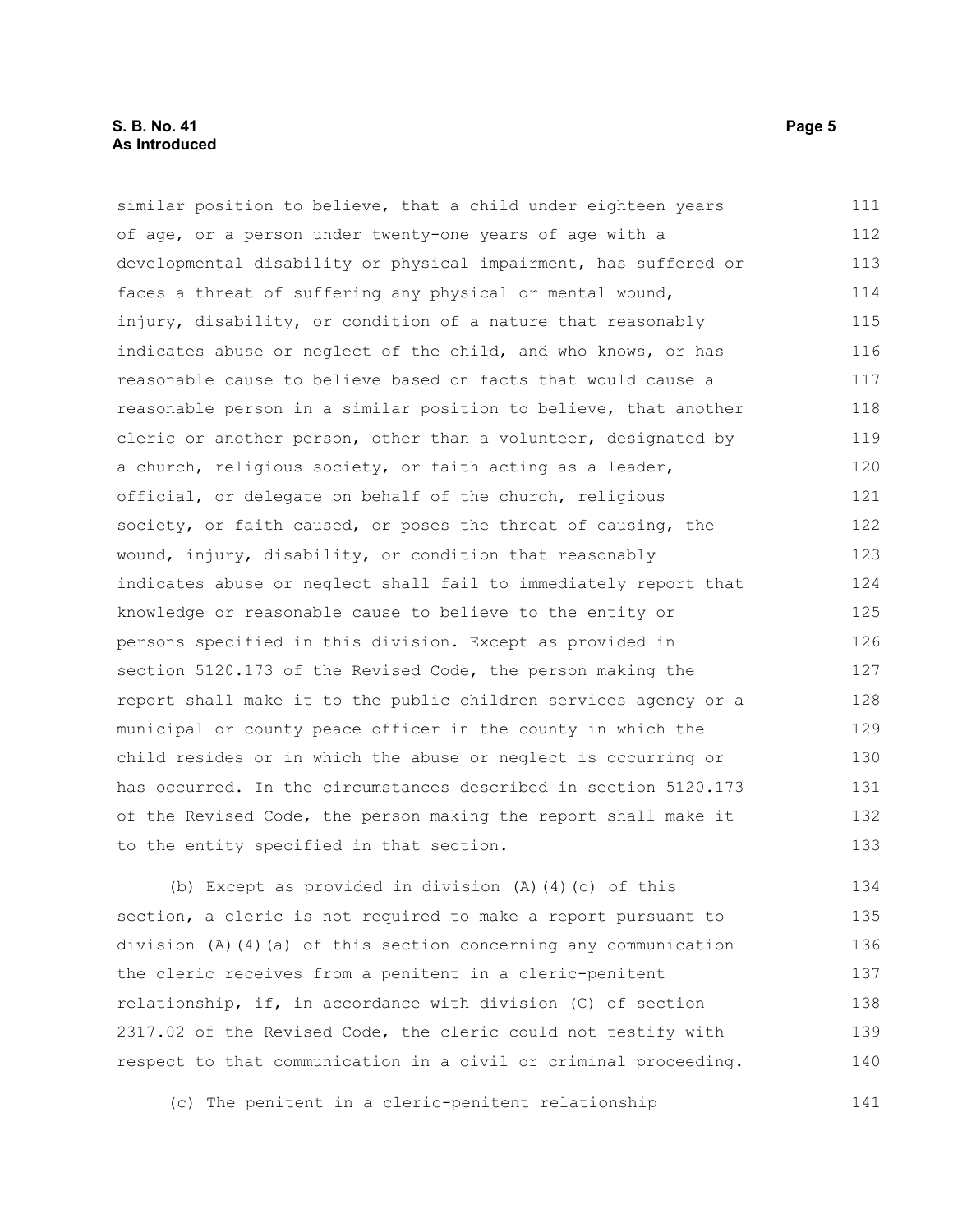described in division (A)(4)(b) of this section is deemed to have waived any testimonial privilege under division (C) of section 2317.02 of the Revised Code with respect to any communication the cleric receives from the penitent in that cleric-penitent relationship, and the cleric shall make a report pursuant to division (A)(4)(a) of this section with respect to that communication, if all of the following apply: 142 143 144 145 146 147 148

(i) The penitent, at the time of the communication, is a child under eighteen years of age or is a person under twentyone years of age with a developmental disability or physical impairment. 149 150 151 152

(ii) The cleric knows, or has reasonable cause to believe based on facts that would cause a reasonable person in a similar position to believe, as a result of the communication or any observations made during that communication, the penitent has suffered or faces a threat of suffering any physical or mental wound, injury, disability, or condition of a nature that reasonably indicates abuse or neglect of the penitent. 153 154 155 156 157 158 159

(iii) The abuse or neglect does not arise out of the penitent's attempt to have an abortion performed upon a child under eighteen years of age or upon a person under twenty-one years of age with a developmental disability or physical impairment without the notification of her parents, guardian, or custodian in accordance with section 2151.85 of the Revised Code. 160 161 162 163 164 165 166

(d) Divisions (A)(4)(a) and (c) of this section do not apply in a cleric-penitent relationship when the disclosure of any communication the cleric receives from the penitent is in violation of the sacred trust. 167 168 169 170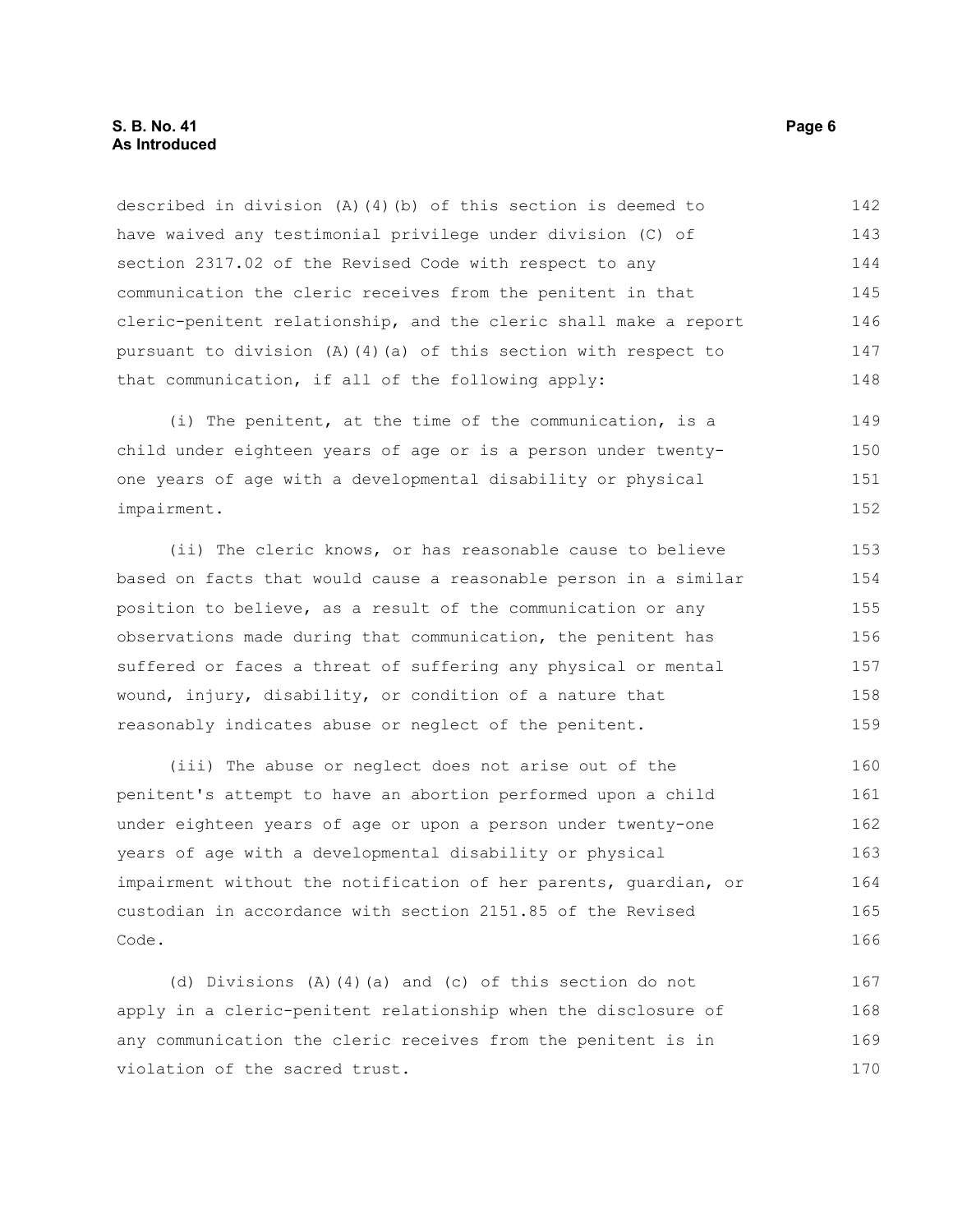### **S. B. No. 41 Page 7 As Introduced**

(e) As used in divisions (A)(1) and (4) of this section, "cleric" and "sacred trust" have the same meanings as in section 2317.02 of the Revised Code. (5)(a) Except as provided in division (A)(5)(b) of this section, a qualified advocate is not required to make a report pursuant to division (A)(1) of this section concerning any confidential communication the qualified advocate receives from a victim in a qualified advocate-victim relationship, if, in accordance with division (M) of section 2317.02 of the Revised Code, the qualified advocate could not testify with respect to that communication in a civil, criminal, administrative, or education discipline proceeding. (b) The victim in a qualified advocate-victim relationship described in division (A)(5)(a) of this section is considered to have waived any testimonial privilege under division (M) of section 2317.02 of the Revised Code with respect to any confidential communication the qualified advocate receives from the victim in that qualified advocate-victim relationship, and the qualified advocate shall make a report pursuant to division  $(A)$  (1) of this section with respect to that communication, if all of the following apply: (i) The victim, at the time of the communication, is either a child under eighteen years of age or a person under twenty-one years of age with a developmental disability or physical impairment. (ii) The qualified advocate knows, or has reasonable cause to believe based on facts that would cause a reasonable person in a similar position to believe, as a result of the communication or any observations made during that 171 172 173 174 175 176 177 178 179 180 181 182 183 184 185 186 187 188 189 190 191 192 193 194 195 196 197 198 199

communication, the victim has suffered or faces a threat of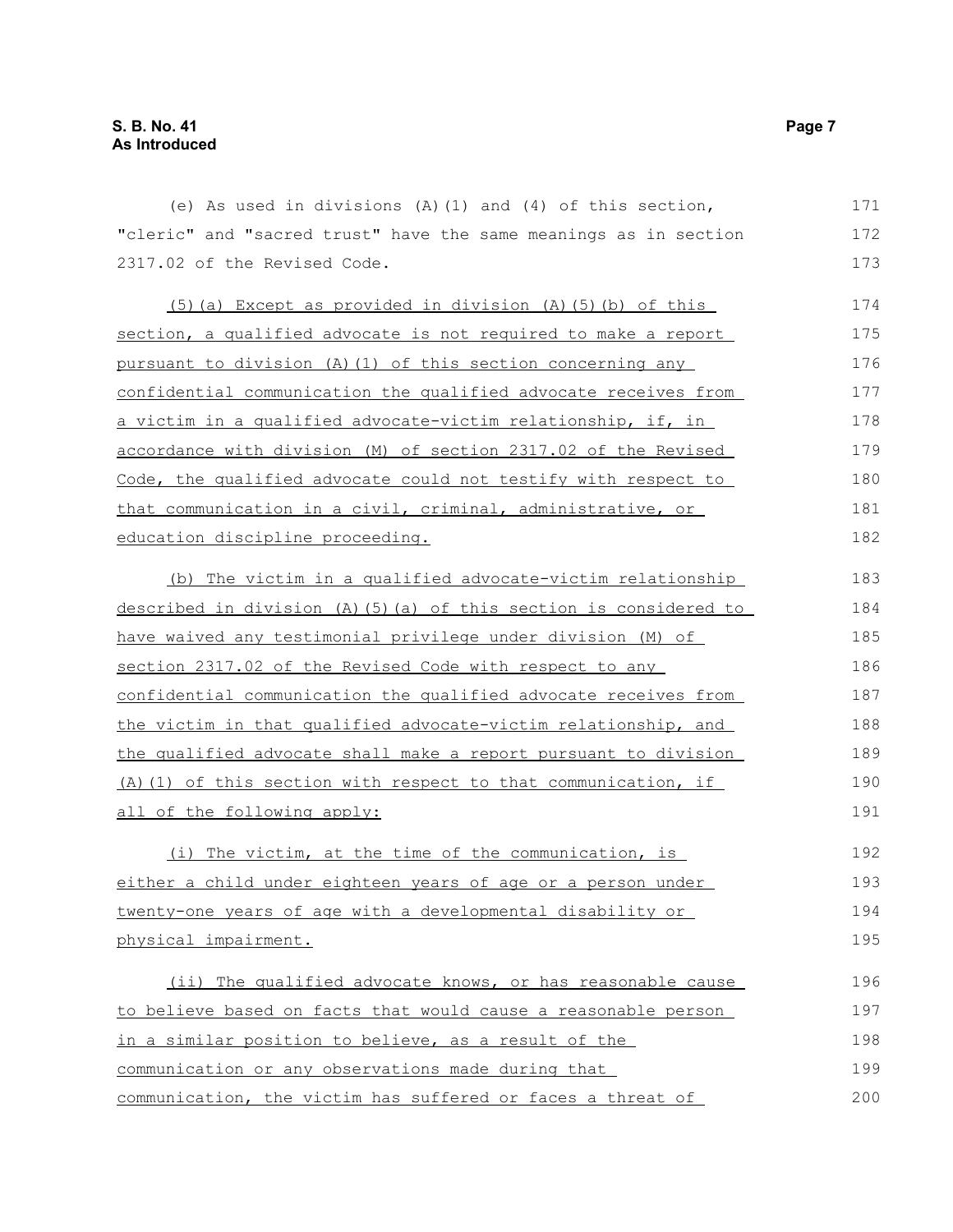suffering any physical or mental wound, injury, disability, or condition of a nature that reasonably indicates abuse or neglect of the victim. (iii) The abuse or neglect does not arise out of the victim's attempt to have an abortion without the notification of her parents, guardian, or custodian in accordance with section 2151.85 of the Revised Code. (c) As used in divisions (A)(1) and (5) of this section, "confidential communication," "qualified advocate," and "victim" have the same meanings as in section 2317.02 of the Revised Code. (B) Anyone who knows, or has reasonable cause to suspect based on facts that would cause a reasonable person in similar circumstances to suspect, that a child under eighteen years of age, or a person under twenty-one years of age with a developmental disability or physical impairment, has suffered or faces a threat of suffering any physical or mental wound, injury, disability, or other condition of a nature that reasonably indicates abuse or neglect of the child may report or cause reports to be made of that knowledge or reasonable cause to suspect to the entity or persons specified in this division. Except as provided in section 5120.173 of the Revised Code, a person making a report or causing a report to be made under this division shall make it or cause it to be made to the public children services agency or to a municipal or county peace officer. In the circumstances described in section 5120.173 of the Revised Code, a person making a report or causing a report to be made under this division shall make it or cause it to be made to the entity specified in that section. 201 202 203 204 205 206 207 208 209 210 211 212 213 214 215 216 217 218 219 220 221 222 223 224 225 226 227 228 229

(C) Any report made pursuant to division (A) or (B) of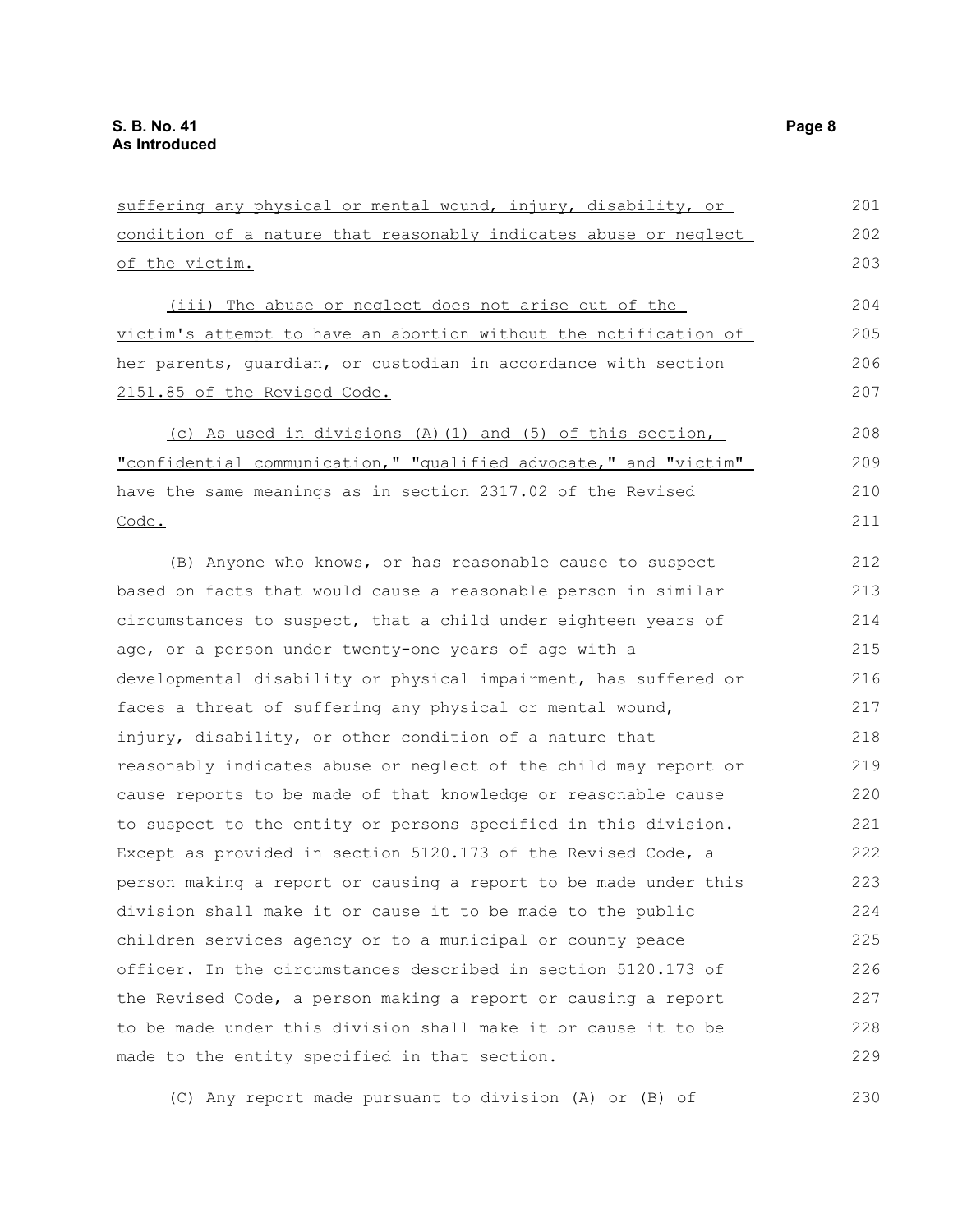this section shall be made forthwith either by telephone or in person and shall be followed by a written report, if requested by the receiving agency or officer. The written report shall contain:

(1) The names and addresses of the child and the child's parents or the person or persons having custody of the child, if known;

(2) The child's age and the nature and extent of the child's injuries, abuse, or neglect that is known or reasonably suspected or believed, as applicable, to have occurred or of the threat of injury, abuse, or neglect that is known or reasonably suspected or believed, as applicable, to exist, including any evidence of previous injuries, abuse, or neglect; 238 239 240 241 242 243

(3) Any other information, including, but not limited to, results and reports of any medical examinations, tests, or procedures performed under division (D) of this section, that might be helpful in establishing the cause of the injury, abuse, or neglect that is known or reasonably suspected or believed, as applicable, to have occurred or of the threat of injury, abuse, or neglect that is known or reasonably suspected or believed, as applicable, to exist. 244 245 246 247 248 249 250 251

(D)(1) Any person, who is required by division (A) of this section to report child abuse or child neglect that is known or reasonably suspected or believed to have occurred, may take or cause to be taken color photographs of areas of trauma visible on a child and, if medically necessary for the purpose of diagnosing or treating injuries that are suspected to have occurred as a result of child abuse or child neglect, perform or cause to be performed radiological examinations and any other medical examinations of, and tests or procedures on, the child. 252 253 254 255 256 257 258 259 260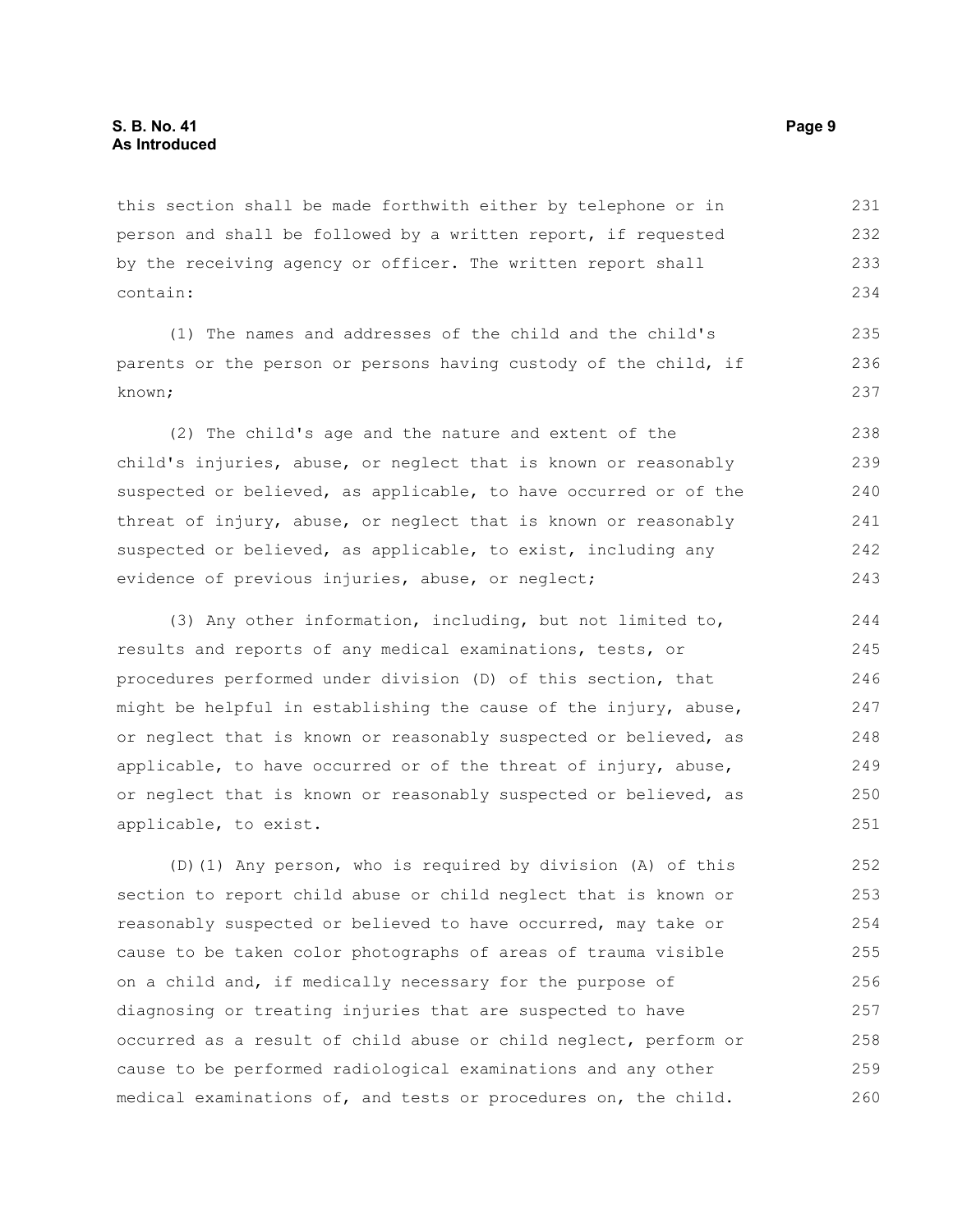#### **S. B. No. 41 Page 10 As Introduced**

(2) The results and any available reports of examinations, tests, or procedures made under division (D)(1) of this section shall be included in a report made pursuant to division (A) of this section. Any additional reports of examinations, tests, or procedures that become available shall be provided to the public children services agency, upon request. 261 262 263 264 265 266

(3) If a health care professional provides health care services in a hospital, children's advocacy center, or emergency medical facility to a child about whom a report has been made under division (A) of this section, the health care professional may take any steps that are reasonably necessary for the release or discharge of the child to an appropriate environment. Before the child's release or discharge, the health care professional may obtain information, or consider information obtained, from other entities or individuals that have knowledge about the child. Nothing in division (D)(3) of this section shall be construed to alter the responsibilities of any person under sections 2151.27 and 2151.31 of the Revised Code. 267 268 269 270 271 272 273 274 275 276 277 278

(4) A health care professional may conduct medical examinations, tests, or procedures on the siblings of a child about whom a report has been made under division (A) of this section and on other children who reside in the same home as the child, if the professional determines that the examinations, tests, or procedures are medically necessary to diagnose or treat the siblings or other children in order to determine whether reports under division (A) of this section are warranted with respect to such siblings or other children. The results of the examinations, tests, or procedures on the siblings and other children may be included in a report made pursuant to division (A) of this section. 279 280 281 282 283 284 285 286 287 288 289 290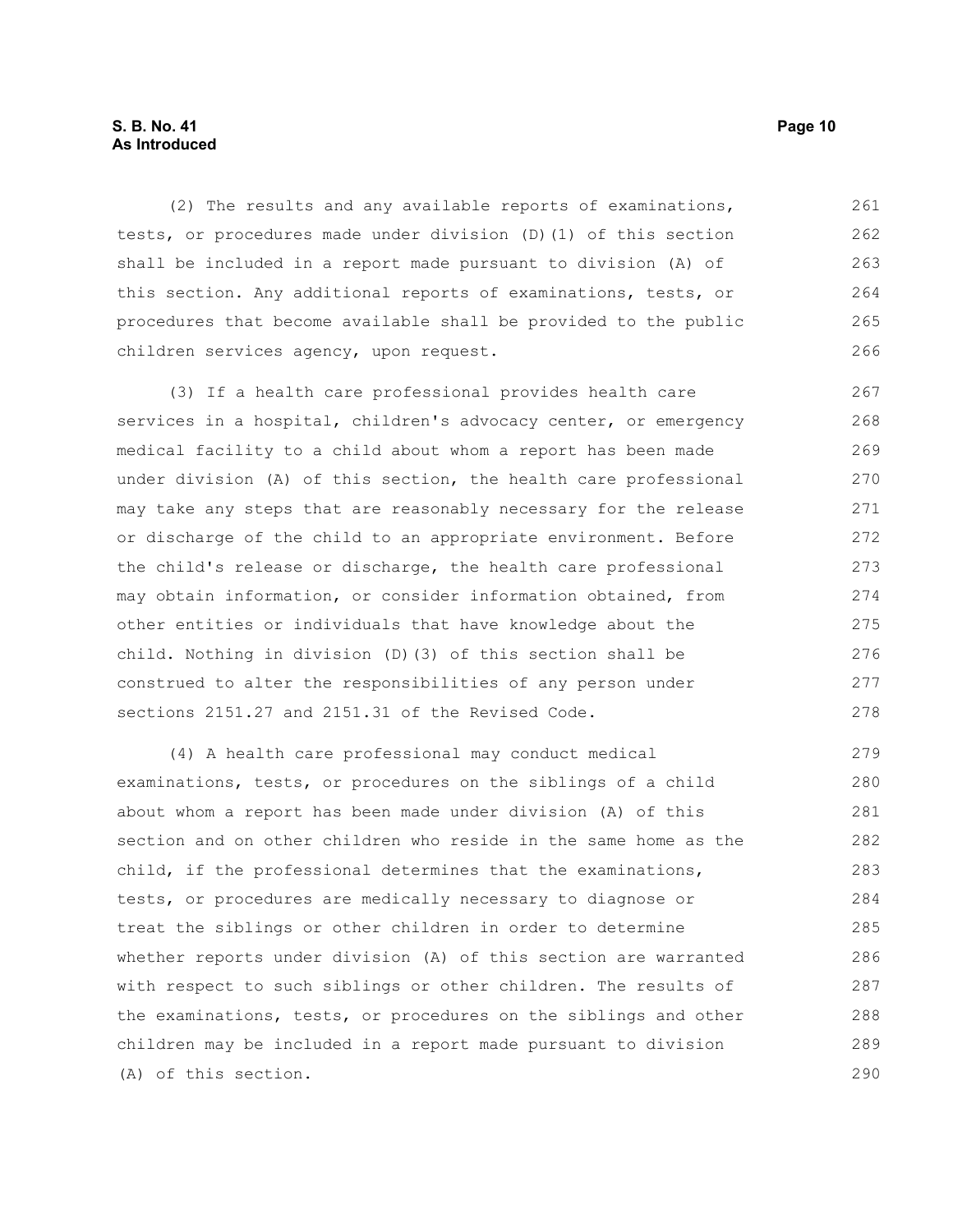#### **S. B. No. 41 Page 11 As Introduced**

(5) Medical examinations, tests, or procedures conducted under divisions (D)(1) and (4) of this section and decisions regarding the release or discharge of a child under division (D) (3) of this section do not constitute a law enforcement investigation or activity. 291 292 293 294 295

(E)(1) When a municipal or county peace officer receives a report concerning the possible abuse or neglect of a child or the possible threat of abuse or neglect of a child, upon receipt of the report, the municipal or county peace officer who receives the report shall refer the report to the appropriate public children services agency. 296 297 298 299 300 301

(2) When a public children services agency receives a report pursuant to this division or division (A) or (B) of this section, upon receipt of the report, the public children services agency shall do both of the following: 302 303 304 305

(a) Comply with section 2151.422 of the Revised Code;

(b) If the county served by the agency is also served by a children's advocacy center and the report alleges sexual abuse of a child or another type of abuse of a child that is specified in the memorandum of understanding that creates the center as being within the center's jurisdiction, comply regarding the report with the protocol and procedures for referrals and investigations, with the coordinating activities, and with the authority or responsibility for performing or providing functions, activities, and services stipulated in the interagency agreement entered into under section 2151.428 of the Revised Code relative to that center. 307 308 309 310 311 312 313 314 315 316 317

(F) No township, municipal, or county peace officer shall remove a child about whom a report is made pursuant to this 318 319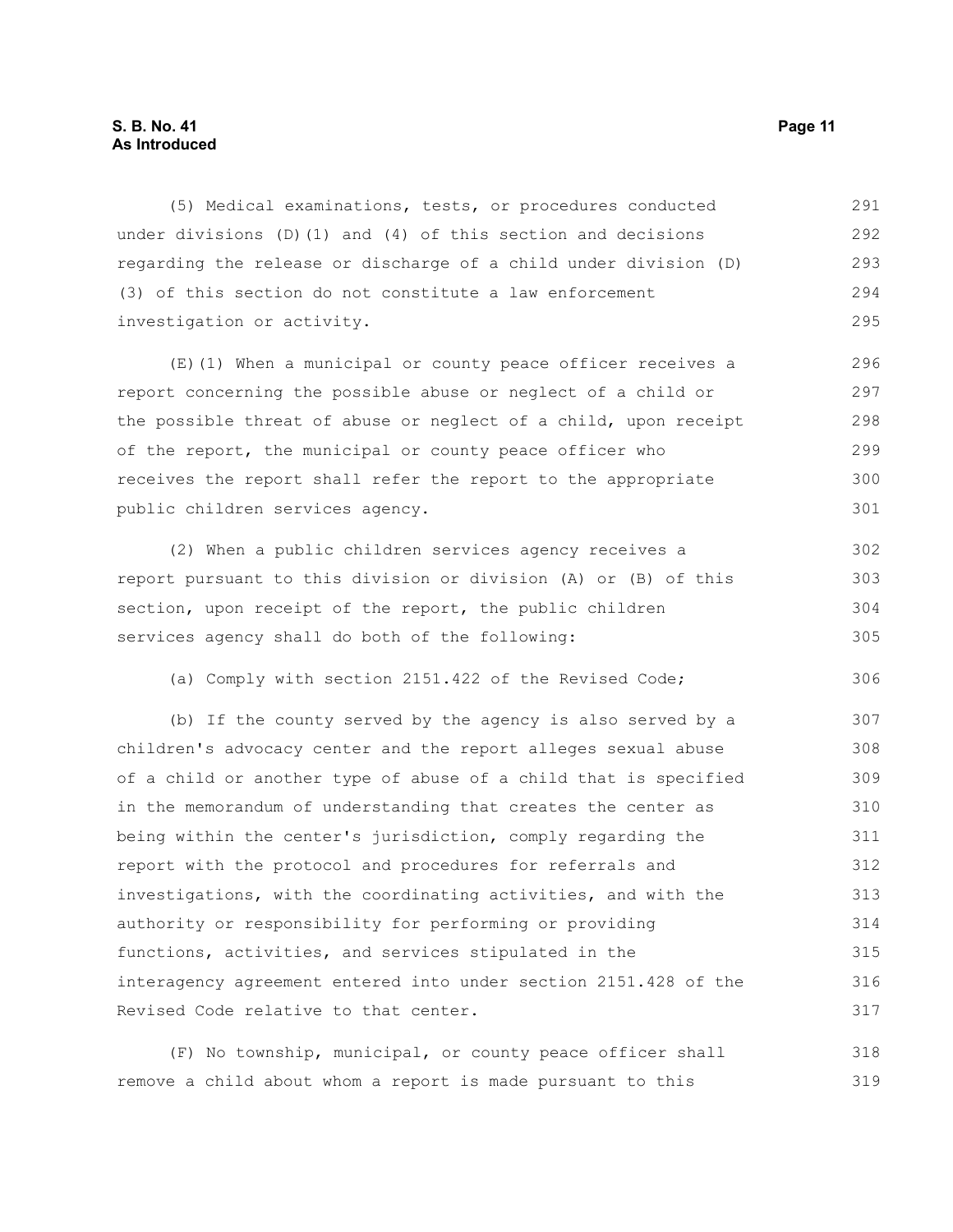#### **S. B. No. 41 Page 12 As Introduced**

section from the child's parents, stepparents, or guardian or any other persons having custody of the child without consultation with the public children services agency, unless, in the judgment of the officer, and, if the report was made by physician, the physician, immediate removal is considered essential to protect the child from further abuse or neglect. The agency that must be consulted shall be the agency conducting the investigation of the report as determined pursuant to section 2151.422 of the Revised Code. 320 321 322 323 324 325 326 327 328

(G)(1) Except as provided in section 2151.422 of the Revised Code or in an interagency agreement entered into under section 2151.428 of the Revised Code that applies to the particular report, the public children services agency shall investigate, within twenty-four hours, each report of child abuse or child neglect that is known or reasonably suspected or believed to have occurred and of a threat of child abuse or child neglect that is known or reasonably suspected or believed to exist that is referred to it under this section to determine the circumstances surrounding the injuries, abuse, or neglect or the threat of injury, abuse, or neglect, the cause of the injuries, abuse, neglect, or threat, and the person or persons responsible. The investigation shall be made in cooperation with the law enforcement agency and in accordance with the memorandum of understanding prepared under division (K) of this section. A representative of the public children services agency shall, at the time of initial contact with the person subject to the investigation, inform the person of the specific complaints or allegations made against the person. The information shall be given in a manner that is consistent with division (I)(1) of this section and protects the rights of the person making the report under this section. 329 330 331 332 333 334 335 336 337 338 339 340 341 342 343 344 345 346 347 348 349 350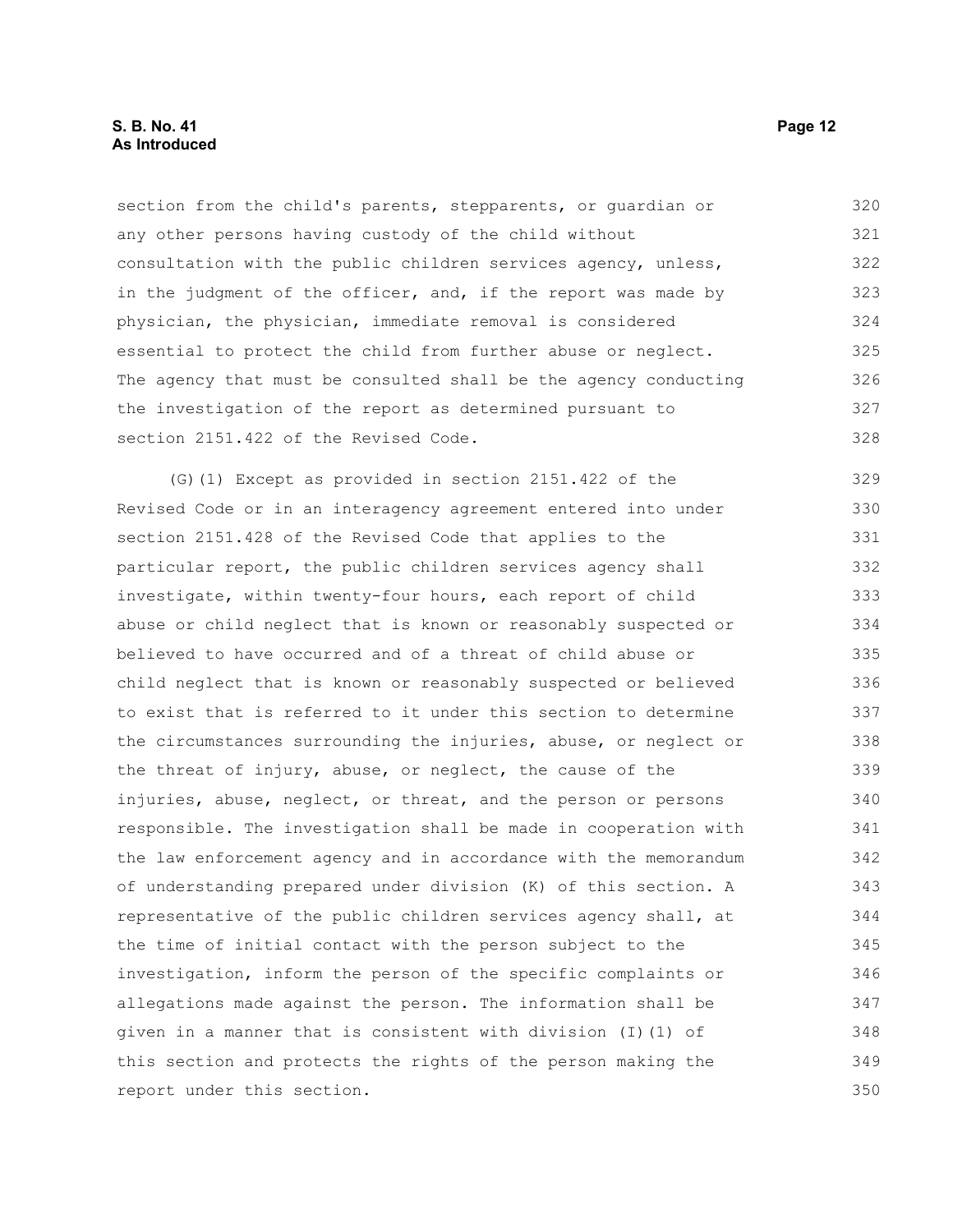#### **S. B. No. 41 Page 13 As Introduced**

A failure to make the investigation in accordance with the memorandum is not grounds for, and shall not result in, the dismissal of any charges or complaint arising from the report or the suppression of any evidence obtained as a result of the report and does not give, and shall not be construed as giving, any rights or any grounds for appeal or post-conviction relief to any person. The public children services agency shall report each case to the uniform statewide automated child welfare information system that the department of job and family services shall maintain in accordance with section 5101.13 of the Revised Code. The public children services agency shall submit a report of its investigation, in writing, to the law enforcement agency. 351 352 353 354 355 356 357 358 359 360 361 362 363

(2) The public children services agency shall make any recommendations to the county prosecuting attorney or city director of law that it considers necessary to protect any children that are brought to its attention. 364 365 366 367

(H)(1)(a) Except as provided in divisions (H)(1)(b) and (I)(3) of this section, any person, health care professional, hospital, institution, school, health department, or agency shall be immune from any civil or criminal liability for injury, death, or loss to person or property that otherwise might be incurred or imposed as a result of any of the following: 368 369 370 371 372 373

(i) Participating in the making of reports pursuant to division (A) of this section or in the making of reports in good faith, pursuant to division (B) of this section; 374 375 376

(ii) Participating in medical examinations, tests, or procedures under division (D) of this section; 377 378

(iii) Providing information used in a report made pursuant 379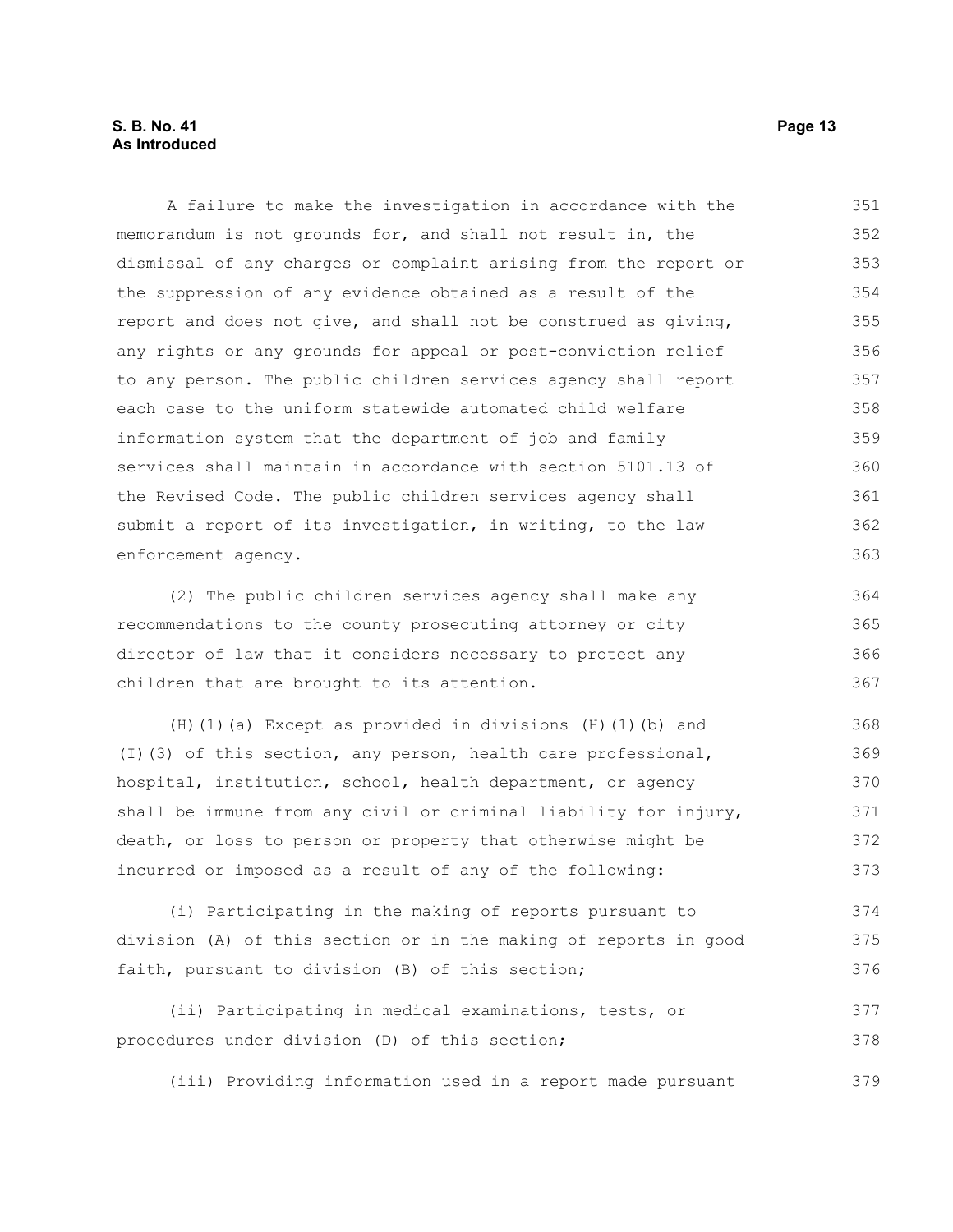to division (A) of this section or providing information in good faith used in a report made pursuant to division (B) of this section;

(iv) Participating in a judicial proceeding resulting from a report made pursuant to division (A) of this section or participating in good faith in a proceeding resulting from a report made pursuant to division (B) of this section. 383 384 385 386

(b) Immunity under division (H)(1)(a)(ii) of this section shall not apply when a health care provider has deviated from the standard of care applicable to the provider's profession. 387 388 389

(c) Notwithstanding section 4731.22 of the Revised Code, the physician-patient privilege shall not be a ground for excluding evidence regarding a child's injuries, abuse, or neglect, or the cause of the injuries, abuse, or neglect in any judicial proceeding resulting from a report submitted pursuant to this section. 390 391 392 393 394 395

(2) In any civil or criminal action or proceeding in which it is alleged and proved that participation in the making of a report under this section was not in good faith or participation in a judicial proceeding resulting from a report made under this section was not in good faith, the court shall award the prevailing party reasonable attorney's fees and costs and, if a civil action or proceeding is voluntarily dismissed, may award reasonable attorney's fees and costs to the party against whom the civil action or proceeding is brought. 396 397 398 399 400 401 402 403 404

(I)(1) Except as provided in divisions (I)(4) and (O) of this section, a report made under this section is confidential. The information provided in a report made pursuant to this section and the name of the person who made the report shall not 405 406 407 408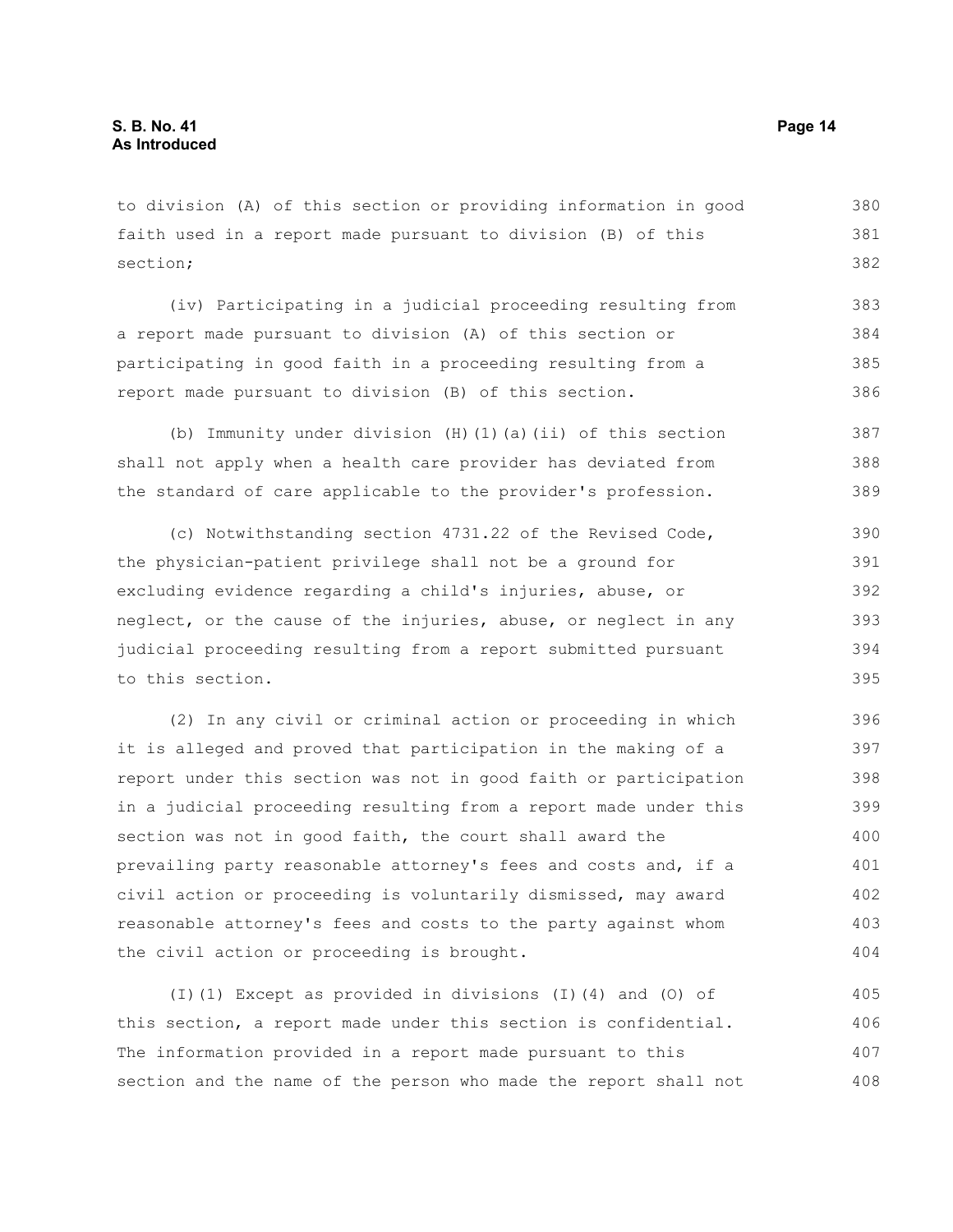#### **S. B. No. 41 Page 15 As Introduced**

be released for use, and shall not be used, as evidence in any civil action or proceeding brought against the person who made the report. Nothing in this division shall preclude the use of reports of other incidents of known or suspected abuse or neglect in a civil action or proceeding brought pursuant to division (N) of this section against a person who is alleged to have violated division (A)(1) of this section, provided that any information in a report that would identify the child who is the subject of the report or the maker of the report, if the maker of the report is not the defendant or an agent or employee of the defendant, has been redacted. In a criminal proceeding, the report is admissible in evidence in accordance with the Rules of Evidence and is subject to discovery in accordance with the Rules of Criminal Procedure. 409 410 411 412 413 414 415 416 417 418 419 420 421 422

(2)(a) Except as provided in division (I)(2)(b) of this section, no person shall permit or encourage the unauthorized dissemination of the contents of any report made under this section.

(b) A health care professional that obtains the same information contained in a report made under this section from a source other than the report may disseminate the information, if its dissemination is otherwise permitted by law. 427 428 429 430

(3) A person who knowingly makes or causes another person to make a false report under division (B) of this section that alleges that any person has committed an act or omission that resulted in a child being an abused child or a neglected child is guilty of a violation of section 2921.14 of the Revised Code. 431 432 433 434 435

(4) If a report is made pursuant to division (A) or (B) of this section and the child who is the subject of the report dies for any reason at any time after the report is made, but before 436 437 438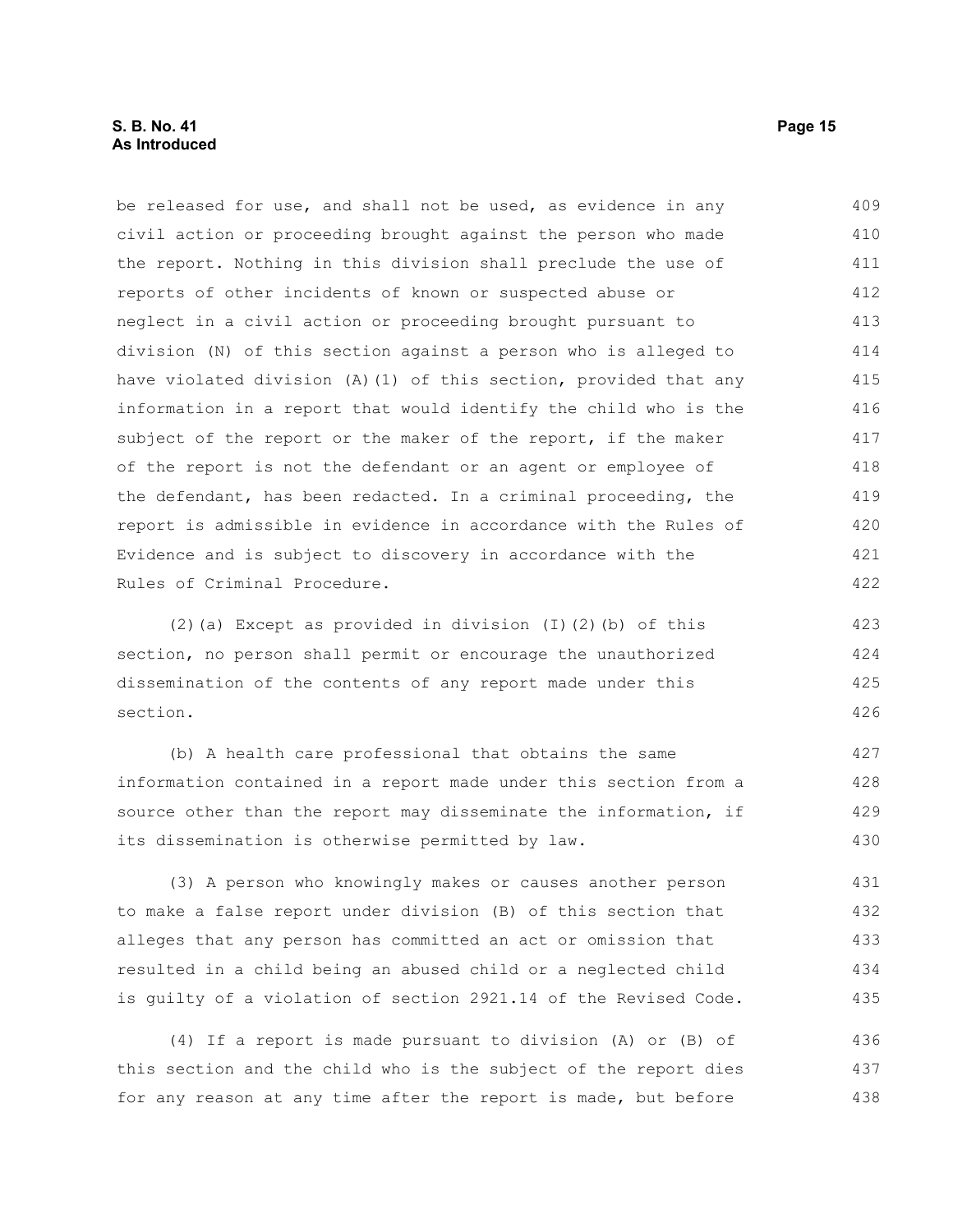#### **S. B. No. 41 Page 16 As Introduced**

the child attains eighteen years of age, the public children services agency or municipal or county peace officer to which the report was made or referred, on the request of the child fatality review board or the director of health pursuant to guidelines established under section 3701.70 of the Revised Code, shall submit a summary sheet of information providing a summary of the report to the review board of the county in which the deceased child resided at the time of death or to the director. On the request of the review board or director, the agency or peace officer may, at its discretion, make the report available to the review board or director. If the county served by the public children services agency is also served by a children's advocacy center and the report of alleged sexual abuse of a child or another type of abuse of a child is specified in the memorandum of understanding that creates the center as being within the center's jurisdiction, the agency or center shall perform the duties and functions specified in this division in accordance with the interagency agreement entered into under section 2151.428 of the Revised Code relative to that advocacy center. 439 440 441 442 443 444 445 446 447 448 449 450 451 452 453 454 455 456 457 458

(5) A public children services agency shall advise a person alleged to have inflicted abuse or neglect on a child who is the subject of a report made pursuant to this section, including a report alleging sexual abuse of a child or another type of abuse of a child referred to a children's advocacy center pursuant to an interagency agreement entered into under section 2151.428 of the Revised Code, in writing of the disposition of the investigation. The agency shall not provide to the person any information that identifies the person who made the report, statements of witnesses, or police or other investigative reports. 459 460 461 462 463 464 465 466 467 468 469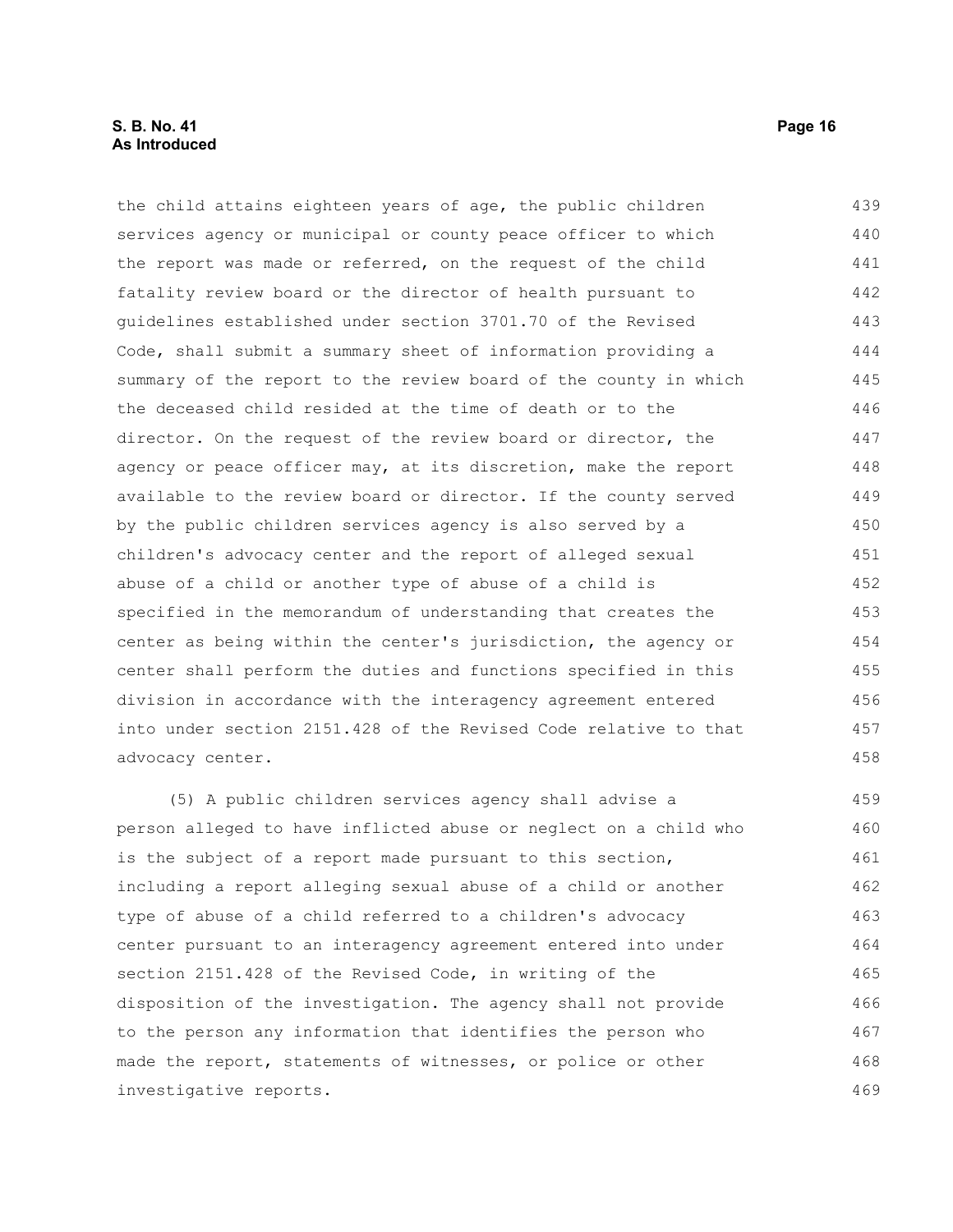## **S. B. No. 41 Page 17 As Introduced**

| (J) Any report that is required by this section, other           | 470 |
|------------------------------------------------------------------|-----|
| than a report that is made to the state highway patrol as        | 471 |
| described in section 5120.173 of the Revised Code, shall result  | 472 |
| in protective services and emergency supportive services being   | 473 |
| made available by the public children services agency on behalf  | 474 |
| of the children about whom the report is made, in an effort to   | 475 |
| prevent further neglect or abuse, to enhance their welfare, and, | 476 |
| whenever possible, to preserve the family unit intact. The       | 477 |
| agency required to provide the services shall be the agency      | 478 |
| conducting the investigation of the report pursuant to section   | 479 |
| 2151.422 of the Revised Code.                                    | 480 |
| (K) (1) Each public children services agency shall prepare       | 481 |
| a memorandum of understanding that is signed by all of the       | 482 |
| following:                                                       | 483 |
| (a) If there is only one juvenile judge in the county, the       | 484 |
| juvenile judge of the county or the juvenile judge's             | 485 |
| representative;                                                  | 486 |
| (b) If there is more than one juvenile judge in the              | 487 |
| county, a juvenile judge or the juvenile judges' representative  | 488 |
| selected by the juvenile judges or, if they are unable to do so  | 489 |
| for any reason, the juvenile judge who is senior in point of     | 490 |
| service or the senior juvenile judge's representative;           | 491 |
| (c) The county peace officer;                                    | 492 |
| (d) All chief municipal peace officers within the county;        | 493 |
| (e) Other law enforcement officers handling child abuse          | 494 |
| and neglect cases in the county;                                 | 495 |
| (f) The prosecuting attorney of the county;                      | 496 |
| (g) If the public children services agency is not the            | 497 |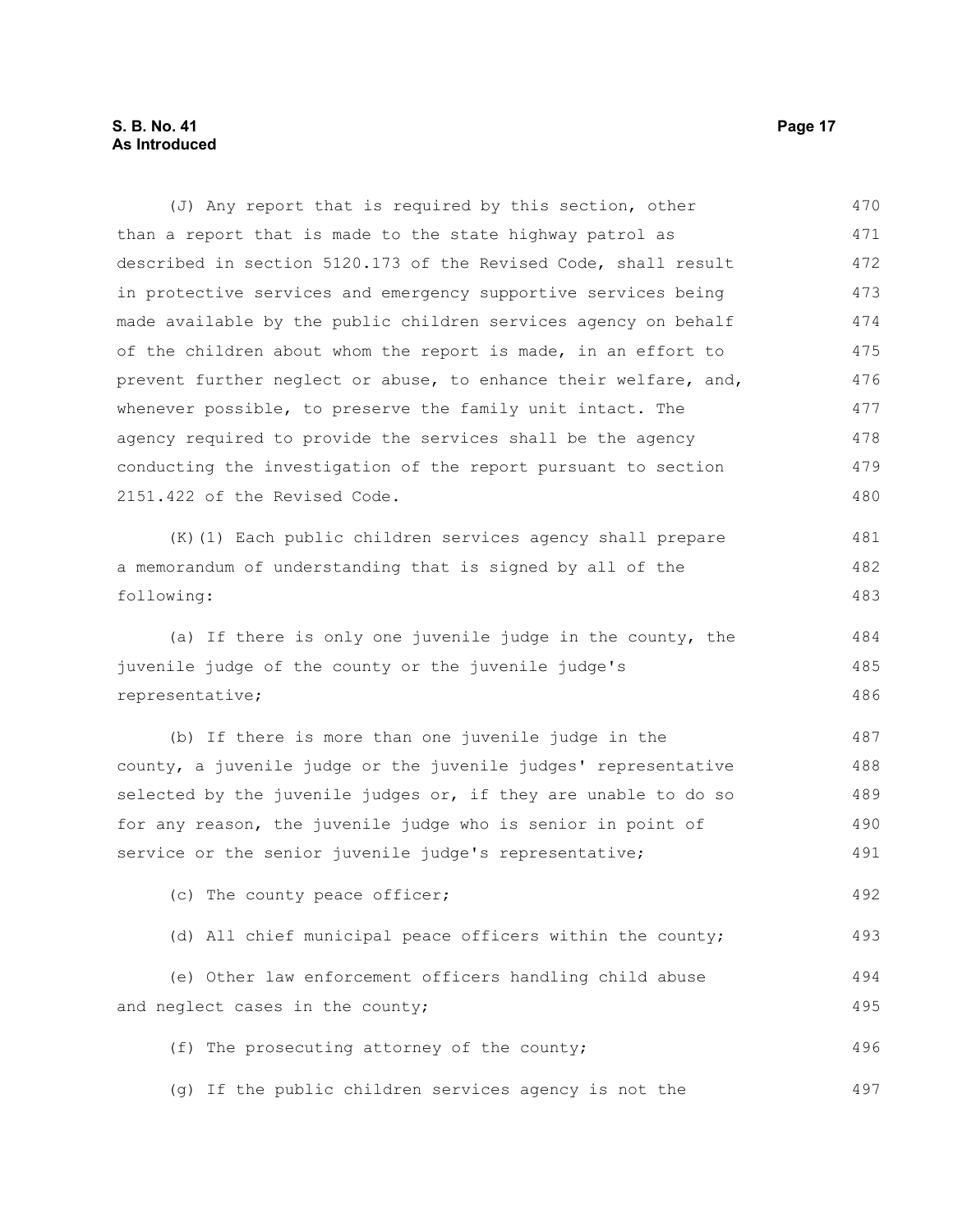| county department of job and family services, the county         | 498 |
|------------------------------------------------------------------|-----|
| department of job and family services;                           | 499 |
| (h) The county humane society;                                   | 500 |
| (i) If the public children services agency participated in       | 501 |
| the execution of a memorandum of understanding under section     | 502 |
| 2151.426 of the Revised Code establishing a children's advocacy  | 503 |
| center, each participating member of the children's advocacy     | 504 |
| center established by the memorandum.                            | 505 |
| (2) A memorandum of understanding shall set forth the            | 506 |
| normal operating procedure to be employed by all concerned       | 507 |
| officials in the execution of their respective responsibilities  | 508 |
| under this section and division (C) of section 2919.21, division | 509 |
| (B) (1) of section 2919.22, division (B) of section 2919.23, and | 510 |
| section 2919.24 of the Revised Code and shall have as two of its | 511 |
| primary goals the elimination of all unnecessary interviews of   | 512 |
| children who are the subject of reports made pursuant to         | 513 |
| division (A) or (B) of this section and, when feasible,          | 514 |
| providing for only one interview of a child who is the subject   | 515 |
| of any report made pursuant to division (A) or (B) of this       | 516 |
| section. A failure to follow the procedure set forth in the      | 517 |
| memorandum by the concerned officials is not grounds for, and    | 518 |
| shall not result in, the dismissal of any charges or complaint   | 519 |
| arising from any reported case of abuse or neglect or the        | 520 |
| suppression of any evidence obtained as a result of any reported | 521 |
| child abuse or child neglect and does not give, and shall not be | 522 |
| construed as giving, any rights or any grounds for appeal or     | 523 |
| post-conviction relief to any person.                            | 524 |

(3) A memorandum of understanding shall include all of the following: 525 526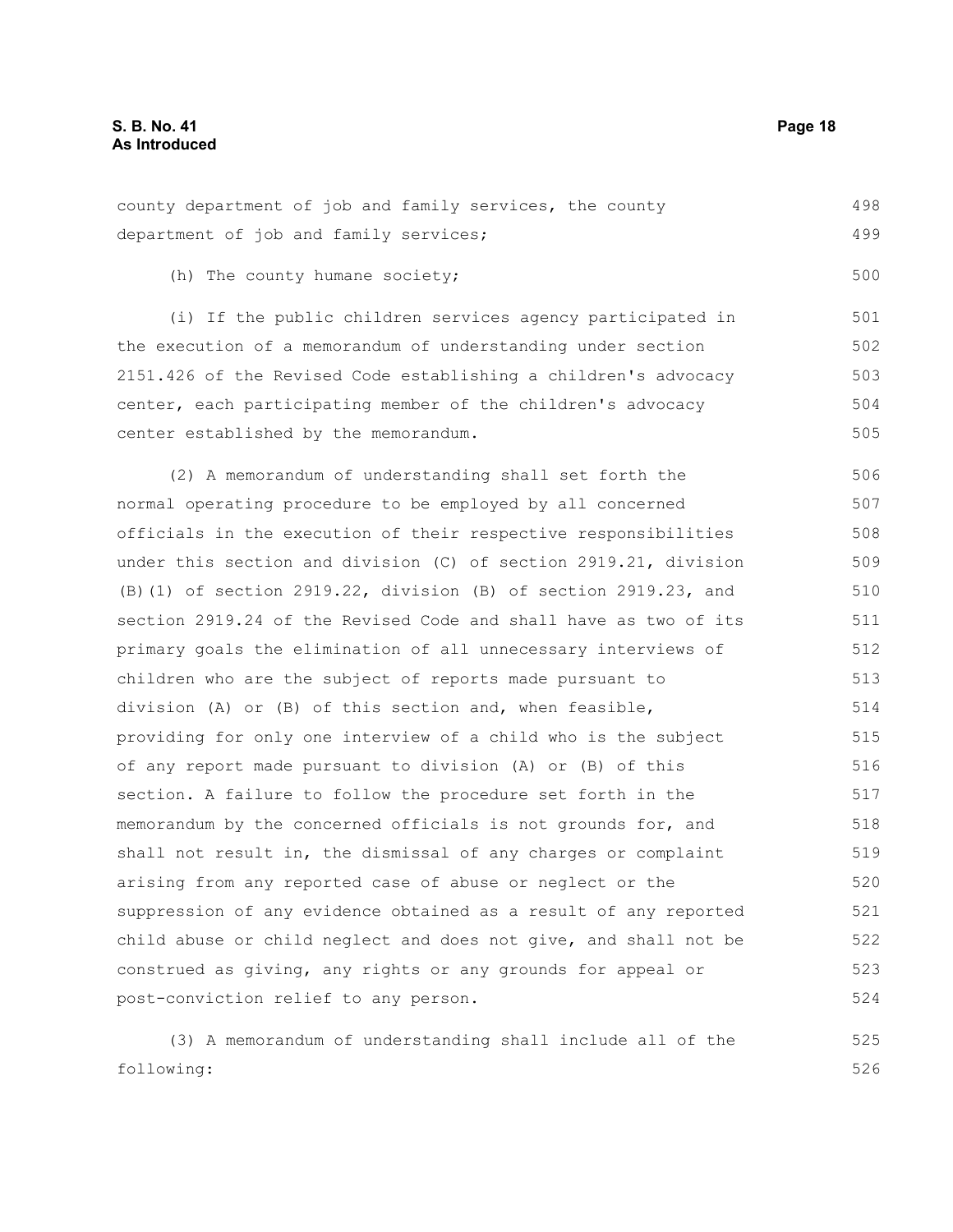#### **S. B. No. 41 Page 19 As Introduced**

(a) The roles and responsibilities for handling emergency and nonemergency cases of abuse and neglect; (b) Standards and procedures to be used in handling and coordinating investigations of reported cases of child abuse and reported cases of child neglect, methods to be used in interviewing the child who is the subject of the report and who allegedly was abused or neglected, and standards and procedures addressing the categories of persons who may interview the child who is the subject of the report and who allegedly was abused or neglected. (4) If a public children services agency participated in 527 528 529 530 531 532 533 534 535 536 537 538

the execution of a memorandum of understanding under section 2151.426 of the Revised Code establishing a children's advocacy center, the agency shall incorporate the contents of that memorandum in the memorandum prepared pursuant to this section. 539 540 541

(5) The clerk of the court of common pleas in the county may sign the memorandum of understanding prepared under division (K)(1) of this section. If the clerk signs the memorandum of understanding, the clerk shall execute all relevant responsibilities as required of officials specified in the memorandum. 542 543 544 545 546 547

(L)(1) Except as provided in division (L)(4) or (5) of this section, a person who is required to make a report pursuant to division (A) of this section may make a reasonable number of requests of the public children services agency that receives or is referred the report, or of the children's advocacy center that is referred the report if the report is referred to a children's advocacy center pursuant to an interagency agreement entered into under section 2151.428 of the Revised Code, to be provided with the following information: 548 549 550 551 552 553 554 555 556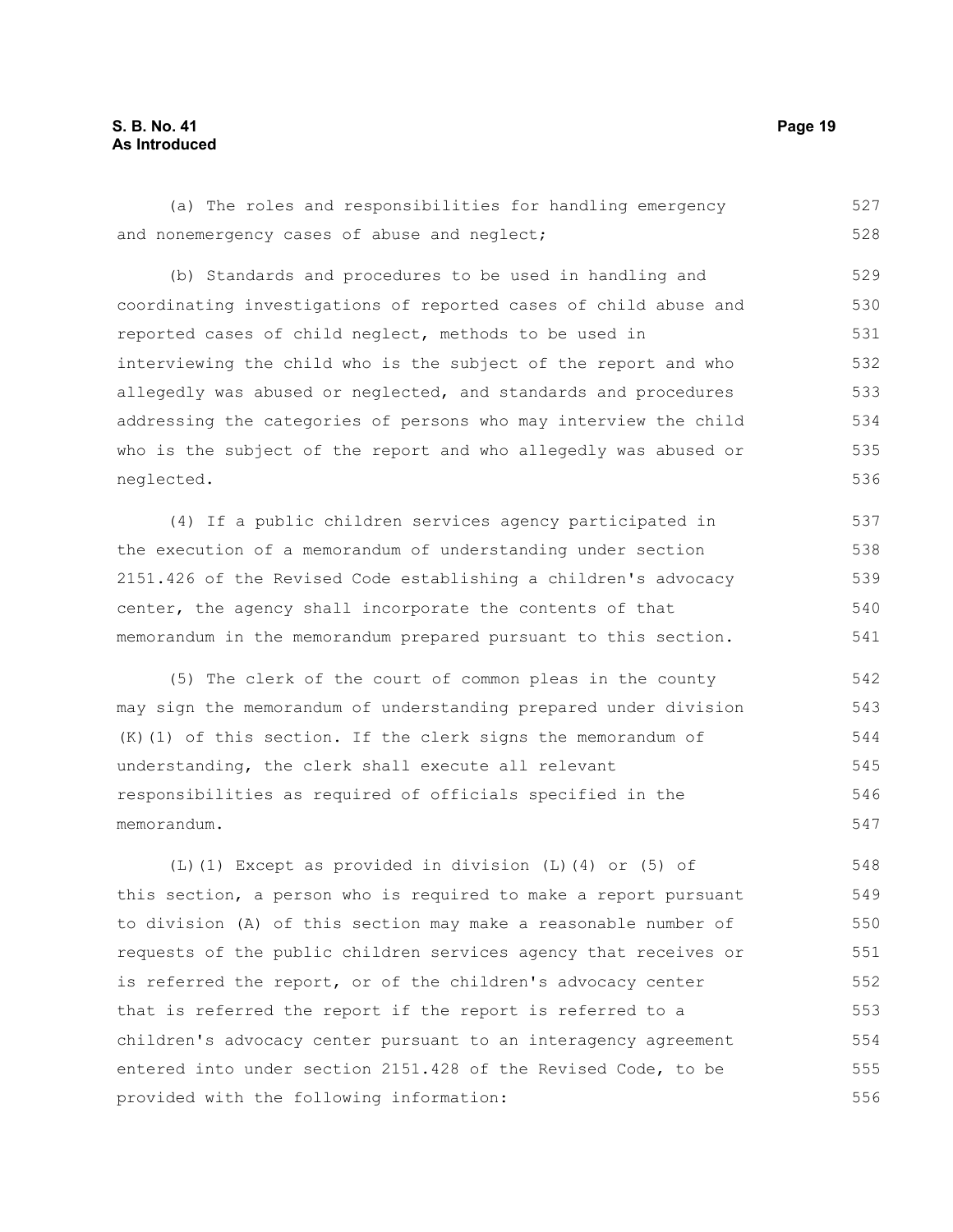investigation of the report;

(b) Whether the agency or center is continuing to investigate the report; (c) Whether the agency or center is otherwise involved with the child who is the subject of the report; (d) The general status of the health and safety of the child who is the subject of the report; (e) Whether the report has resulted in the filing of a complaint in juvenile court or of criminal charges in another court. (2) A person may request the information specified in division (L)(1) of this section only if, at the time the report is made, the person's name, address, and telephone number are provided to the person who receives the report. When a municipal or county peace officer or employee of a public children services agency receives a report pursuant to division (A) or (B) of this section the recipient of the report shall inform the person of the right to request the information described in division (L)(1) of this section. The recipient of the report shall include in the initial child abuse or child neglect report that the person making the report was so informed and, if provided at the time of the making of the report, shall include the person's name, address, and telephone number in the report. Each request is subject to verification of the identity of the person making the report. If that person's identity is verified, the agency shall provide the person with the information described in division (L)(1) of this section a 559 560 561 562 563 564 565 566 567 568 569 570 571 572 573 574 575 576 577 578 579 580 581 582 583 584 585

(a) Whether the agency or center has initiated an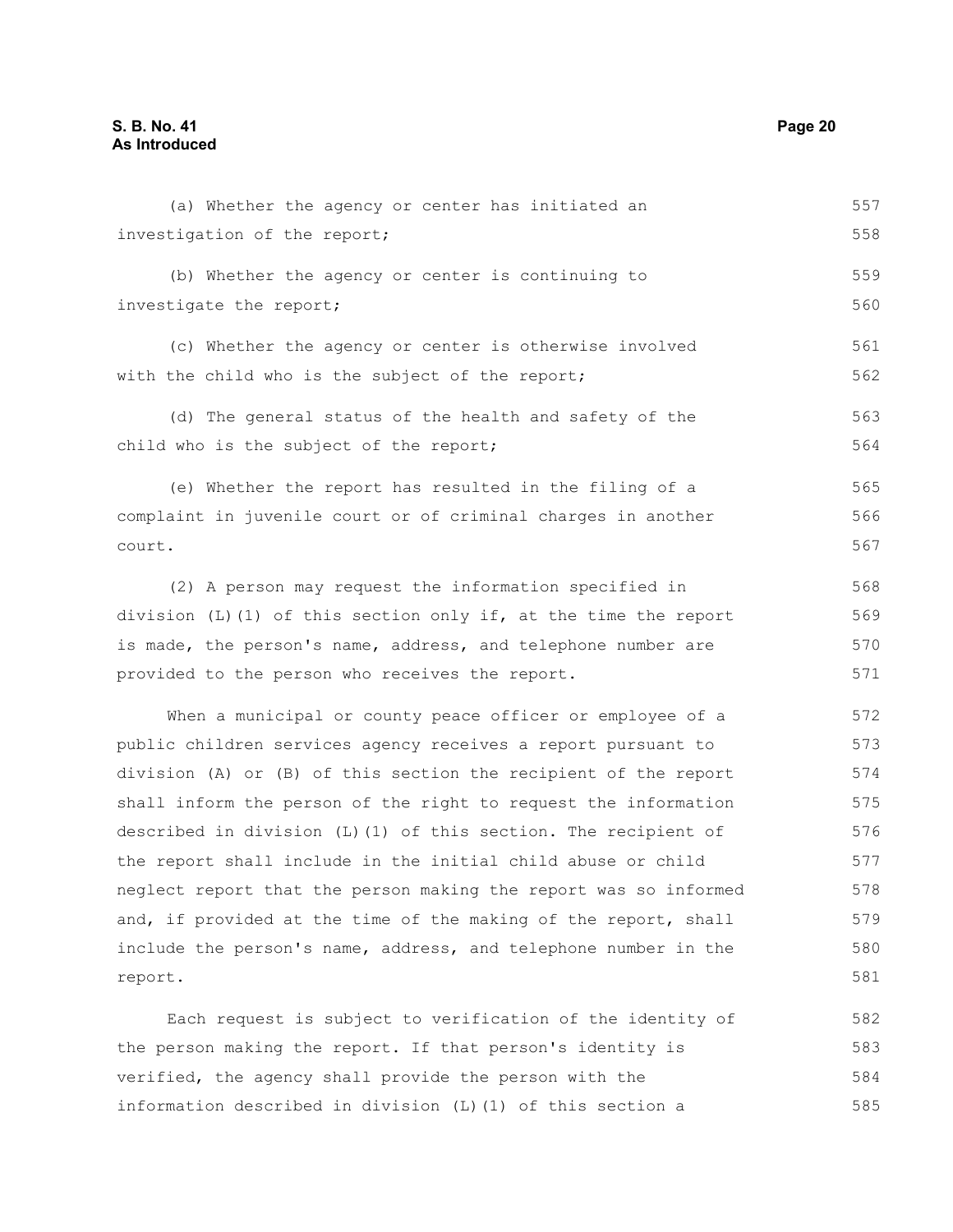reasonable number of times, except that the agency shall not disclose any confidential information regarding the child who is the subject of the report other than the information described in those divisions. 586 587 588 589

(3) A request made pursuant to division (L)(1) of this section is not a substitute for any report required to be made pursuant to division (A) of this section.

(4) If an agency other than the agency that received or was referred the report is conducting the investigation of the report pursuant to section 2151.422 of the Revised Code, the agency conducting the investigation shall comply with the requirements of division (L) of this section. 593 594 595 596 597

(5) A health care professional who made a report under division (A) of this section, or on whose behalf such a report was made as provided in division  $(A)$  (1)(c) of this section, may authorize a person to obtain the information described in division (L)(1) of this section if the person requesting the information is associated with or acting on behalf of the health care professional who provided health care services to the child about whom the report was made.

(M) The director of job and family services shall adopt rules in accordance with Chapter 119. of the Revised Code to implement this section. The department of job and family services may enter into a plan of cooperation with any other governmental entity to aid in ensuring that children are protected from abuse and neglect. The department shall make recommendations to the attorney general that the department determines are necessary to protect children from child abuse and child neglect. 606 607 608 609 610 611 612 613 614

590 591 592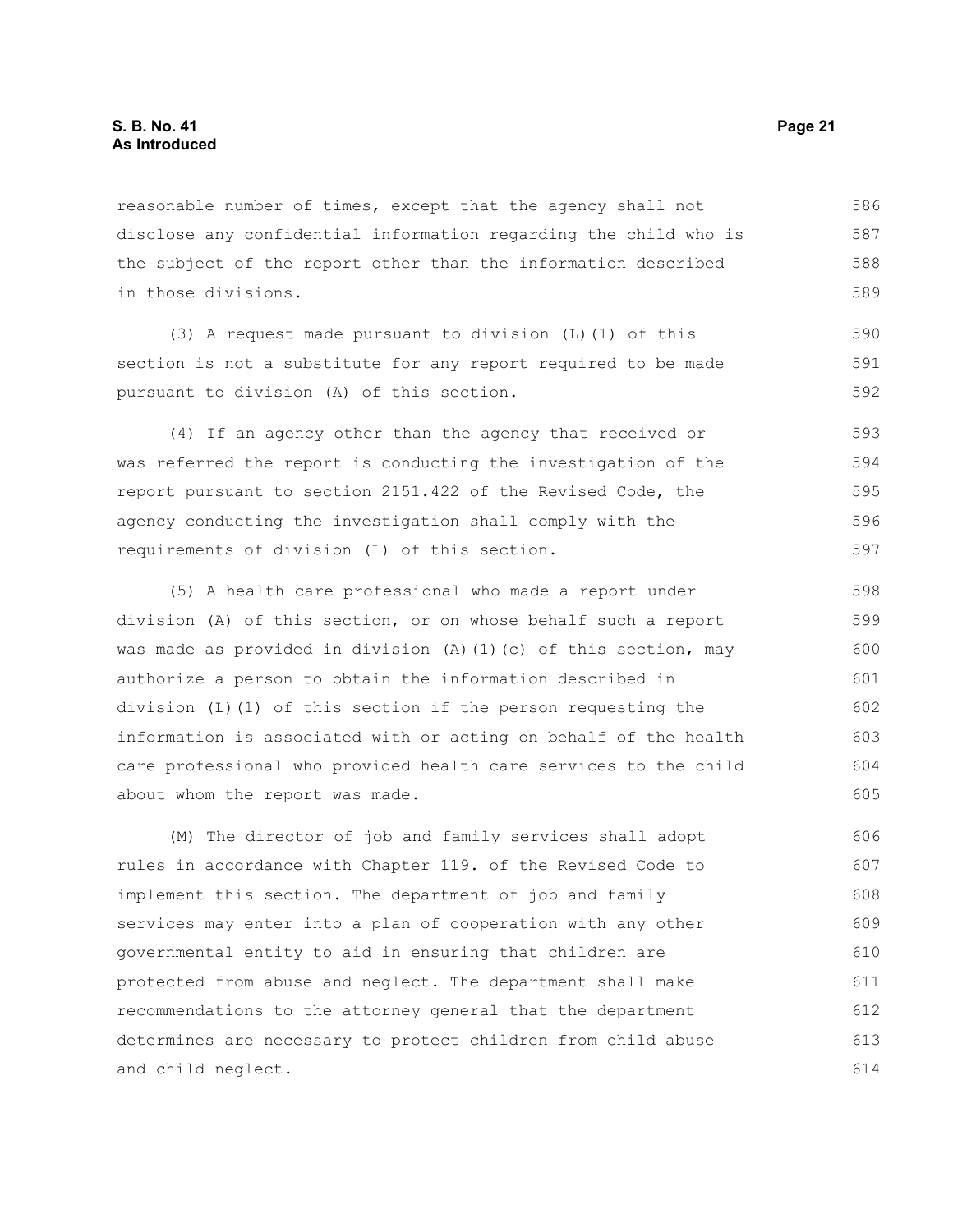#### **S. B. No. 41 Page 22 As Introduced**

(N) Whoever violates division (A) of this section is liable for compensatory and exemplary damages to the child who would have been the subject of the report that was not made. A person who brings a civil action or proceeding pursuant to this division against a person who is alleged to have violated division (A)(1) of this section may use in the action or proceeding reports of other incidents of known or suspected abuse or neglect, provided that any information in a report that would identify the child who is the subject of the report or the maker of the report, if the maker is not the defendant or an agent or employee of the defendant, has been redacted. (O)(1) As used in this division: (a) "Out-of-home care" includes a nonchartered nonpublic school if the alleged child abuse or child neglect, or alleged threat of child abuse or child neglect, described in a report received by a public children services agency allegedly occurred in or involved the nonchartered nonpublic school and the alleged perpetrator named in the report holds a certificate, permit, or license issued by the state board of education under section 3301.071 or Chapter 3319. of the Revised Code. (b) "Administrator, director, or other chief administrative officer" means the superintendent of the school 615 616 617 618 619 620 621 622 623 624 625 626 627 628 629 630 631 632 633 634 635 636

district if the out-of-home care entity subject to a report made pursuant to this section is a school operated by the district. 637 638

(2) No later than the end of the day following the day on which a public children services agency receives a report of alleged child abuse or child neglect, or a report of an alleged threat of child abuse or child neglect, that allegedly occurred in or involved an out-of-home care entity, the agency shall provide written notice of the allegations contained in and the 639 640 641 642 643 644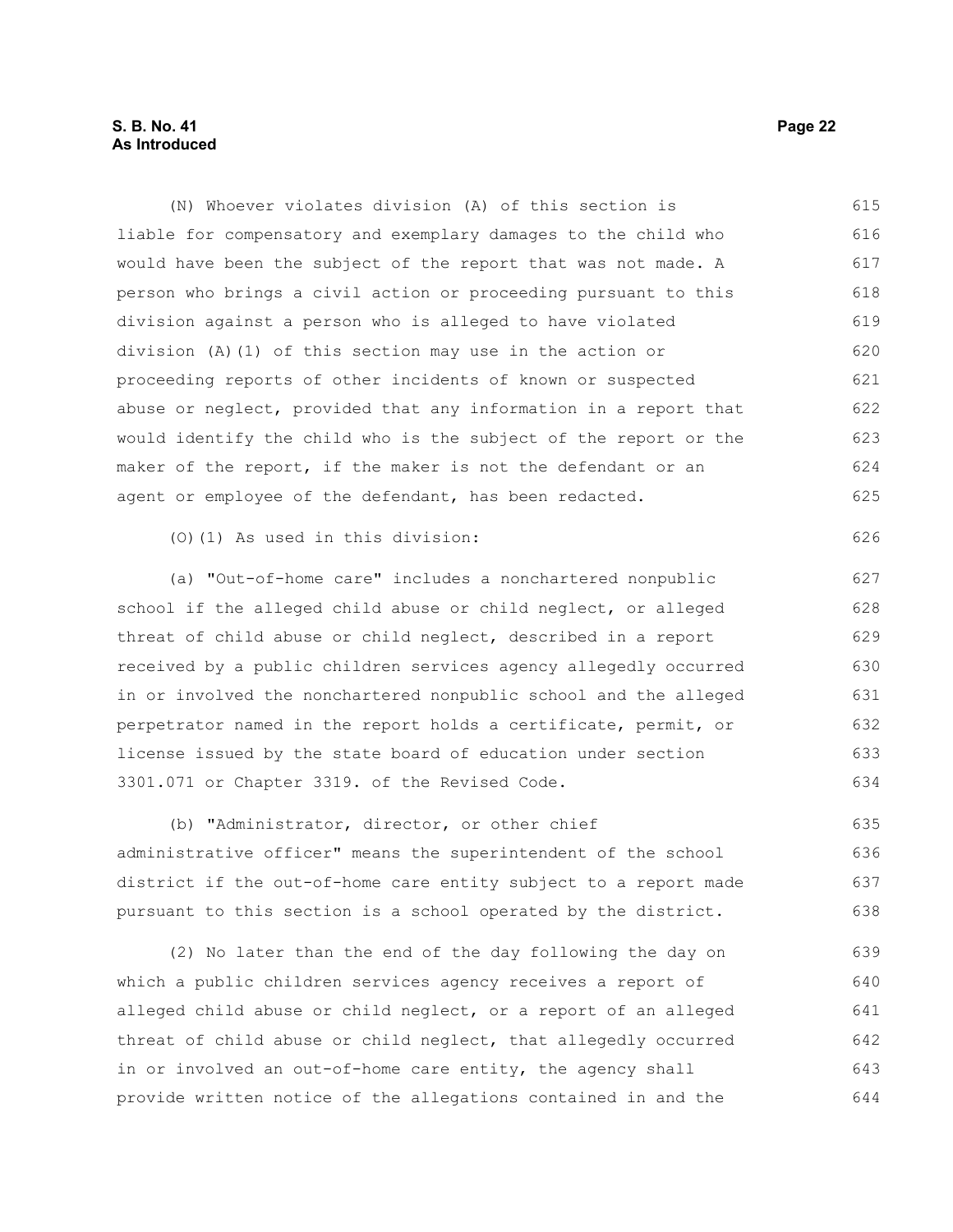#### **S. B. No. 41 Page 23 As Introduced**

person named as the alleged perpetrator in the report to the administrator, director, or other chief administrative officer of the out-of-home care entity that is the subject of the report unless the administrator, director, or other chief administrative officer is named as an alleged perpetrator in the report. If the administrator, director, or other chief administrative officer of an out-of-home care entity is named as an alleged perpetrator in a report of alleged child abuse or child neglect, or a report of an alleged threat of child abuse or child neglect, that allegedly occurred in or involved the out-of-home care entity, the agency shall provide the written notice to the owner or governing board of the out-of-home care entity that is the subject of the report. The agency shall not provide witness statements or police or other investigative reports. 645 646 647 648 649 650 651 652 653 654 655 656 657 658 659

(3) No later than three days after the day on which a public children services agency that conducted the investigation as determined pursuant to section 2151.422 of the Revised Code makes a disposition of an investigation involving a report of alleged child abuse or child neglect, or a report of an alleged threat of child abuse or child neglect, that allegedly occurred in or involved an out-of-home care entity, the agency shall send written notice of the disposition of the investigation to the administrator, director, or other chief administrative officer and the owner or governing board of the out-of-home care entity. The agency shall not provide witness statements or police or other investigative reports. 660 661 662 663 664 665 666 667 668 669 670 671

(P) As used in this section:

(1) "Children's advocacy center" and "sexual abuse of a child" have the same meanings as in section 2151.425 of the 673 674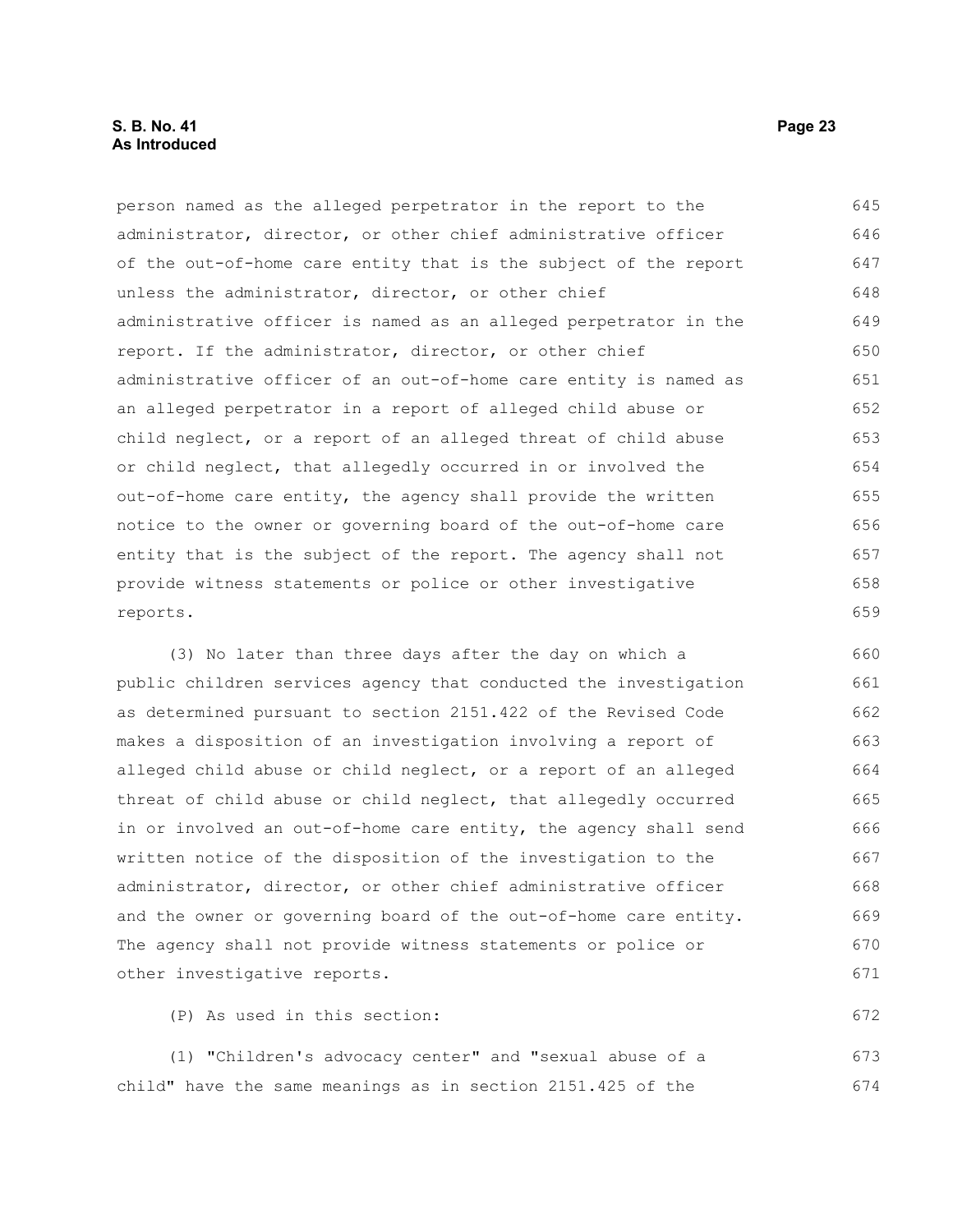675

(2) "Health care professional" means an individual who provides health-related services including a physician, hospital intern or resident, dentist, podiatrist, registered nurse, licensed practical nurse, visiting nurse, licensed psychologist, speech pathologist, audiologist, person engaged in social work or the practice of professional counseling, and employee of a home health agency. "Health care professional" does not include a practitioner of a limited branch of medicine as specified in section 4731.15 of the Revised Code, licensed school psychologist, independent marriage and family therapist or marriage and family therapist, or coroner. 676 677 678 679 680 681 682 683 684 685 686

(3) "Investigation" means the public children services agency's response to an accepted report of child abuse or neglect through either an alternative response or a traditional response. 687 688 689 690

**Sec. 2317.02.** The following persons shall not testify in certain respects: 691 692

(A)(1) An attorney, concerning a communication made to the attorney by a client in that relation or concerning the attorney's advice to a client, except that the attorney may testify by express consent of the client or, if the client is deceased, by the express consent of the surviving spouse or the executor or administrator of the estate of the deceased client. However, if the client voluntarily reveals the substance of attorney-client communications in a nonprivileged context or is deemed by section 2151.421 of the Revised Code to have waived any testimonial privilege under this division, the attorney may be compelled to testify on the same subject. 693 694 695 696 697 698 699 700 701 702 703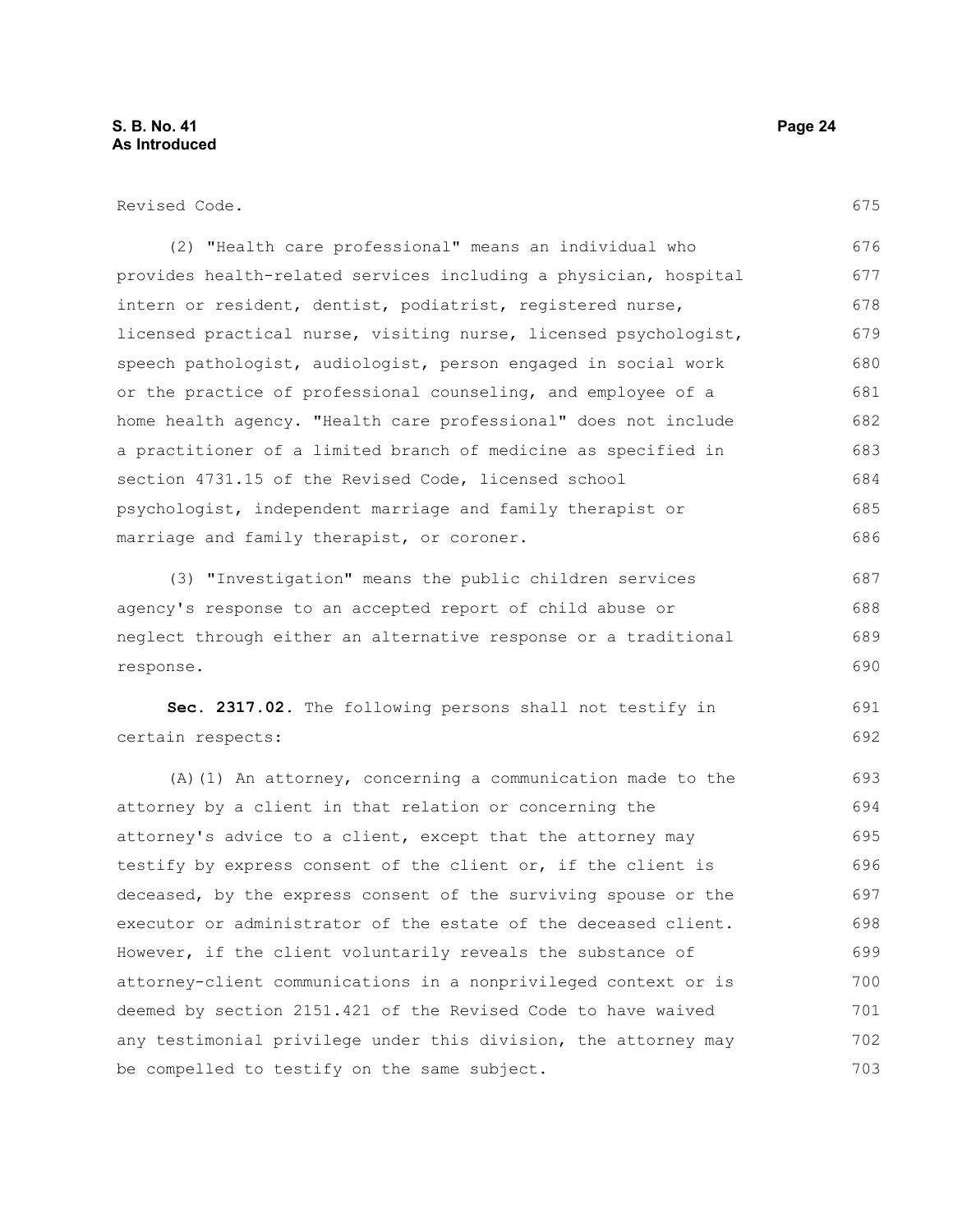#### **S. B. No. 41 Page 25 As Introduced**

The testimonial privilege established under this division does not apply concerning either of the following: (a) A communication between a client in a capital case, as defined in section 2901.02 of the Revised Code, and the client's attorney if the communication is relevant to a subsequent ineffective assistance of counsel claim by the client alleging that the attorney did not effectively represent the client in the case; (b) A communication between a client who has since died and the deceased client's attorney if the communication is relevant to a dispute between parties who claim through that deceased client, regardless of whether the claims are by testate or intestate succession or by inter vivos transaction, and the dispute addresses the competency of the deceased client when the 704 705 706 707 708 709 710 711 712 713 714 715 716 717

deceased client executed a document that is the basis of the dispute or whether the deceased client was a victim of fraud, undue influence, or duress when the deceased client executed a document that is the basis of the dispute. 718 719 720 721

(2) An attorney, concerning a communication made to the attorney by a client in that relationship or the attorney's advice to a client, except that if the client is an insurance company, the attorney may be compelled to testify, subject to an in camera inspection by a court, about communications made by the client to the attorney or by the attorney to the client that are related to the attorney's aiding or furthering an ongoing or future commission of bad faith by the client, if the party seeking disclosure of the communications has made a prima-facie showing of bad faith, fraud, or criminal misconduct by the client. 722 723 724 725 726 727 728 729 730 731 732

(B)(1) A physician, advanced practice registered nurse, or 733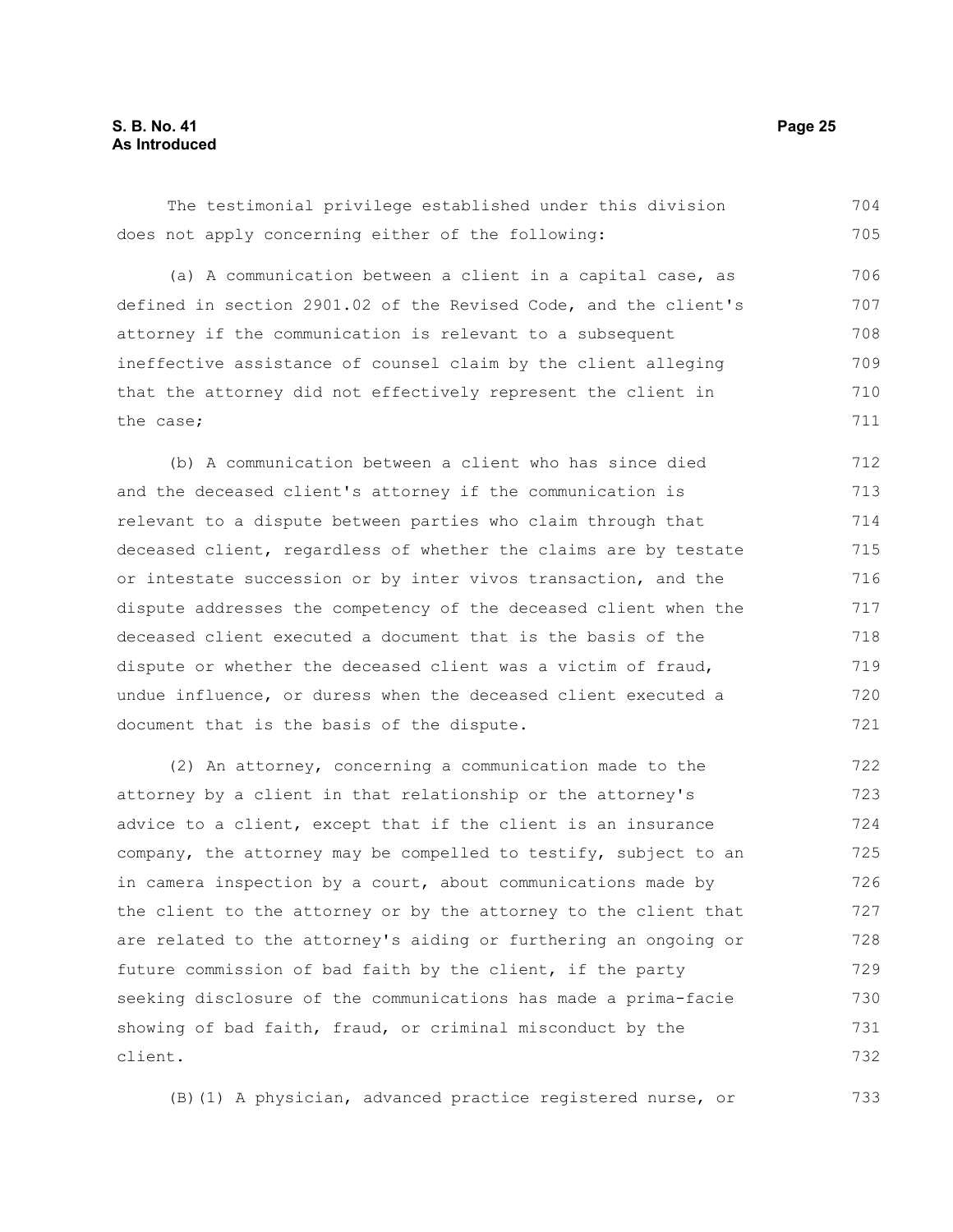#### **S. B. No. 41 Page 26 As Introduced**

dentist concerning a communication made to the physician, advanced practice registered nurse, or dentist by a patient in that relation or the advice of a physician, advanced practice registered nurse, or dentist given to a patient, except as otherwise provided in this division, division (B)(2), and division (B)(3) of this section, and except that, if the patient is deemed by section 2151.421 of the Revised Code to have waived any testimonial privilege under this division, the physician or advanced practice registered nurse may be compelled to testify on the same subject. 734 735 736 737 738 739 740 741 742 743

The testimonial privilege established under this division does not apply, and a physician, advanced practice registered nurse, or dentist may testify or may be compelled to testify, in any of the following circumstances:

(a) In any civil action, in accordance with the discovery provisions of the Rules of Civil Procedure in connection with a civil action, or in connection with a claim under Chapter 4123. of the Revised Code, under any of the following circumstances: 748 749 750 751

(i) If the patient or the guardian or other legal representative of the patient gives express consent; 752 753

(ii) If the patient is deceased, the spouse of the patient or the executor or administrator of the patient's estate gives express consent; 754 755 756

(iii) If a medical claim, dental claim, chiropractic claim, or optometric claim, as defined in section 2305.113 of the Revised Code, an action for wrongful death, any other type of civil action, or a claim under Chapter 4123. of the Revised Code is filed by the patient, the personal representative of the estate of the patient if deceased, or the patient's guardian or 757 758 759 760 761 762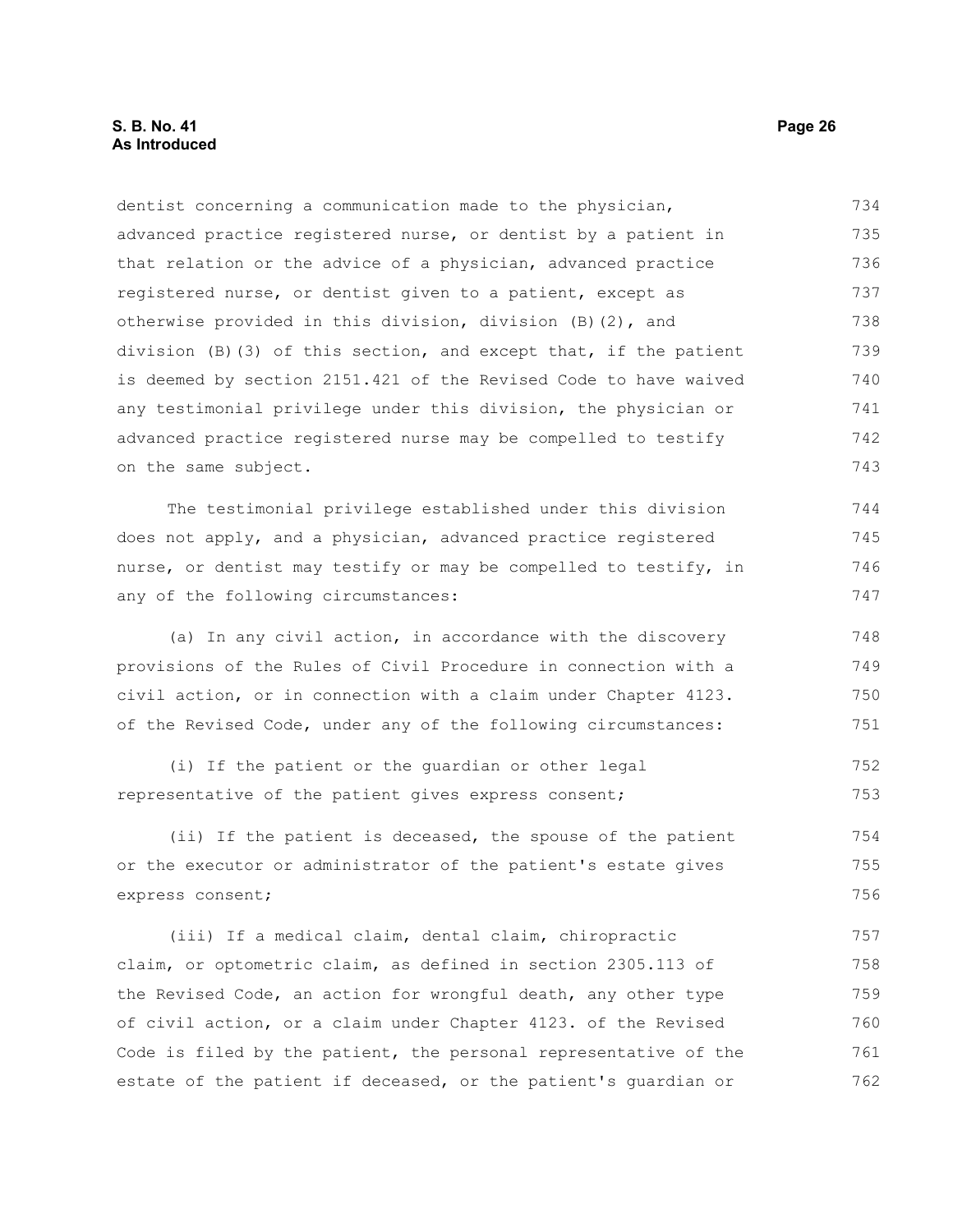other legal representative.

(b) In any civil action concerning court-ordered treatment or services received by a patient, if the court-ordered treatment or services were ordered as part of a case plan journalized under section 2151.412 of the Revised Code or the court-ordered treatment or services are necessary or relevant to dependency, neglect, or abuse or temporary or permanent custody proceedings under Chapter 2151. of the Revised Code. 764 765 766 767 768 769 770

(c) In any criminal action concerning any test or the results of any test that determines the presence or concentration of alcohol, a drug of abuse, a combination of them, a controlled substance, or a metabolite of a controlled substance in the patient's whole blood, blood serum or plasma, breath, urine, or other bodily substance at any time relevant to the criminal offense in question. 771 772 773 774 775 776 777

(d) In any criminal action against a physician, advanced practice registered nurse, or dentist. In such an action, the testimonial privilege established under this division does not prohibit the admission into evidence, in accordance with the Rules of Evidence, of a patient's medical or dental records or other communications between a patient and the physician, advanced practice registered nurse, or dentist that are related to the action and obtained by subpoena, search warrant, or other lawful means. A court that permits or compels a physician, advanced practice registered nurse, or dentist to testify in such an action or permits the introduction into evidence of patient records or other communications in such an action shall require that appropriate measures be taken to ensure that the confidentiality of any patient named or otherwise identified in the records is maintained. Measures to ensure confidentiality 778 779 780 781 782 783 784 785 786 787 788 789 790 791 792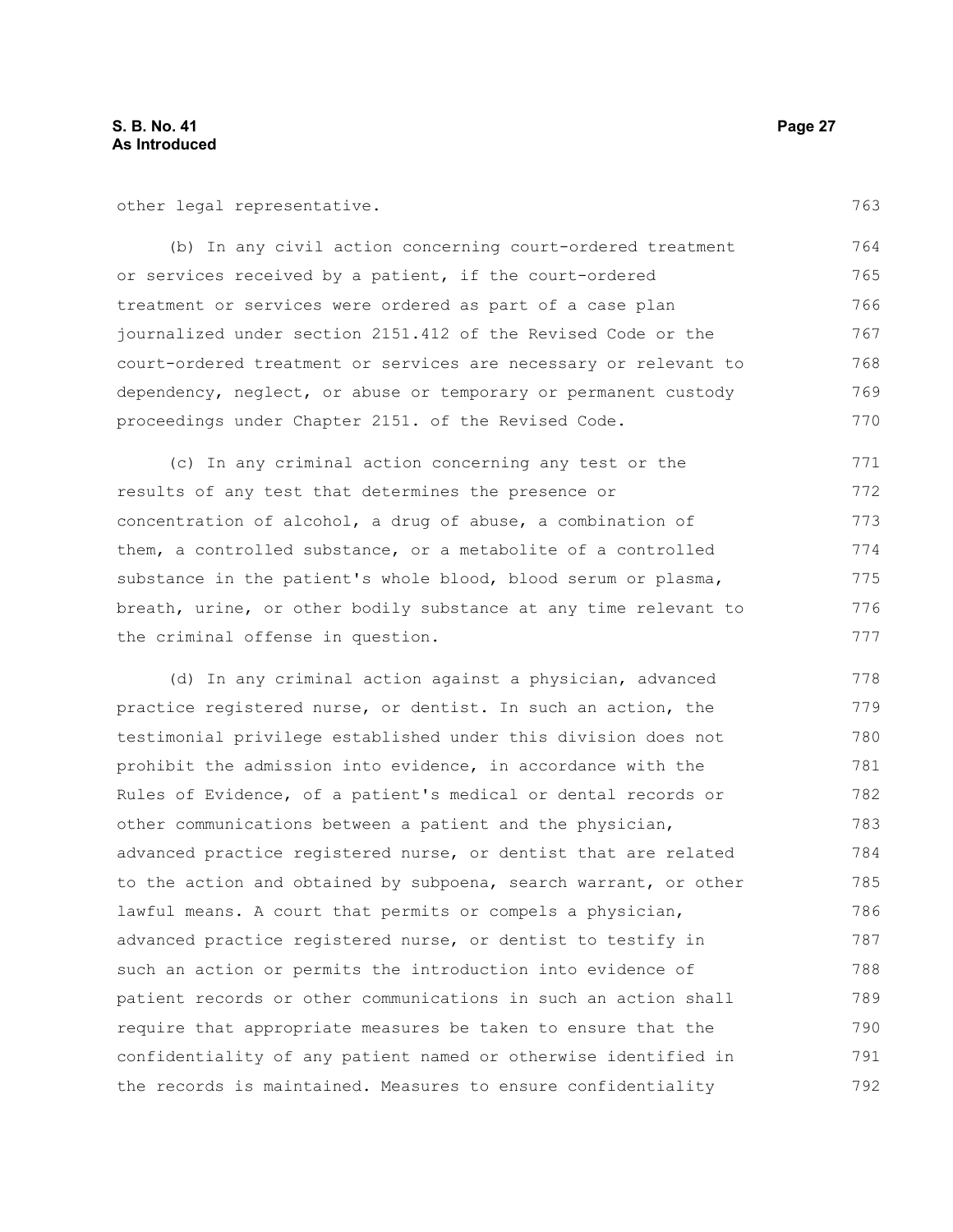#### **S. B. No. 41 Page 28 As Introduced**

that may be taken by the court include sealing its records or deleting specific information from its records. 793 794

(e)(i) If the communication was between a patient who has since died and the deceased patient's physician, advanced practice registered nurse, or dentist, the communication is relevant to a dispute between parties who claim through that deceased patient, regardless of whether the claims are by testate or intestate succession or by inter vivos transaction, and the dispute addresses the competency of the deceased patient when the deceased patient executed a document that is the basis of the dispute or whether the deceased patient was a victim of fraud, undue influence, or duress when the deceased patient executed a document that is the basis of the dispute. 795 796 797 798 799 800 801 802 803 804 805

(ii) If neither the spouse of a patient nor the executor or administrator of that patient's estate gives consent under division (B)(1)(a)(ii) of this section, testimony or the disclosure of the patient's medical records by a physician, advanced practice registered nurse, dentist, or other health care provider under division (B)(1)(e)(i) of this section is a permitted use or disclosure of protected health information, as defined in 45 C.F.R. 160.103, and an authorization or opportunity to be heard shall not be required. 806 807 808 809 810 811 812 813 814

(iii) Division (B)(1)(e)(i) of this section does not require a mental health professional to disclose psychotherapy notes, as defined in 45 C.F.R. 164.501. 815 816 817

(iv) An interested person who objects to testimony or disclosure under division (B)(1)(e)(i) of this section may seek a protective order pursuant to Civil Rule 26. 818 819 820

(v) A person to whom protected health information is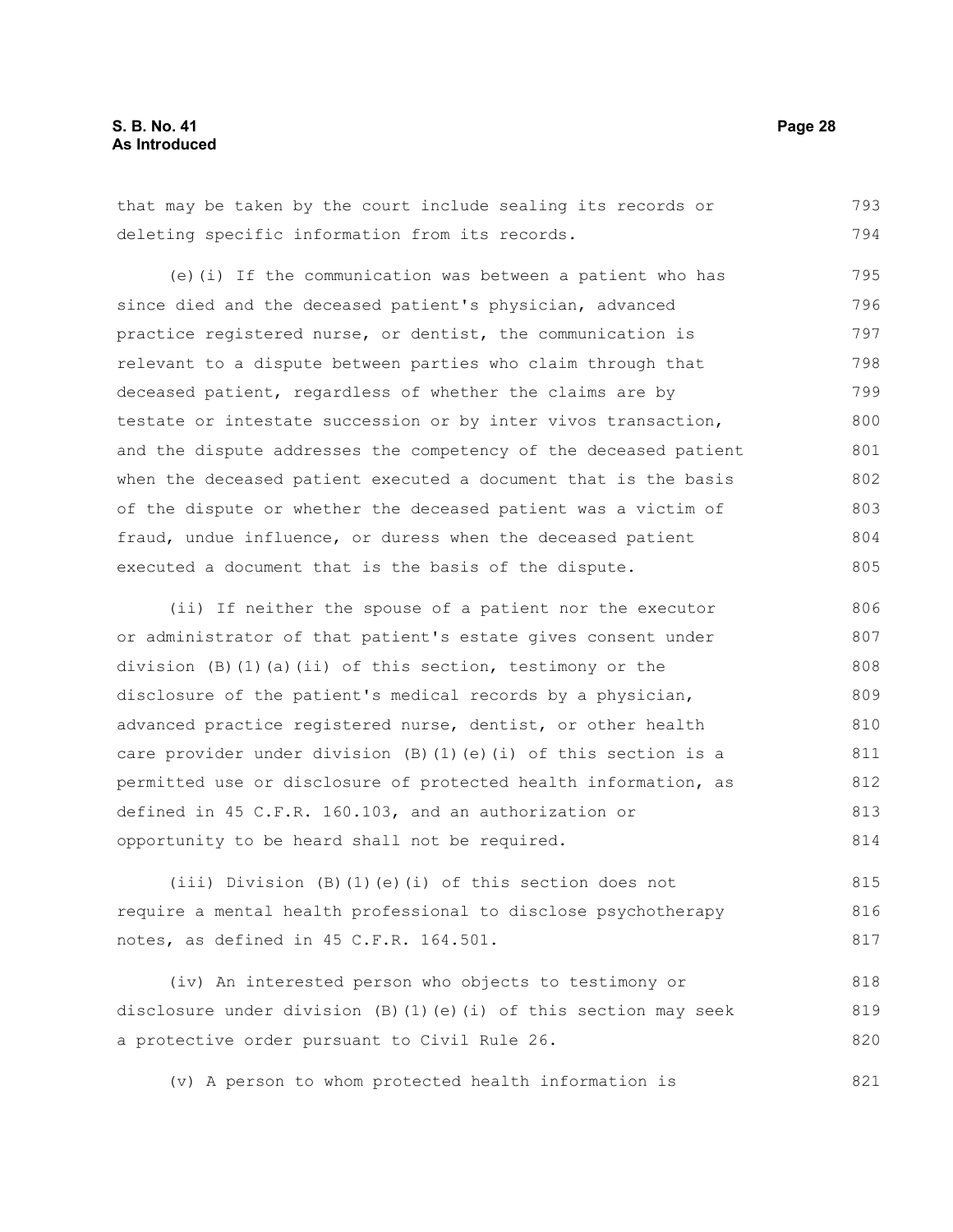#### **S. B. No. 41 Page 29 As Introduced**

disclosed under division (B)(1)(e)(i) of this section shall not use or disclose the protected health information for any purpose other than the litigation or proceeding for which the information was requested and shall return the protected health information to the covered entity or destroy the protected health information, including all copies made, at the conclusion of the litigation or proceeding. 822 823 824 825 826 827 828

(2)(a) If any law enforcement officer submits a written statement to a health care provider that states that an official criminal investigation has begun regarding a specified person or that a criminal action or proceeding has been commenced against a specified person, that requests the provider to supply to the officer copies of any records the provider possesses that pertain to any test or the results of any test administered to the specified person to determine the presence or concentration of alcohol, a drug of abuse, a combination of them, a controlled substance, or a metabolite of a controlled substance in the person's whole blood, blood serum or plasma, breath, or urine at any time relevant to the criminal offense in question, and that conforms to section 2317.022 of the Revised Code, the provider, except to the extent specifically prohibited by any law of this state or of the United States, shall supply to the officer a copy of any of the requested records the provider possesses. If the health care provider does not possess any of the requested records, the provider shall give the officer a written statement that indicates that the provider does not possess any of the requested records. 829 830 831 832 833 834 835 836 837 838 839 840 841 842 843 844 845 846 847 848

(b) If a health care provider possesses any records of the type described in division (B)(2)(a) of this section regarding the person in question at any time relevant to the criminal offense in question, in lieu of personally testifying as to the 849 850 851 852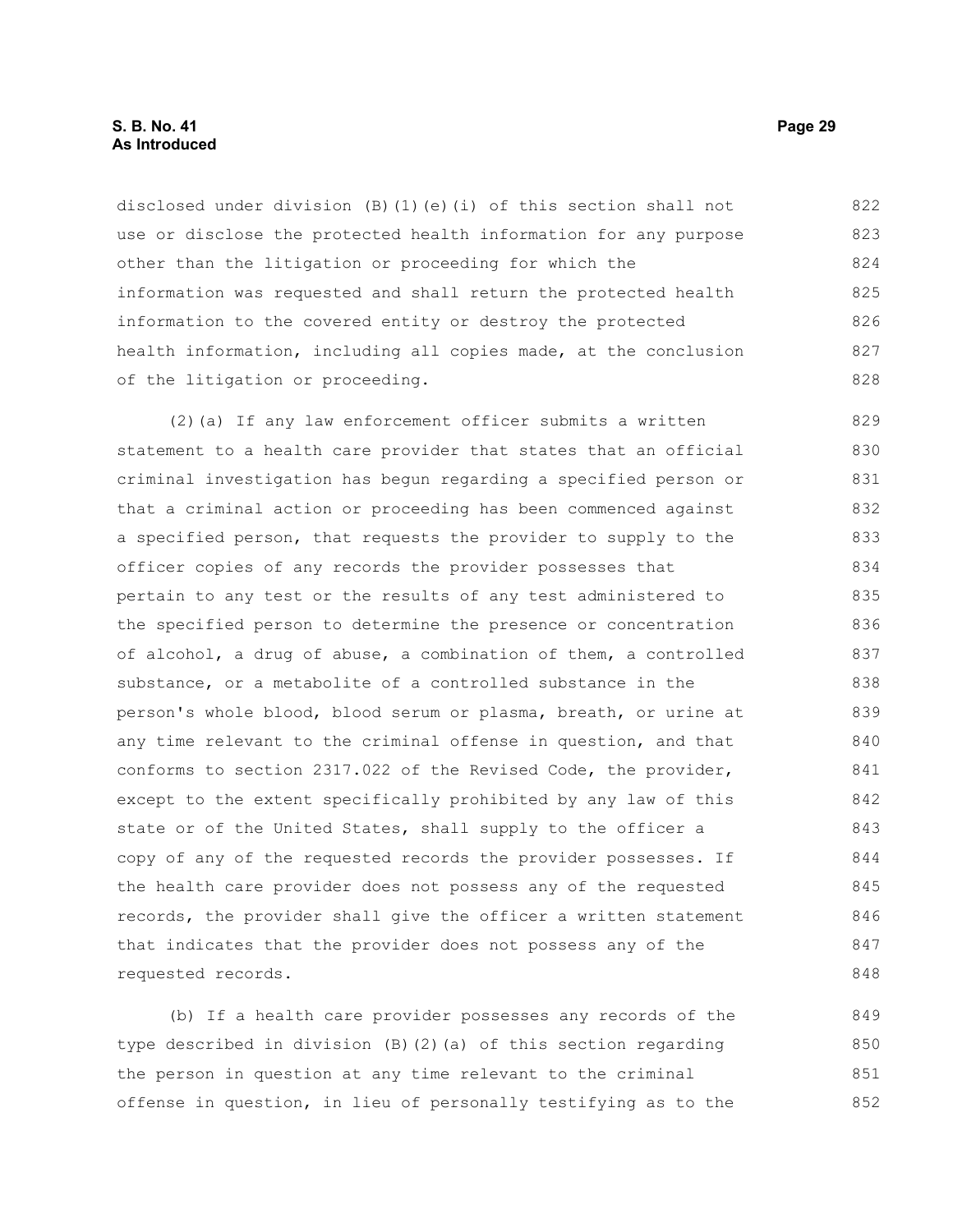#### **S. B. No. 41 Page 30 As Introduced**

results of the test in question, the custodian of the records may submit a certified copy of the records, and, upon its submission, the certified copy is qualified as authentic evidence and may be admitted as evidence in accordance with the Rules of Evidence. Division (A) of section 2317.422 of the Revised Code does not apply to any certified copy of records submitted in accordance with this division. Nothing in this division shall be construed to limit the right of any party to call as a witness the person who administered the test to which the records pertain, the person under whose supervision the test was administered, the custodian of the records, the person who made the records, or the person under whose supervision the records were made. 853 854 855 856 857 858 859 860 861 862 863 864 865

(3)(a) If the testimonial privilege described in division (B)(1) of this section does not apply as provided in division (B)(1)(a)(iii) of this section, a physician, advanced practice registered nurse, or dentist may be compelled to testify or to submit to discovery under the Rules of Civil Procedure only as to a communication made to the physician, advanced practice registered nurse, or dentist by the patient in question in that relation, or the advice of the physician, advanced practice registered nurse, or dentist given to the patient in question, that related causally or historically to physical or mental injuries that are relevant to issues in the medical claim, dental claim, chiropractic claim, or optometric claim, action for wrongful death, other civil action, or claim under Chapter 4123. of the Revised Code. 866 867 868 869 870 871 872 873 874 875 876 877 878 879

(b) If the testimonial privilege described in division (B) (1) of this section does not apply to a physician, advanced practice registered nurse, or dentist as provided in division (B)(1)(c) of this section, the physician, advanced practice 880 881 882 883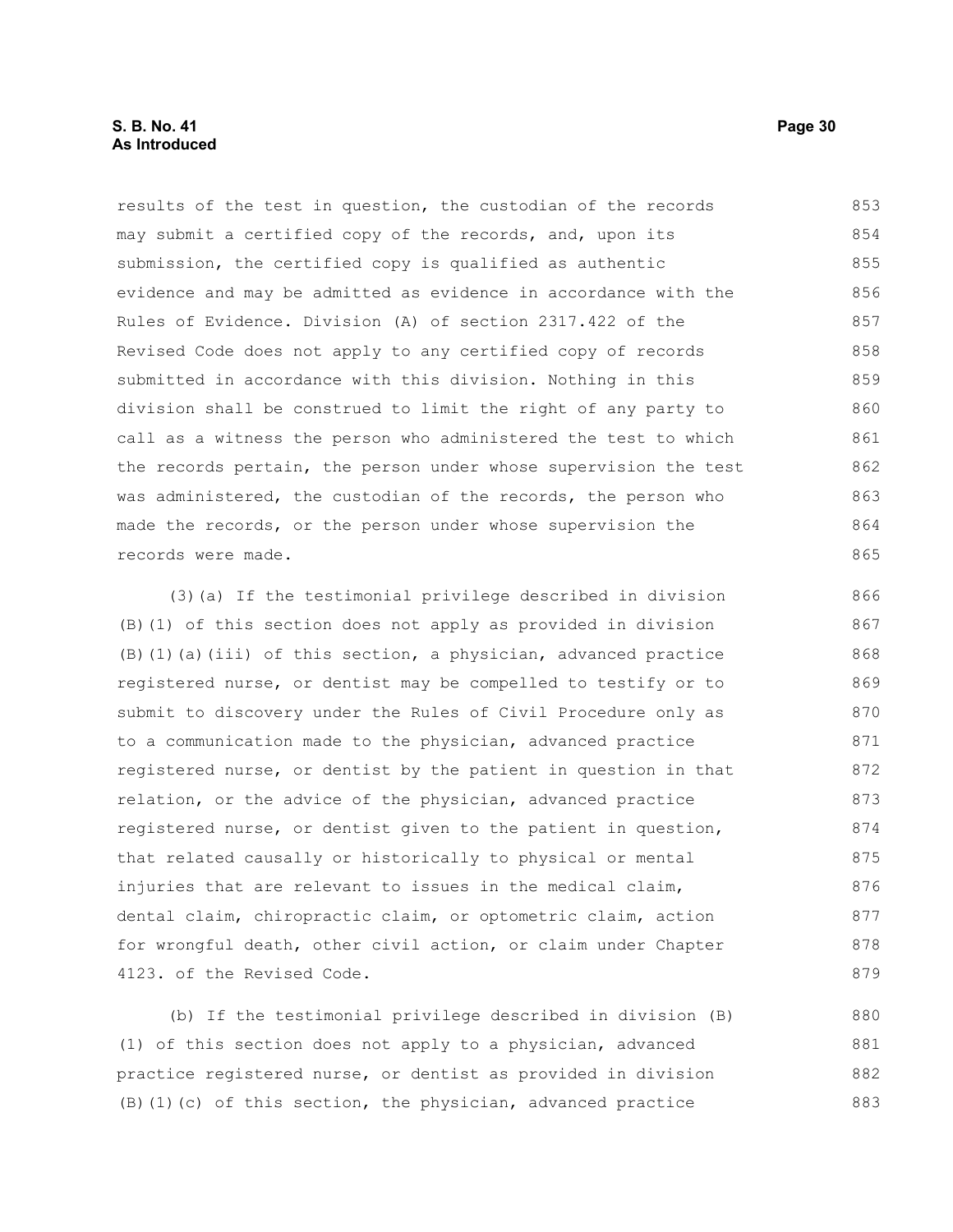#### **S. B. No. 41 Page 31 As Introduced**

registered nurse, or dentist, in lieu of personally testifying as to the results of the test in question, may submit a certified copy of those results, and, upon its submission, the certified copy is qualified as authentic evidence and may be admitted as evidence in accordance with the Rules of Evidence. Division (A) of section 2317.422 of the Revised Code does not apply to any certified copy of results submitted in accordance with this division. Nothing in this division shall be construed to limit the right of any party to call as a witness the person who administered the test in question, the person under whose supervision the test was administered, the custodian of the results of the test, the person who compiled the results, or the person under whose supervision the results were compiled. 884 885 886 887 888 889 890 891 892 893 894 895 896

(4) The testimonial privilege described in division (B)(1) of this section is not waived when a communication is made by a physician or advanced practice registered nurse to a pharmacist or when there is communication between a patient and a pharmacist in furtherance of the physician-patient or advanced practice registered nurse-patient relation. 897 898 899 900 901 902

(5)(a) As used in divisions (B)(1) to (4) of this section, "communication" means acquiring, recording, or transmitting any information, in any manner, concerning any facts, opinions, or statements necessary to enable a physician, advanced practice registered nurse, or dentist to diagnose, treat, prescribe, or act for a patient. A "communication" may include, but is not limited to, any medical or dental, office, or hospital communication such as a record, chart, letter, memorandum, laboratory test and results, x-ray, photograph, financial statement, diagnosis, or prognosis. 903 904 905 906 907 908 909 910 911 912

(b) As used in division (B)(2) of this section, "health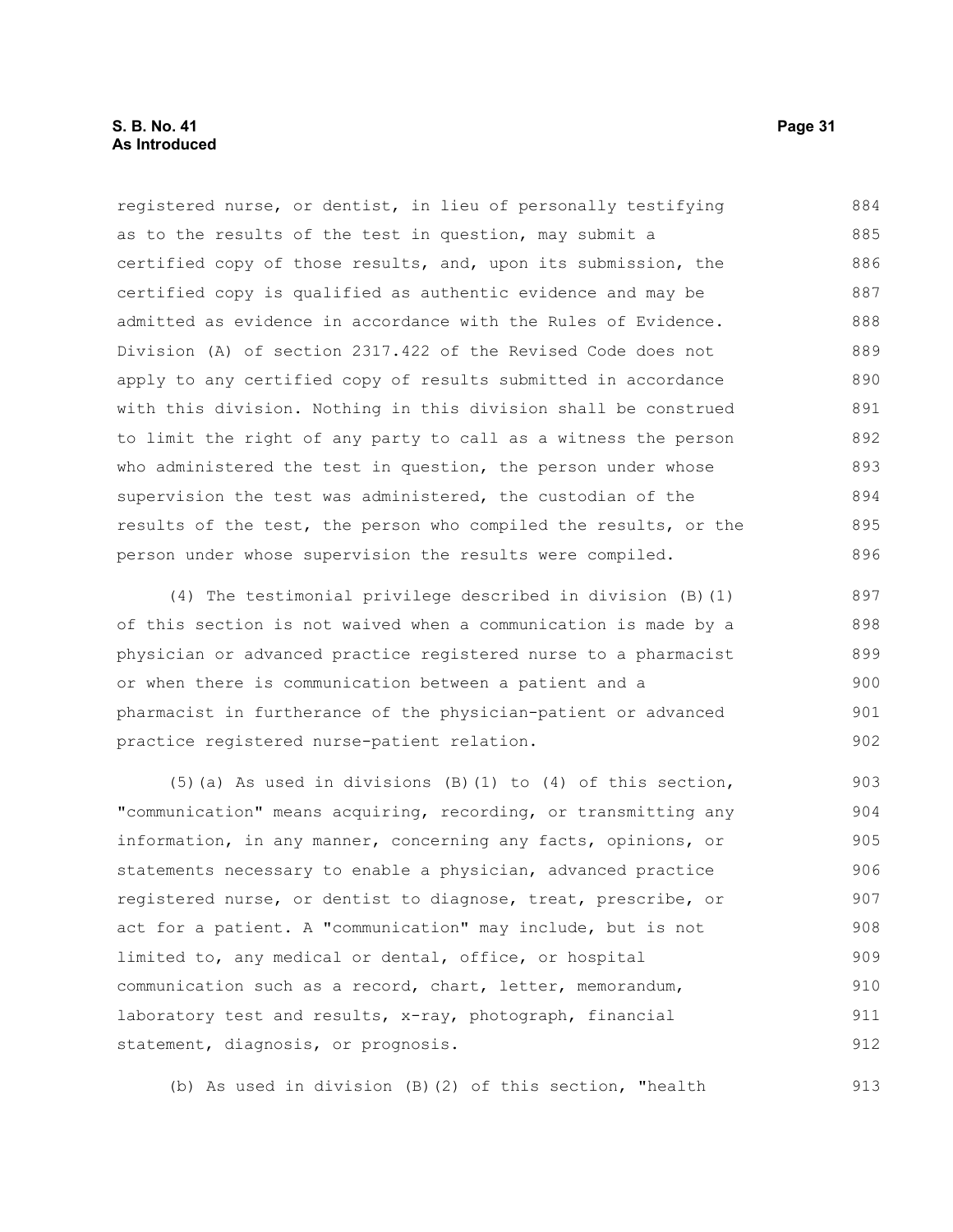care provider" means a hospital, ambulatory care facility, longterm care facility, pharmacy, emergency facility, or health care practitioner. 914 915 916

(c) As used in division (B)(5)(b) of this section: 917

(i) "Ambulatory care facility" means a facility that provides medical, diagnostic, or surgical treatment to patients who do not require hospitalization, including a dialysis center, ambulatory surgical facility, cardiac catheterization facility, diagnostic imaging center, extracorporeal shock wave lithotripsy center, home health agency, inpatient hospice, birthing center, radiation therapy center, emergency facility, and an urgent care center. "Ambulatory health care facility" does not include the private office of a physician, advanced practice registered nurse, or dentist, whether the office is for an individual or group practice. 918 919 920 921 922 923 924 925 926 927 928

(ii) "Emergency facility" means a hospital emergency department or any other facility that provides emergency medical services. 929 930 931

(iii) "Health care practitioner" has the same meaning as in section 4769.01 of the Revised Code. 932 933

(iv) "Hospital" has the same meaning as in section 3727.01 of the Revised Code.

(v) "Long-term care facility" means a nursing home, residential care facility, or home for the aging, as those terms are defined in section 3721.01 of the Revised Code; a residential facility licensed under section 5119.34 of the Revised Code that provides accommodations, supervision, and personal care services for three to sixteen unrelated adults; a nursing facility, as defined in section 5165.01 of the Revised 936 937 938 939 940 941 942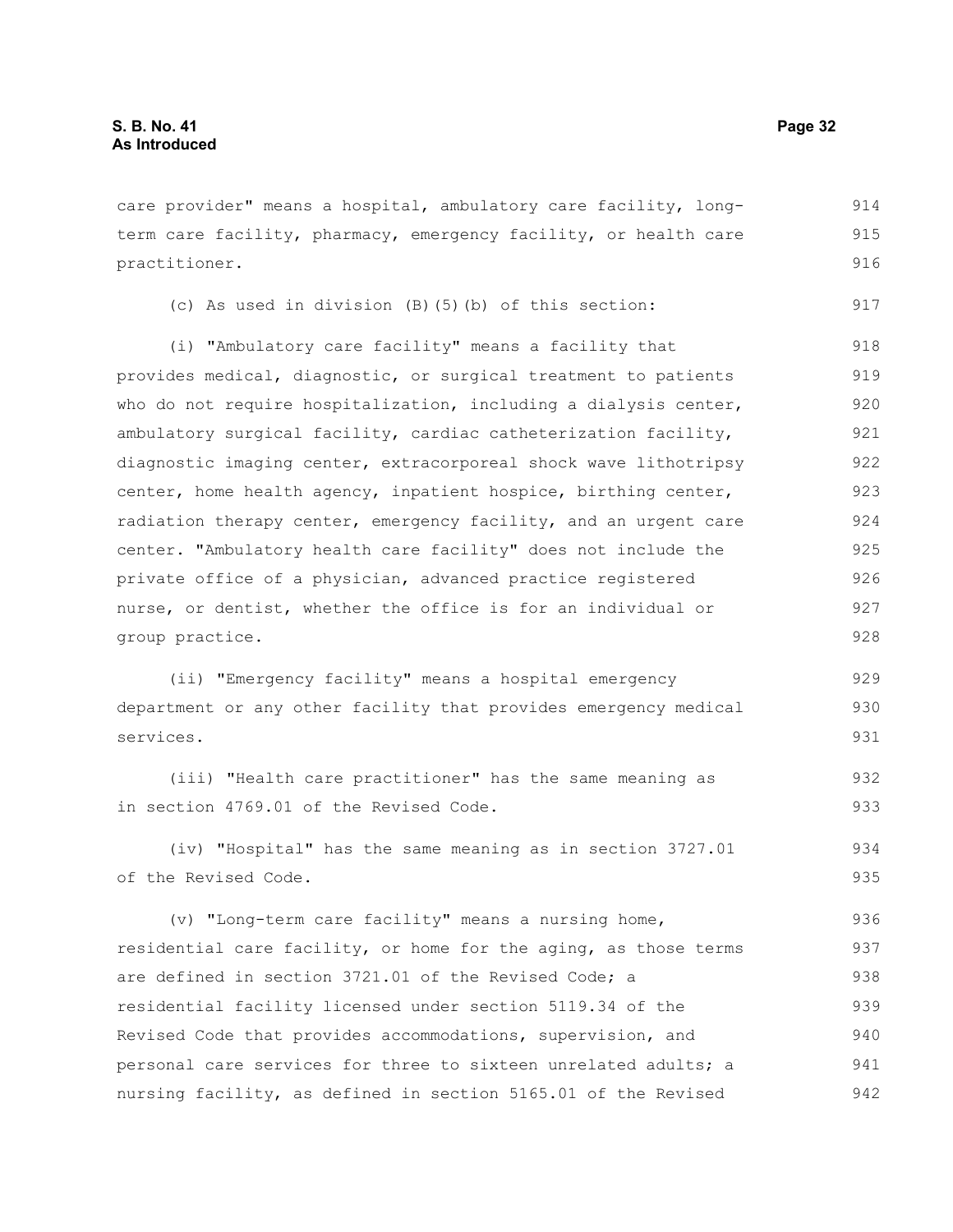Code; a skilled nursing facility, as defined in section 5165.01 of the Revised Code; and an intermediate care facility for individuals with intellectual disabilities, as defined in section 5124.01 of the Revised Code. 943 944 945 946

(vi) "Pharmacy" has the same meaning as in section 4729.01 of the Revised Code.

(d) As used in divisions (B)(1) and (2) of this section, "drug of abuse" has the same meaning as in section 4506.01 of the Revised Code. 949 950 951

(6) Divisions (B)(1), (2), (3), (4), and (5) of this section apply to doctors of medicine, doctors of osteopathic medicine, doctors of podiatry, advanced practice registered nurses, and dentists. 952 953 954 955

(7) Nothing in divisions (B)(1) to (6) of this section affects, or shall be construed as affecting, the immunity from civil liability conferred by section 307.628 of the Revised Code or the immunity from civil liability conferred by section 2305.33 of the Revised Code upon physicians or advanced practice registered nurses who report an employee's use of a drug of abuse, or a condition of an employee other than one involving the use of a drug of abuse, to the employer of the employee in accordance with division (B) of that section. As used in division (B)(7) of this section, "employee," "employer," and "physician" have the same meanings as in section 2305.33 of the Revised Code and "advanced practice registered nurse" has the same meaning as in section 4723.01 of the Revised Code. 956 957 958 959 960 961 962 963 964 965 966 967 968

(C)(1) A cleric, when the cleric remains accountable to the authority of that cleric's church, denomination, or sect, concerning a confession made, or any information confidentially 969 970 971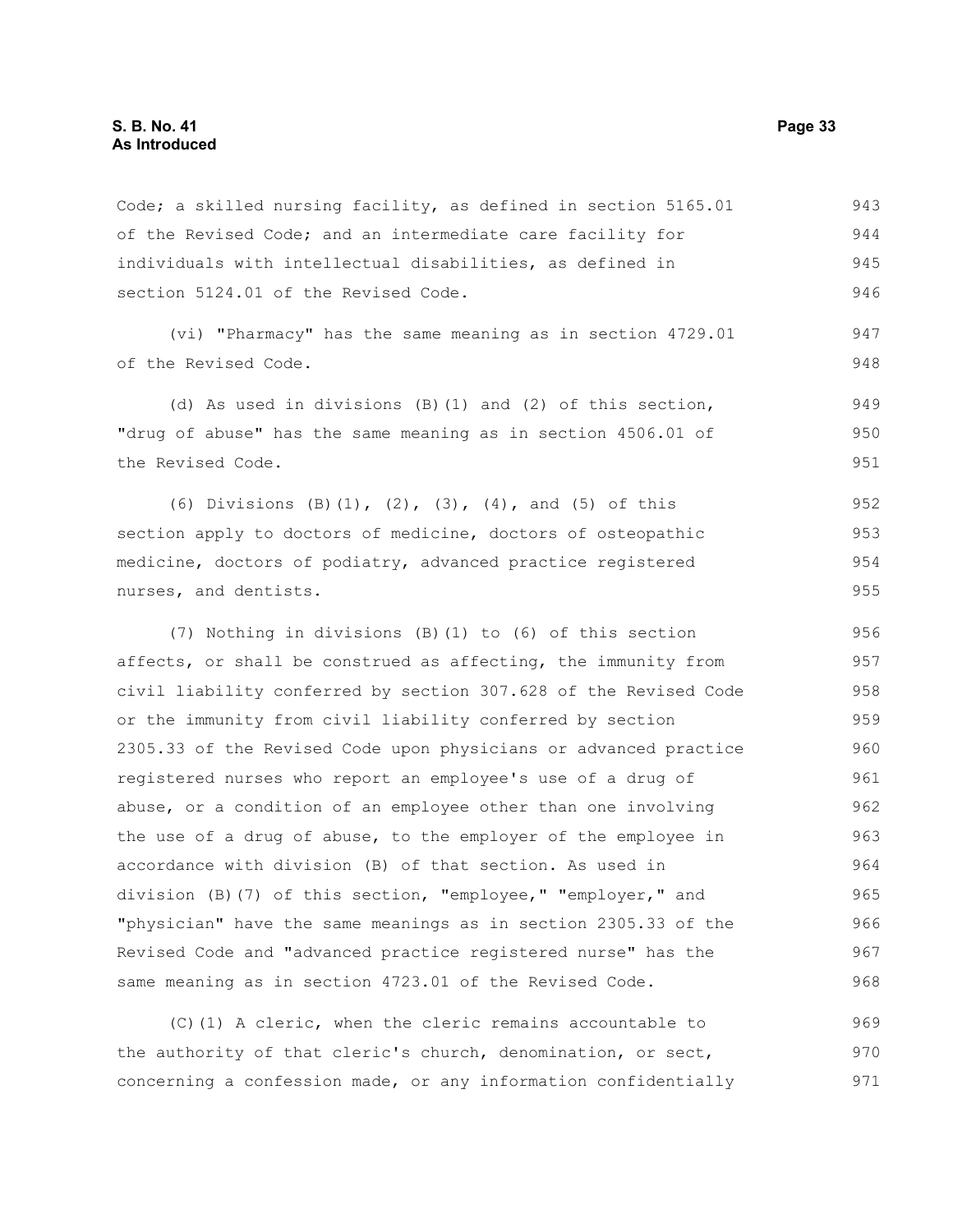communicated, to the cleric for a religious counseling purpose in the cleric's professional character. The cleric may testify by express consent of the person making the communication, except when the disclosure of the information is in violation of a sacred trust and except that, if the person voluntarily testifies or is deemed by division (A)(4)(c) of section 2151.421 of the Revised Code to have waived any testimonial privilege under this division, the cleric may be compelled to testify on the same subject except when disclosure of the information is in violation of a sacred trust. (2) As used in division (C) of this section: (a) "Cleric" means a member of the clergy, rabbi, priest, Christian Science practitioner, or regularly ordained, accredited, or licensed minister of an established and legally cognizable church, denomination, or sect. (b) "Sacred trust" means a confession or confidential communication made to a cleric in the cleric's ecclesiastical capacity in the course of discipline enjoined by the church to which the cleric belongs, including, but not limited to, the Catholic Church, if both of the following apply: (i) The confession or confidential communication was made directly to the cleric. (ii) The confession or confidential communication was made in the manner and context that places the cleric specifically and strictly under a level of confidentiality that is considered inviolate by canon law or church doctrine. 972 973 974 975 976 977 978 979 980 981 982 983 984 985 986 987 988 989 990 991 992 993 994 995 996 997

(D) Husband or wife, concerning any communication made by one to the other, or an act done by either in the presence of the other, during coverture, unless the communication was made, 998 999 1000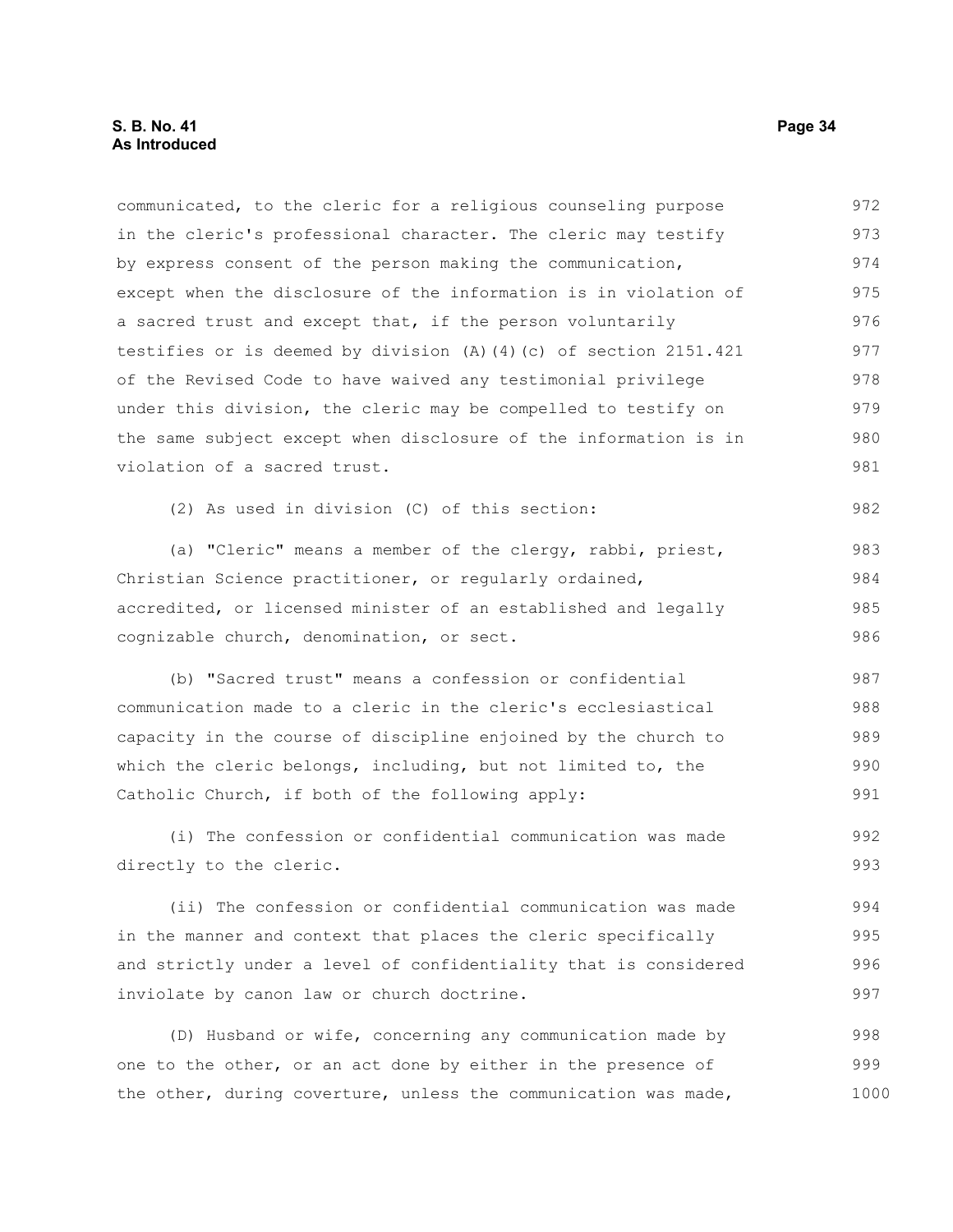or act done, in the known presence or hearing of a third person competent to be a witness; and such rule is the same if the marital relation has ceased to exist; 1001 1002 1003

(E) A person who assigns a claim or interest, concerning any matter in respect to which the person would not, if a party, be permitted to testify; 1004 1005 1006

(F) A person who, if a party, would be restricted under section 2317.03 of the Revised Code, when the property or thing is sold or transferred by an executor, administrator, guardian, trustee, heir, devisee, or legatee, shall be restricted in the same manner in any action or proceeding concerning the property or thing. 1007 1008 1009 1010 1011 1012

(G)(1) A school guidance counselor who holds a valid educator license from the state board of education as provided for in section 3319.22 of the Revised Code, a person licensed under Chapter 4757. of the Revised Code as a licensed professional clinical counselor, licensed professional counselor, social worker, independent social worker, marriage and family therapist or independent marriage and family therapist, or registered under Chapter 4757. of the Revised Code as a social work assistant concerning a confidential communication received from a client in that relation or the person's advice to a client unless any of the following applies: 1013 1014 1015 1016 1017 1018 1019 1020 1021 1022 1023

(a) The communication or advice indicates clear and present danger to the client or other persons. For the purposes of this division, cases in which there are indications of present or past child abuse or neglect of the client constitute a clear and present danger. 1024 1025 1026 1027 1028

(b) The client gives express consent to the testimony. 1029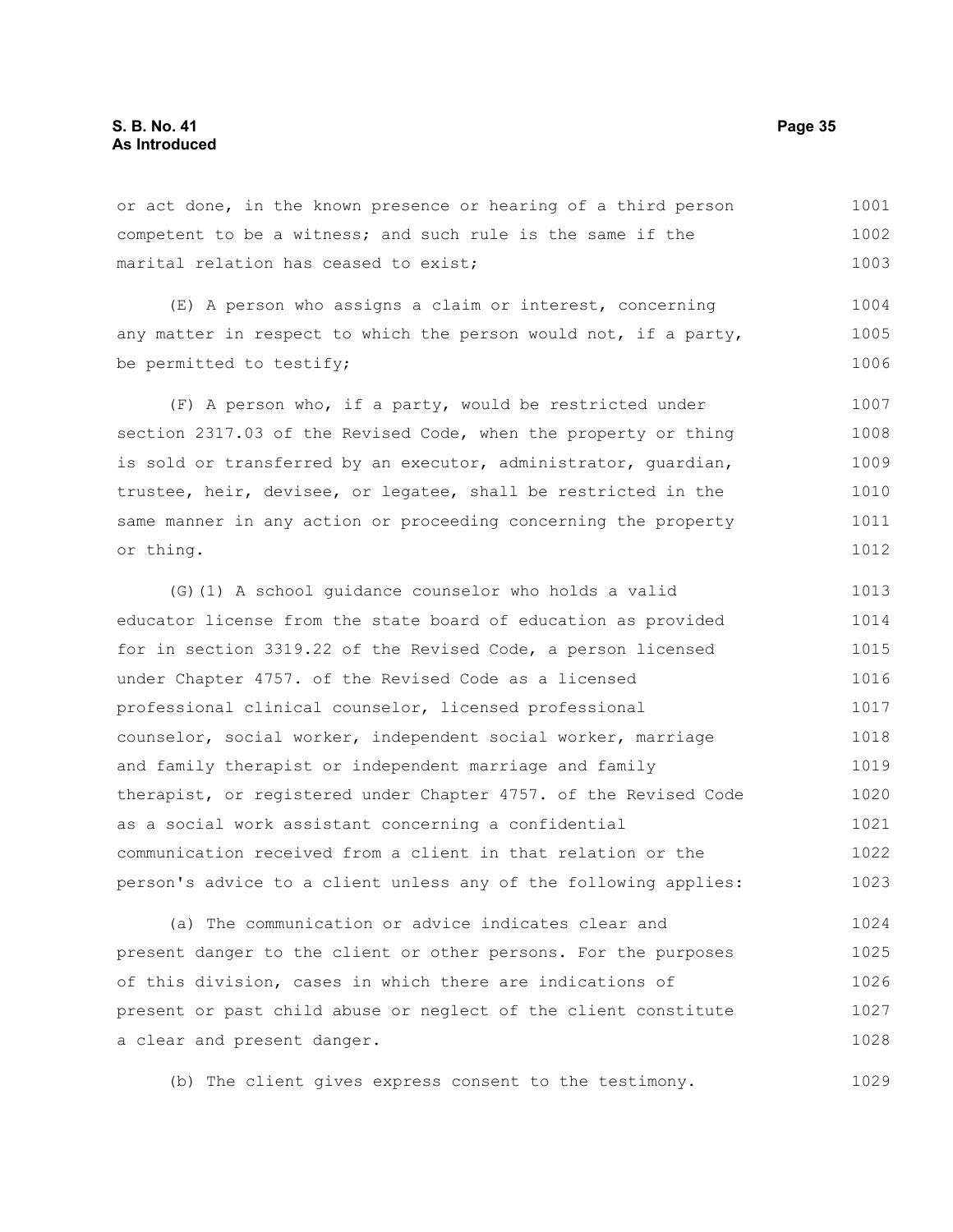1056

| (c) If the client is deceased, the surviving spouse or the       | 1030 |
|------------------------------------------------------------------|------|
| executor or administrator of the estate of the deceased client   | 1031 |
| gives express consent.                                           | 1032 |
| (d) The client voluntarily testifies, in which case the          | 1033 |
| school guidance counselor or person licensed or registered under | 1034 |
| Chapter 4757. of the Revised Code may be compelled to testify on | 1035 |
| the same subject.                                                | 1036 |
| (e) The court in camera determines that the information          | 1037 |
| communicated by the client is not germane to the counselor-      | 1038 |
| client, marriage and family therapist-client, or social worker-  | 1039 |
| client relationship.                                             | 1040 |
| (f) A court, in an action brought against a school, its          | 1041 |
| administration, or any of its personnel by the client, rules     | 1042 |
| after an in-camera inspection that the testimony of the school   | 1043 |
| guidance counselor is relevant to that action.                   | 1044 |
| (g) The testimony is sought in a civil action and concerns       | 1045 |
| court-ordered treatment or services received by a patient as     | 1046 |
| part of a case plan journalized under section 2151.412 of the    | 1047 |
| Revised Code or the court-ordered treatment or services are      | 1048 |
| necessary or relevant to dependency, neglect, or abuse or        | 1049 |
| temporary or permanent custody proceedings under Chapter 2151.   | 1050 |
| of the Revised Code.                                             | 1051 |
| (2) Nothing in division (G) (1) of this section shall            | 1052 |
| relieve a school guidance counselor or a person licensed or      | 1053 |
| registered under Chapter 4757. of the Revised Code from the      | 1054 |
| requirement to report information concerning child abuse or      | 1055 |

(H) A mediator acting under a mediation order issued under division (A) of section 3109.052 of the Revised Code or 1057 1058

neglect under section 2151.421 of the Revised Code.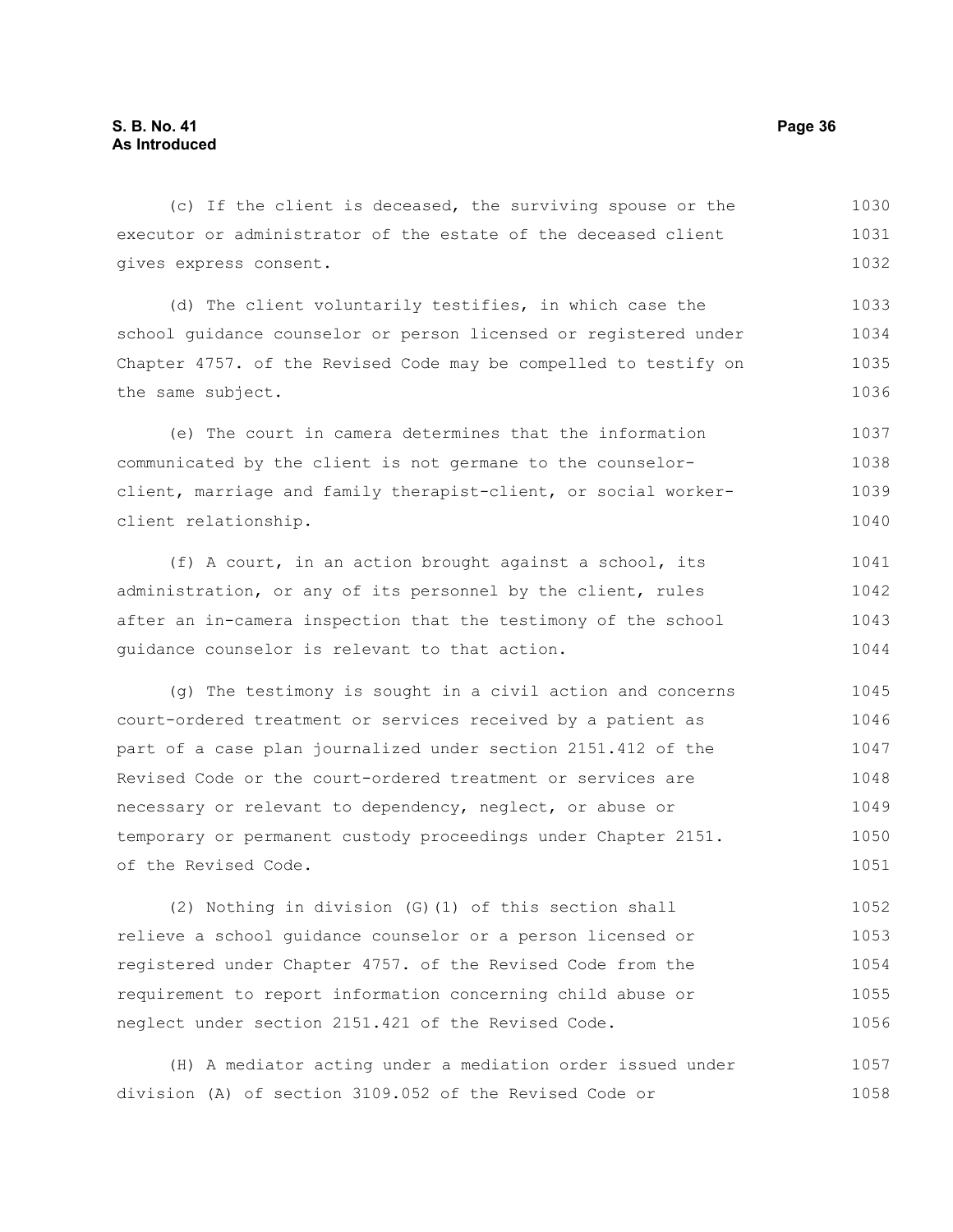#### **S. B. No. 41 Page 37 As Introduced**

otherwise issued in any proceeding for divorce, dissolution, legal separation, annulment, or the allocation of parental rights and responsibilities for the care of children, in any action or proceeding, other than a criminal, delinquency, child abuse, child neglect, or dependent child action or proceeding, that is brought by or against either parent who takes part in mediation in accordance with the order and that pertains to the mediation process, to any information discussed or presented in the mediation process, to the allocation of parental rights and responsibilities for the care of the parents' children, or to the awarding of parenting time rights in relation to their children; 1059 1060 1061 1062 1063 1064 1065 1066 1067 1068 1069 1070

(I) A communications assistant, acting within the scope of the communication assistant's authority, when providing telecommunications relay service pursuant to section 4931.06 of the Revised Code or Title II of the "Communications Act of 1934," 104 Stat. 366 (1990), 47 U.S.C. 225, concerning a communication made through a telecommunications relay service. Nothing in this section shall limit the obligation of a communications assistant to divulge information or testify when mandated by federal law or regulation or pursuant to subpoena in a criminal proceeding. 1071 1072 1073 1074 1075 1076 1077 1078 1079 1080

Nothing in this section shall limit any immunity or privilege granted under federal law or regulation. 1081 1082

(J)(1) A chiropractor in a civil proceeding concerning a communication made to the chiropractor by a patient in that relation or the chiropractor's advice to a patient, except as otherwise provided in this division. The testimonial privilege established under this division does not apply, and a chiropractor may testify or may be compelled to testify, in any 1083 1084 1085 1086 1087 1088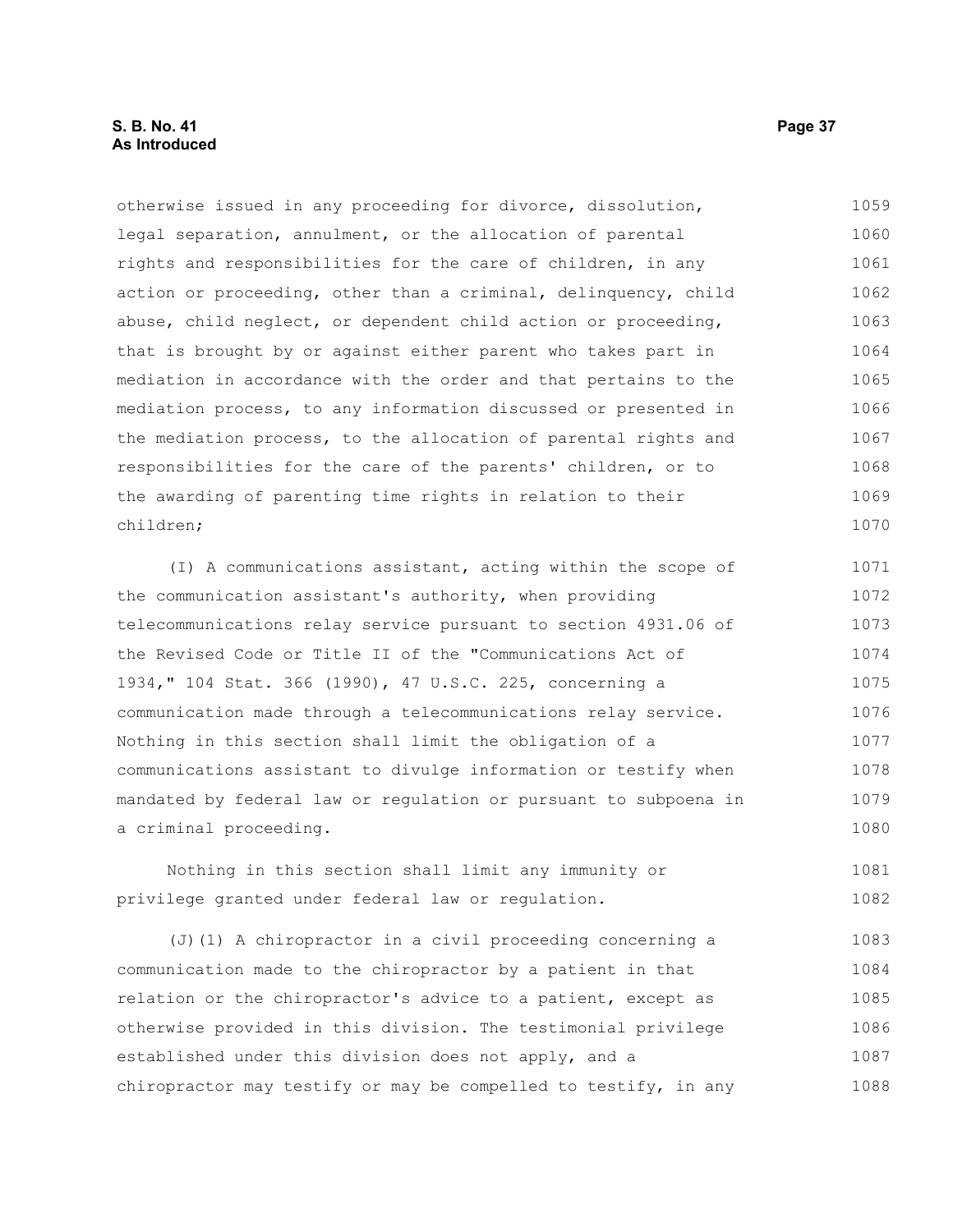#### **S. B. No. 41 Page 38 As Introduced**

civil action, in accordance with the discovery provisions of the Rules of Civil Procedure in connection with a civil action, or in connection with a claim under Chapter 4123. of the Revised Code, under any of the following circumstances: 1089 1090 1091 1092

(a) If the patient or the guardian or other legal representative of the patient gives express consent. 1093 1094

(b) If the patient is deceased, the spouse of the patient or the executor or administrator of the patient's estate gives express consent. 1095 1096 1097

(c) If a medical claim, dental claim, chiropractic claim, or optometric claim, as defined in section 2305.113 of the Revised Code, an action for wrongful death, any other type of civil action, or a claim under Chapter 4123. of the Revised Code is filed by the patient, the personal representative of the estate of the patient if deceased, or the patient's guardian or other legal representative. 1098 1099 1100 1101 1102 1103 1104

(2) If the testimonial privilege described in division (J) (1) of this section does not apply as provided in division (J) (1)(c) of this section, a chiropractor may be compelled to testify or to submit to discovery under the Rules of Civil Procedure only as to a communication made to the chiropractor by the patient in question in that relation, or the chiropractor's advice to the patient in question, that related causally or historically to physical or mental injuries that are relevant to issues in the medical claim, dental claim, chiropractic claim, or optometric claim, action for wrongful death, other civil action, or claim under Chapter 4123. of the Revised Code. 1105 1106 1107 1108 1109 1110 1111 1112 1113 1114 1115

(3) The testimonial privilege established under this division does not apply, and a chiropractor may testify or be 1116 1117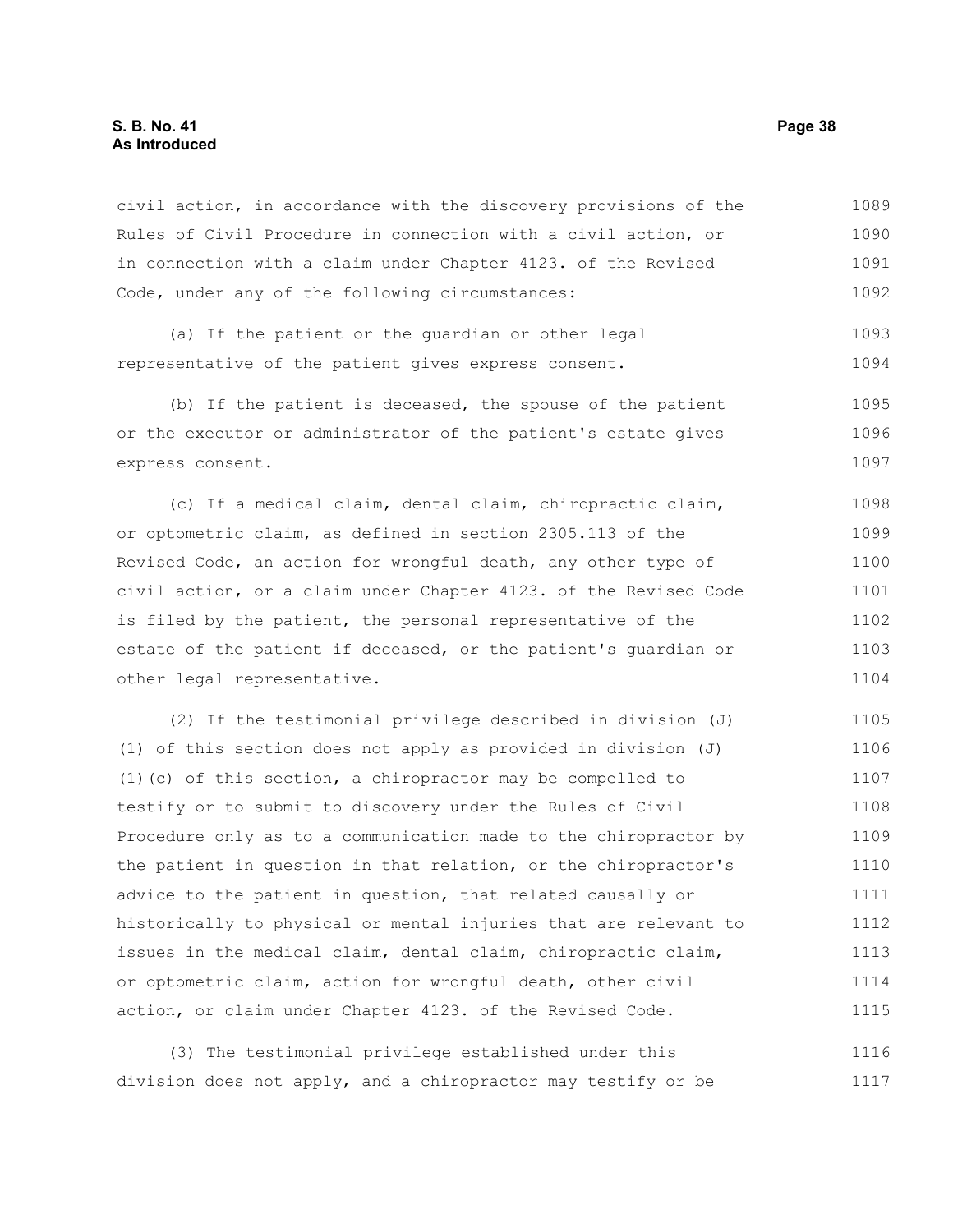| compelled to testify, in any criminal action or administrative   | 1118 |
|------------------------------------------------------------------|------|
| proceeding.                                                      | 1119 |
| (4) As used in this division, "communication" means              | 1120 |
| acquiring, recording, or transmitting any information, in any    | 1121 |
| manner, concerning any facts, opinions, or statements necessary  | 1122 |
| to enable a chiropractor to diagnose, treat, or act for a        | 1123 |
| patient. A communication may include, but is not limited to, any | 1124 |
| chiropractic, office, or hospital communication such as a        | 1125 |
| record, chart, letter, memorandum, laboratory test and results,  | 1126 |
| x-ray, photograph, financial statement, diagnosis, or prognosis. | 1127 |
| (K) (1) Except as provided under division (K) (2) of this        | 1128 |
| section, a critical incident stress management team member       | 1129 |
| concerning a communication received from an individual who       | 1130 |
| receives crisis response services from the team member, or the   | 1131 |
| team member's advice to the individual, during a debriefing      | 1132 |
| session.                                                         | 1133 |
| (2) The testimonial privilege established under division         | 1134 |
| (K) (1) of this section does not apply if any of the following   | 1135 |
| are true:                                                        | 1136 |
| (a) The communication or advice indicates clear and              | 1137 |
| present danger to the individual who receives crisis response    | 1138 |
| services or to other persons. For purposes of this division,     | 1139 |
| cases in which there are indications of present or past child    | 1140 |
| abuse or neglect of the individual constitute a clear and        | 1141 |
| present danger.                                                  | 1142 |
| (b) The individual who received crisis response services         | 1143 |
| gives express consent to the testimony.                          | 1144 |
| (c) If the individual who received crisis response               | 1145 |
| services is deceased, the surviving spouse or the executor or    | 1146 |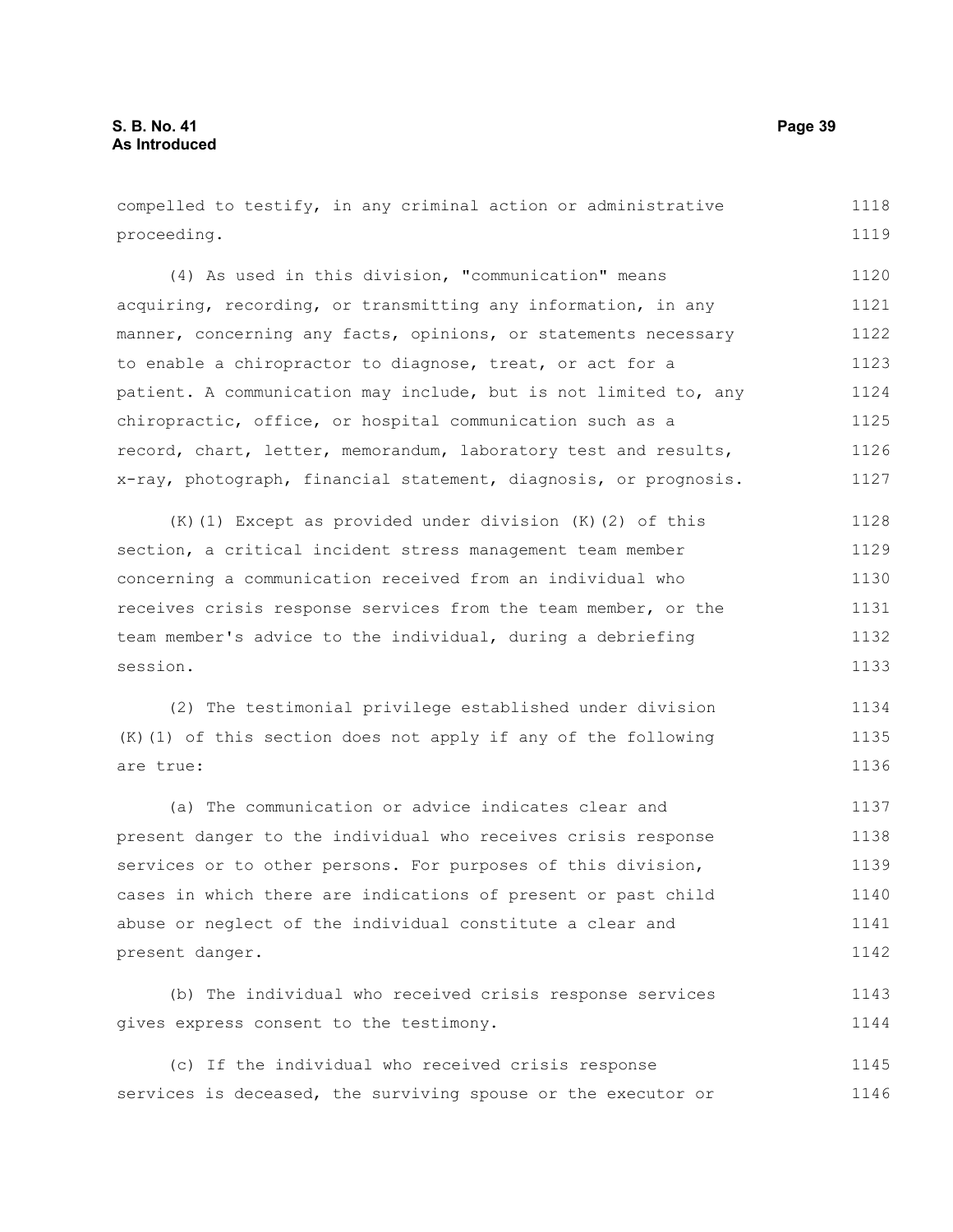| administrator of the estate of the deceased individual gives    | 1147 |
|-----------------------------------------------------------------|------|
| express consent.                                                | 1148 |
| (d) The individual who received crisis response services        | 1149 |
|                                                                 |      |
| voluntarily testifies, in which case the team member may be     | 1150 |
| compelled to testify on the same subject.                       | 1151 |
| (e) The court in camera determines that the information         | 1152 |
| communicated by the individual who received crisis response     | 1153 |
| services is not germane to the relationship between the         | 1154 |
| individual and the team member.                                 | 1155 |
| (f) The communication or advice pertains or is related to       | 1156 |
| any criminal act.                                               | 1157 |
|                                                                 |      |
| (3) As used in division (K) of this section:                    | 1158 |
| (a) "Crisis response services" means consultation, risk         | 1159 |
| assessment, referral, and on-site crisis intervention services  | 1160 |
| provided by a critical incident stress management team to       | 1161 |
| individuals affected by crisis or disaster.                     | 1162 |
| (b) "Critical incident stress management team member" or        | 1163 |
| "team member" means an individual specially trained to provide  | 1164 |
| crisis response services as a member of an organized community  | 1165 |
| or local crisis response team that holds membership in the Ohio | 1166 |
| critical incident stress management network.                    | 1167 |
| (c) "Debriefing session" means a session at which crisis        | 1168 |
| response services are rendered by a critical incident stress    | 1169 |
| management team member during or after a crisis or disaster.    | 1170 |
|                                                                 |      |
| (L) (1) Subject to division (L) (2) of this section and         | 1171 |
| except as provided in division (L) (3) of this section, an      | 1172 |
| employee assistance professional, concerning a communication    | 1173 |

made to the employee assistance professional by a client in the 1174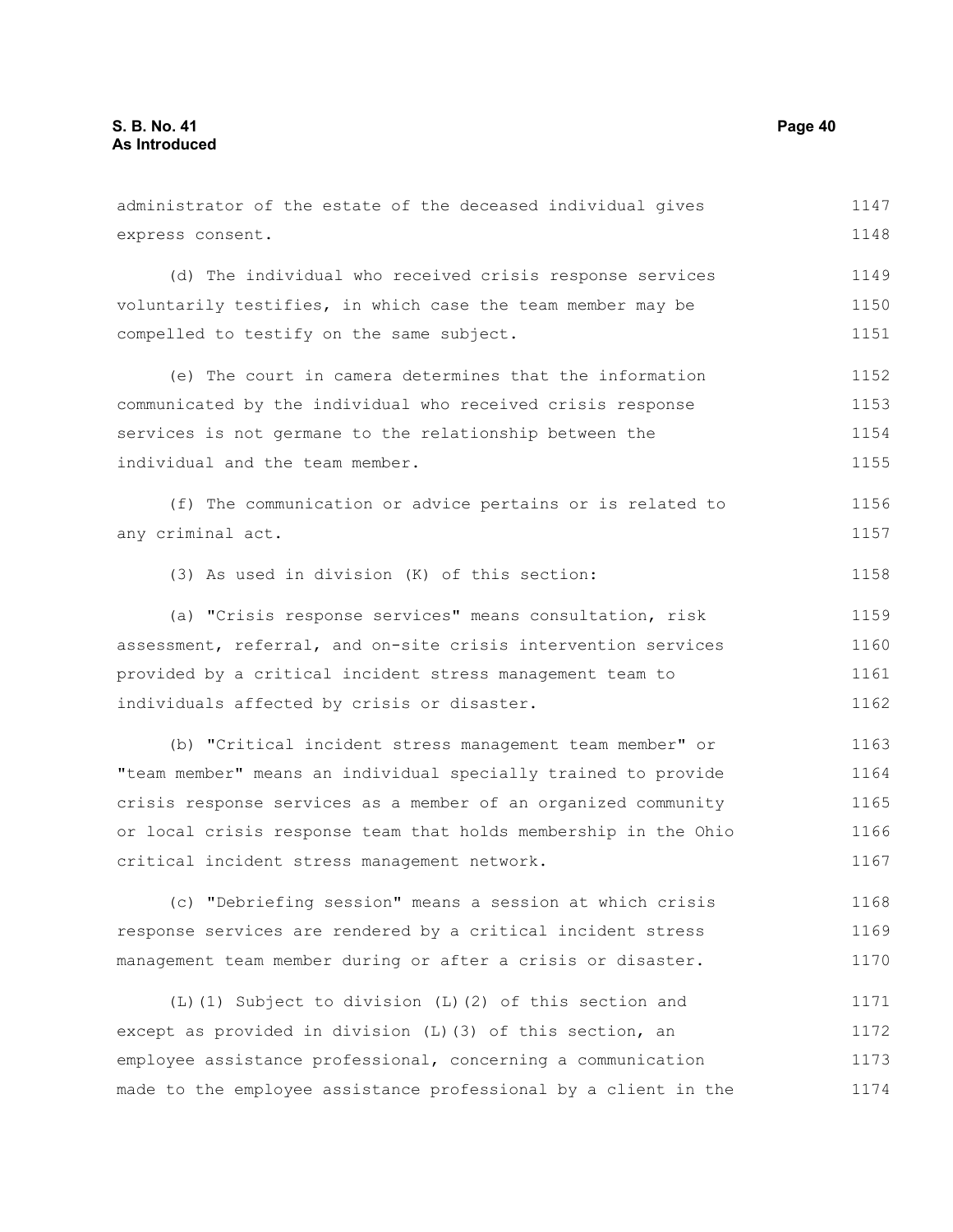employee assistance professional's official capacity as an employee assistance professional. (2) Division (L)(1) of this section applies to an employee assistance professional who meets either or both of the following requirements: (a) Is certified by the employee assistance certification commission to engage in the employee assistance profession; (b) Has education, training, and experience in all of the following: (i) Providing workplace-based services designed to address employer and employee productivity issues; (ii) Providing assistance to employees and employees' dependents in identifying and finding the means to resolve personal problems that affect the employees or the employees' performance; (iii) Identifying and resolving productivity problems associated with an employee's concerns about any of the following matters: health, marriage, family, finances, substance abuse or other addiction, workplace, law, and emotional issues; (iv) Selecting and evaluating available community resources; (v) Making appropriate referrals; (vi) Local and national employee assistance agreements; (vii) Client confidentiality. (3) Division (L)(1) of this section does not apply to any of the following: (a) A criminal action or proceeding involving an offense 1175 1176 1177 1178 1179 1180 1181 1182 1183 1184 1185 1186 1187 1188 1189 1190 1191 1192 1193 1194 1195 1196 1197 1198 1199 1200 1201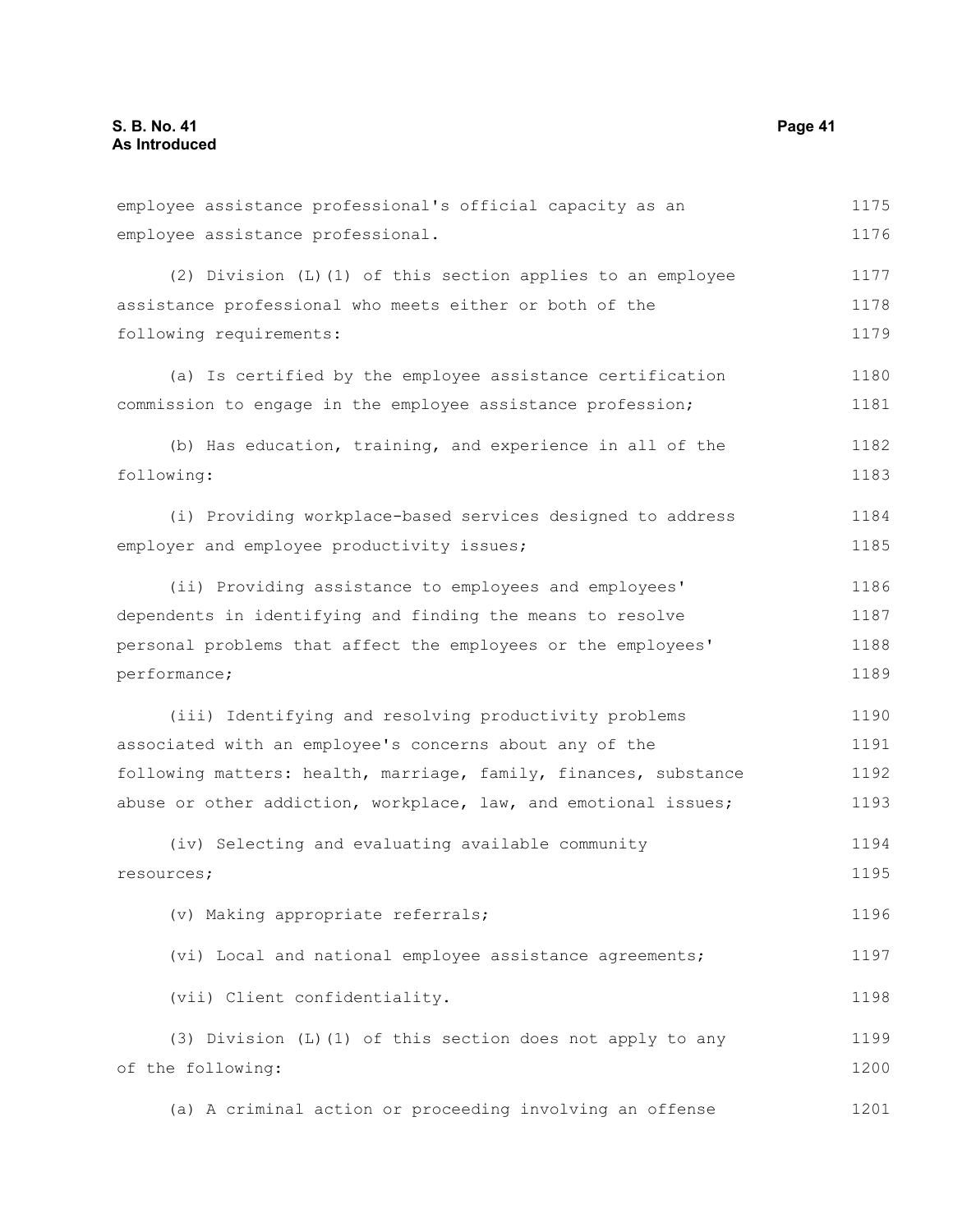under sections 2903.01 to 2903.06 of the Revised Code if the employee assistance professional's disclosure or testimony relates directly to the facts or immediate circumstances of the offense; (b) A communication made by a client to an employee assistance professional that reveals the contemplation or commission of a crime or serious, harmful act; (c) A communication that is made by a client who is an unemancipated minor or an adult adjudicated to be incompetent and indicates that the client was the victim of a crime or abuse; (d) A civil proceeding to determine an individual's mental competency or a criminal action in which a plea of not guilty by reason of insanity is entered; (e) A civil or criminal malpractice action brought against the employee assistance professional; (f) When the employee assistance professional has the express consent of the client or, if the client is deceased or disabled, the client's legal representative; (g) When the testimonial privilege otherwise provided by division (L)(1) of this section is abrogated under law. (M)(1) Subject to division (M)(2) of this section and except as provided in division (M)(3) of this section, a qualified advocate, in any civil, criminal, administrative, or education discipline proceeding, concerning either of the following: (a) A confidential communication made by a victim to a qualified advocate or by a qualified advocate to a victim in the 1202 1203 1204 1205 1206 1207 1208 1209 1210 1211 1212 1213 1214 1215 1216 1217 1218 1219 1220 1221 1222 1223 1224 1225 1226 1227 1228 1229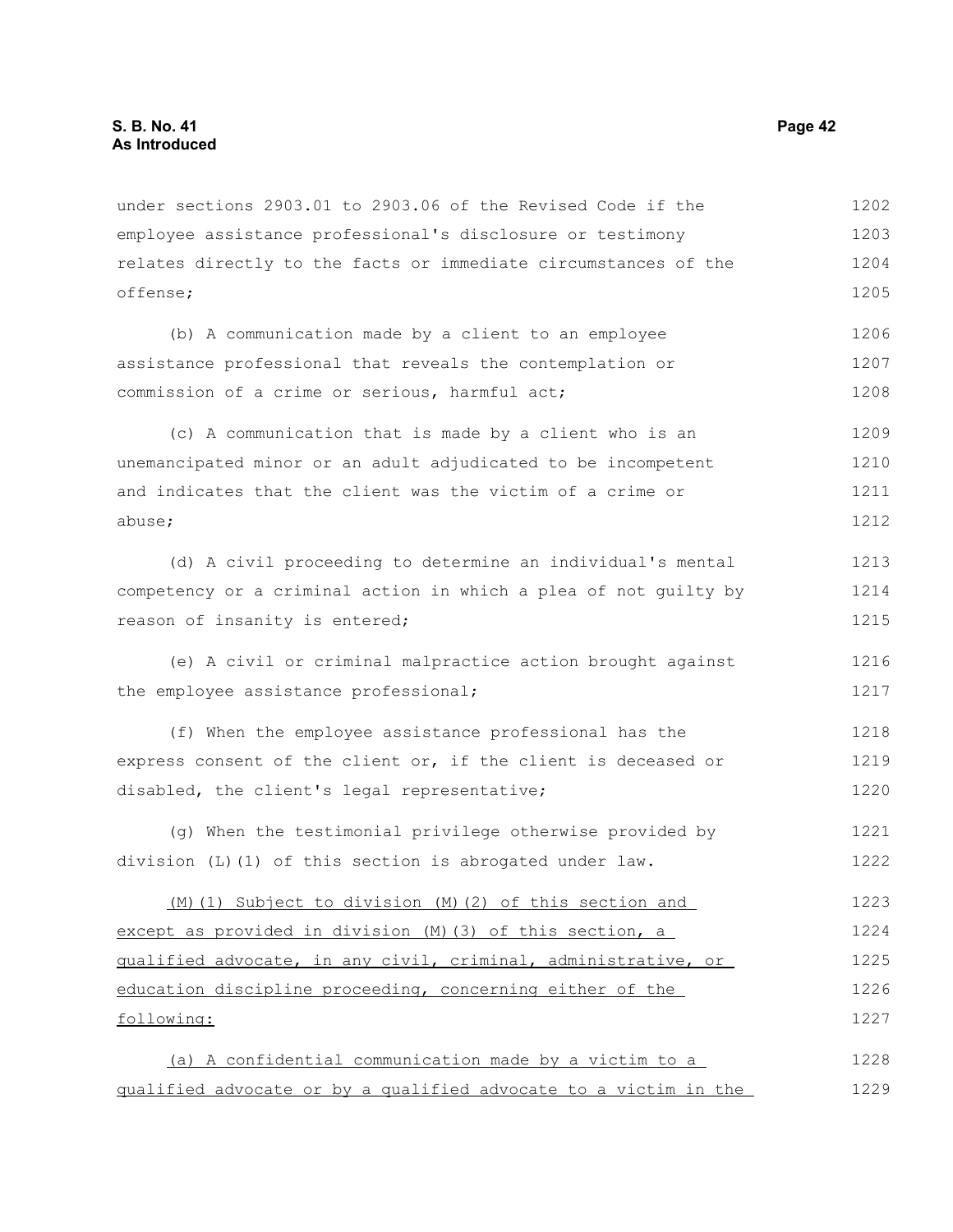| course of safety planning, counseling, support, or advocacy      | 1230 |
|------------------------------------------------------------------|------|
| services provided by the qualified advocate to the victim and    | 1231 |
| related to the sexual violence, menacing by stalking, or         | 1232 |
| domestic violence for which the victim sought those services;    | 1233 |
| (b) A record created or maintained in the course of the          | 1234 |
| qualified advocate providing safety planning, counseling,        | 1235 |
| support, or advocacy services regarding the victim and related   | 1236 |
| to the sexual violence, menacing by stalking, or domestic        | 1237 |
| violence for which the victim sought those services.             | 1238 |
| (2) If the victim voluntarily reveals the substance of any       | 1239 |
| qualified advocate-victim communication in a nonprivileged       | 1240 |
| context or is considered by division (A) (5) (b) of section      | 1241 |
| 2151.421 of the Revised Code to have waived any testimonial      | 1242 |
| privilege under division (M) (1) of this section, the qualified  | 1243 |
| advocate may be compelled to testify on the same subject in any  | 1244 |
| proceeding described in division (M) (1) of this section.        | 1245 |
| (3) The testimonial privilege established under division         | 1246 |
| (M) (1) of this section does not apply concerning any of the     | 1247 |
| following:                                                       | 1248 |
| (a) A confidential communication between a qualified             | 1249 |
| advocate and a victim in a civil, criminal, administrative, or   | 1250 |
| education discipline action or proceeding brought against the    | 1251 |
| qualified advocate or the qualified victim services program of   | 1252 |
| which the qualified advocate is an employee or volunteer by the  | 1253 |
| victim or by any other person in relation to the safety          | 1254 |
| planning, counseling, support, or advocacy services provided to  | 1255 |
| the victim, if the confidential communication is relevant to the | 1256 |
| defense of the qualified advocate or qualified victim services   | 1257 |
| program;                                                         | 1258 |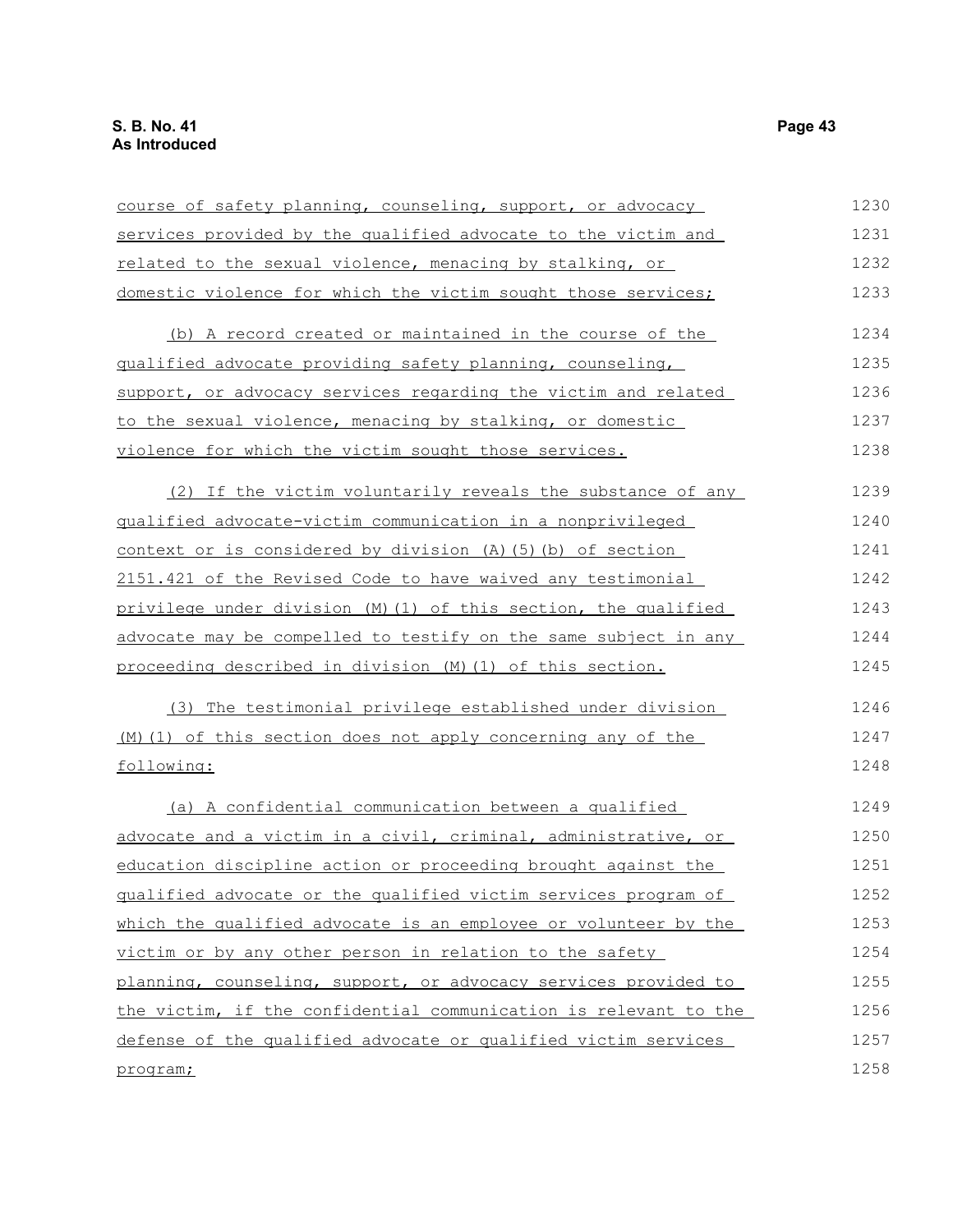| (b) A disclosure of the confidential communication by the        | 1259 |
|------------------------------------------------------------------|------|
| qualified advocate to another person if the disclosure is        | 1260 |
| reasonably necessary to accomplish the purpose for which the     | 1261 |
| qualified advocate is consulted by the victim;                   | 1262 |
| (c) A disclosure of aggregate, nonpersonally identifiable        | 1263 |
| data.                                                            | 1264 |
| (4) As used in division (M) of this section:                     | 1265 |
| (a) "Aggregate, nonpersonally identifiable data" means all       | 1266 |
| data from or through which the person to whom the data pertains  | 1267 |
| cannot be identified.                                            | 1268 |
| (b) "Confidential communication" means any written or oral       | 1269 |
| communication that is intended for the purpose of furthering the | 1270 |
| interest of the victim in the course of safety planning,         | 1271 |
| counseling, support, or advocacy services and is not intended    | 1272 |
| for further disclosure to another person except any of the       | 1273 |
| following:                                                       | 1274 |
| (i) Any person who is present at the time the                    | 1275 |
| communication is made and is present in order to further the     | 1276 |
| interest of the victim in the course of seeking safety planning, | 1277 |
| counseling, support, or advocacy services;                       | 1278 |
| (ii) Any person who is reasonably necessary for the              | 1279 |
| transmission of the communication;                               | 1280 |
| (iii) Any other persons in the context of group                  | 1281 |
| counseling.                                                      | 1282 |
| (c) "Domestic violence" means a violation of section             | 1283 |
| 2919.25 of the Revised Code or a violation of a substantively    | 1284 |
| comparable ordinance of a municipal corporation.                 | 1285 |
| (d) "Qualified advocate" means any person to whom both of        | 1286 |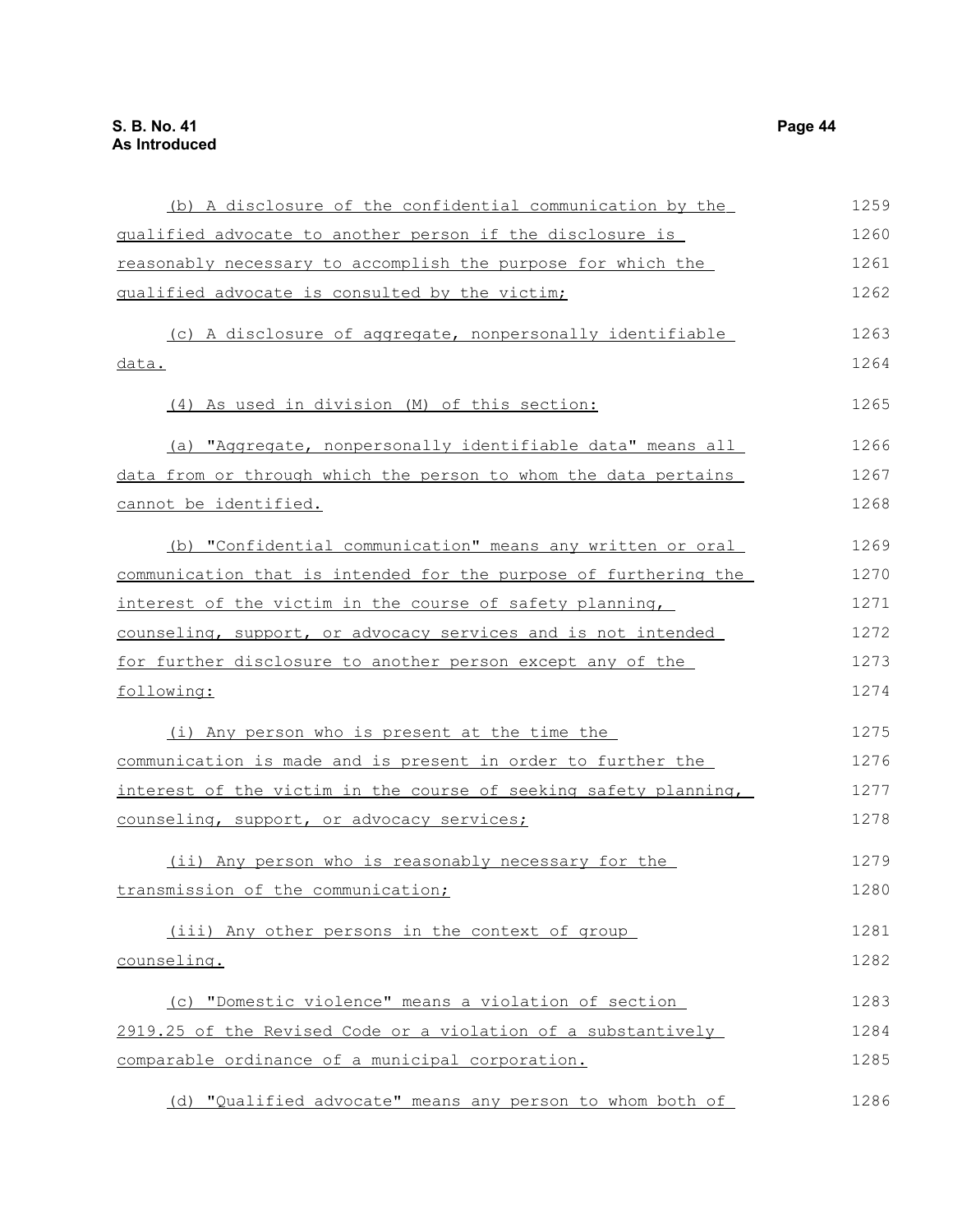the following apply:

| (i) The person has completed at least forty hours of             | 1288 |
|------------------------------------------------------------------|------|
| training in advocacy for victims of sexual violence, menacing by | 1289 |
| stalking, or domestic violence.                                  | 1290 |
| (ii) The person is an employee or volunteer of a qualified       | 1291 |
| victim services program.                                         | 1292 |
| (e) "Qualified victim services program" means either of          | 1293 |
| the following:                                                   | 1294 |
| (i) A nongovernmental, nonprofit, community-based program        | 1295 |
| that receives moneys administered by the office of the Ohio      | 1296 |
| attorney general or the United States department of justice;     | 1297 |
| offers safety planning, counseling, support, or advocacy         | 1298 |
| services to victims of sexual violence, menacing by stalking, or | 1299 |
| domestic violence; and adheres to the standards set forth by the | 1300 |
| federally recognized state sexual violence or state domestic     | 1301 |
| violence coalitions;                                             | 1302 |
| (ii) A rape crisis program.                                      | 1303 |
| (f) "Rape crisis program" has the same meaning as in             | 1304 |
| section 109.921 of the Revised Code.                             | 1305 |
| (q) "Sexual violence" means any of the following:                | 1306 |
| (i) A violation of section 2907.02, 2907.03, 2907.04,            | 1307 |
| 2907.05, or former section 2907.12 of the Revised Code;          | 1308 |
| (ii) A violation of an existing or former municipal              | 1309 |
| ordinance or law of this state, any other state, or the United   | 1310 |
| States that is or was substantially equivalent to any of the     | 1311 |
| sections specified in division (M)(4)(g)(i) of this section.     | 1312 |
| (h) "Menacing by stalking" means a violation of section          | 1313 |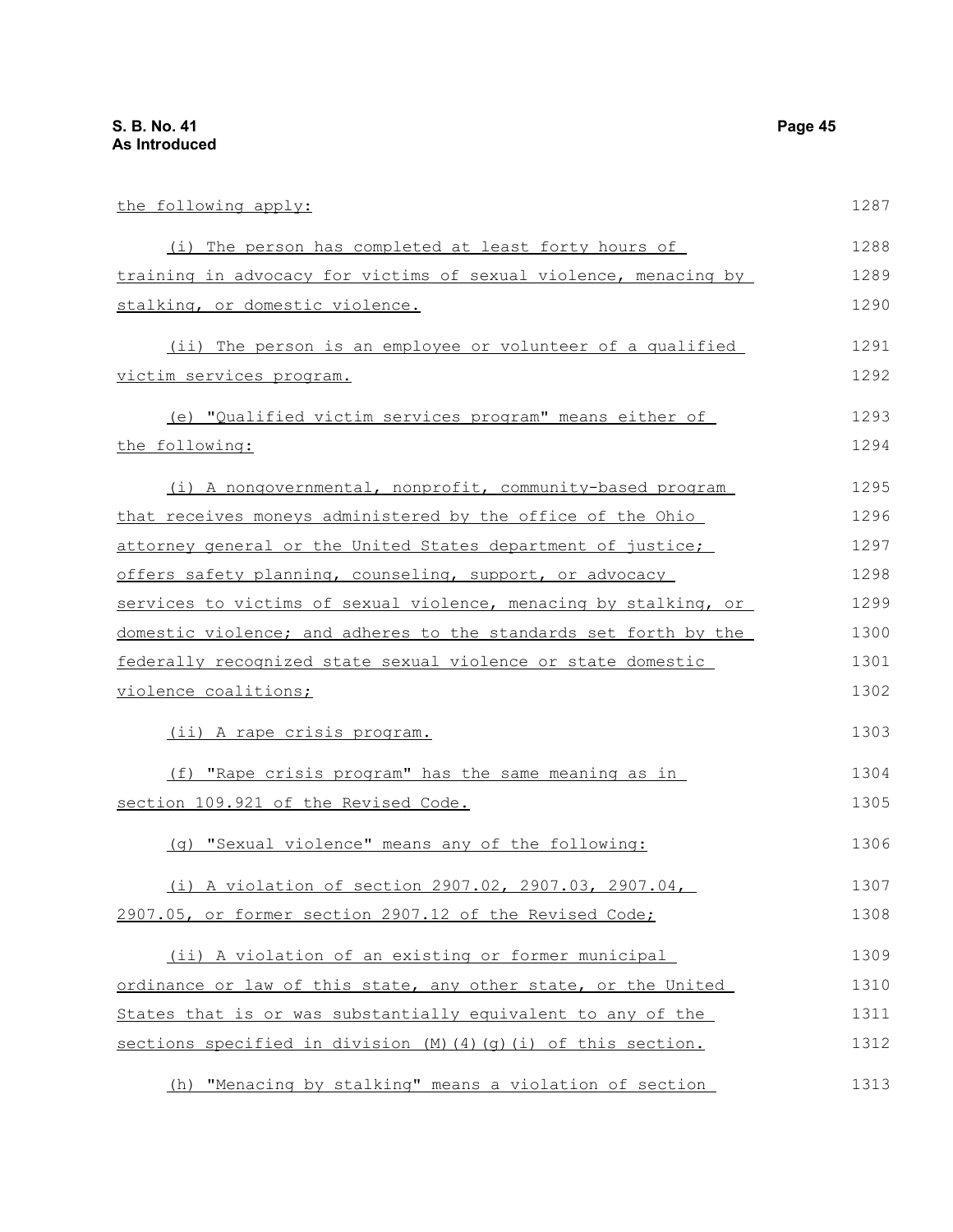(i) "Victim" means a person who seeks safety planning, counseling, support, or advocacy services at a qualified victim services program if those services are related to sexual violence, menacing by stalking, or domestic violence against the person. **Sec. 2921.22.** (A)(1) Except as provided in division (A)(2) of this section, no person, knowing that a felony has been or is being committed, shall knowingly fail to report such information to law enforcement authorities. (2) No person, knowing that a violation of division (B) of section 2913.04 of the Revised Code has been, or is being committed or that the person has received information derived from such a violation, shall knowingly fail to report the violation to law enforcement authorities. (B) Except for conditions that are within the scope of division (E) of this section, no person giving aid to a sick or injured person shall negligently fail to report to law enforcement authorities any gunshot or stab wound treated or observed by the person, or any serious physical harm to persons that the person knows or has reasonable cause to believe resulted from an offense of violence. (C) No person who discovers the body or acquires the first knowledge of the death of a person shall fail to report the death immediately to a physician or advanced practice registered 1316 1317 1318 1319 1320 1321 1322 1323 1324 1325 1326 1327 1328 1329 1330 1331 1332 1333 1334 1335 1336 1337 1338 1339

2 903.211 of the Revised Code or a violation of a substantively

comparable ordinance of a municipal corporation.

nurse whom the person knows to be treating the deceased for a condition from which death at such time would not be unexpected, or to a law enforcement officer, an ambulance service, an 1340 1341 1342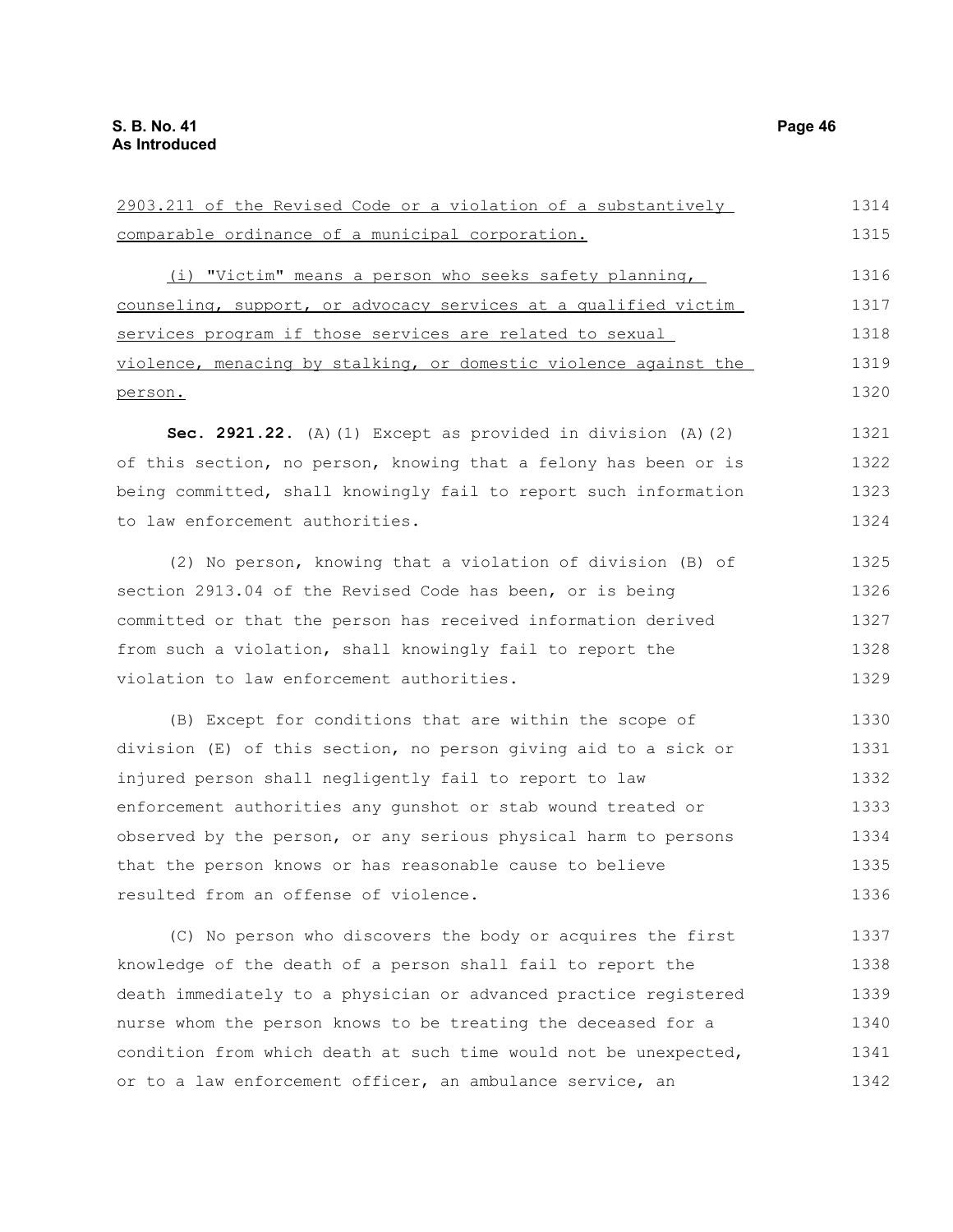#### **S. B. No. 41 Page 47 As Introduced**

emergency squad, or the coroner in a political subdivision in which the body is discovered, the death is believed to have occurred, or knowledge concerning the death is obtained. For purposes of this division, "advanced practice registered nurse" does not include a certified registered nurse anesthetist. 1343 1344 1345 1346 1347

(D) No person shall fail to provide upon request of the person to whom a report required by division (C) of this section was made, or to any law enforcement officer who has reasonable cause to assert the authority to investigate the circumstances surrounding the death, any facts within the person's knowledge that may have a bearing on the investigation of the death. 1348 1349 1350 1351 1352 1353

(E)(1) As used in this division, "burn injury" means any of the following: 1354 1355

(a) Second or third degree burns;

(b) Any burns to the upper respiratory tract or laryngeal edema due to the inhalation of superheated air; 1357 1358

(c) Any burn injury or wound that may result in death; 1359

(d) Any physical harm to persons caused by or as the result of the use of fireworks, novelties and trick noisemakers, and wire sparklers, as each is defined by section 3743.01 of the Revised Code. 1360 1361 1362 1363

(2) No physician, nurse, physician assistant, or limited practitioner who, outside a hospital, sanitarium, or other medical facility, attends or treats a person who has sustained a burn injury that is inflicted by an explosion or other incendiary device or that shows evidence of having been inflicted in a violent, malicious, or criminal manner shall fail to report the burn injury immediately to the local arson, or fire and explosion investigation, bureau, if there is a bureau 1364 1365 1366 1367 1368 1369 1370 1371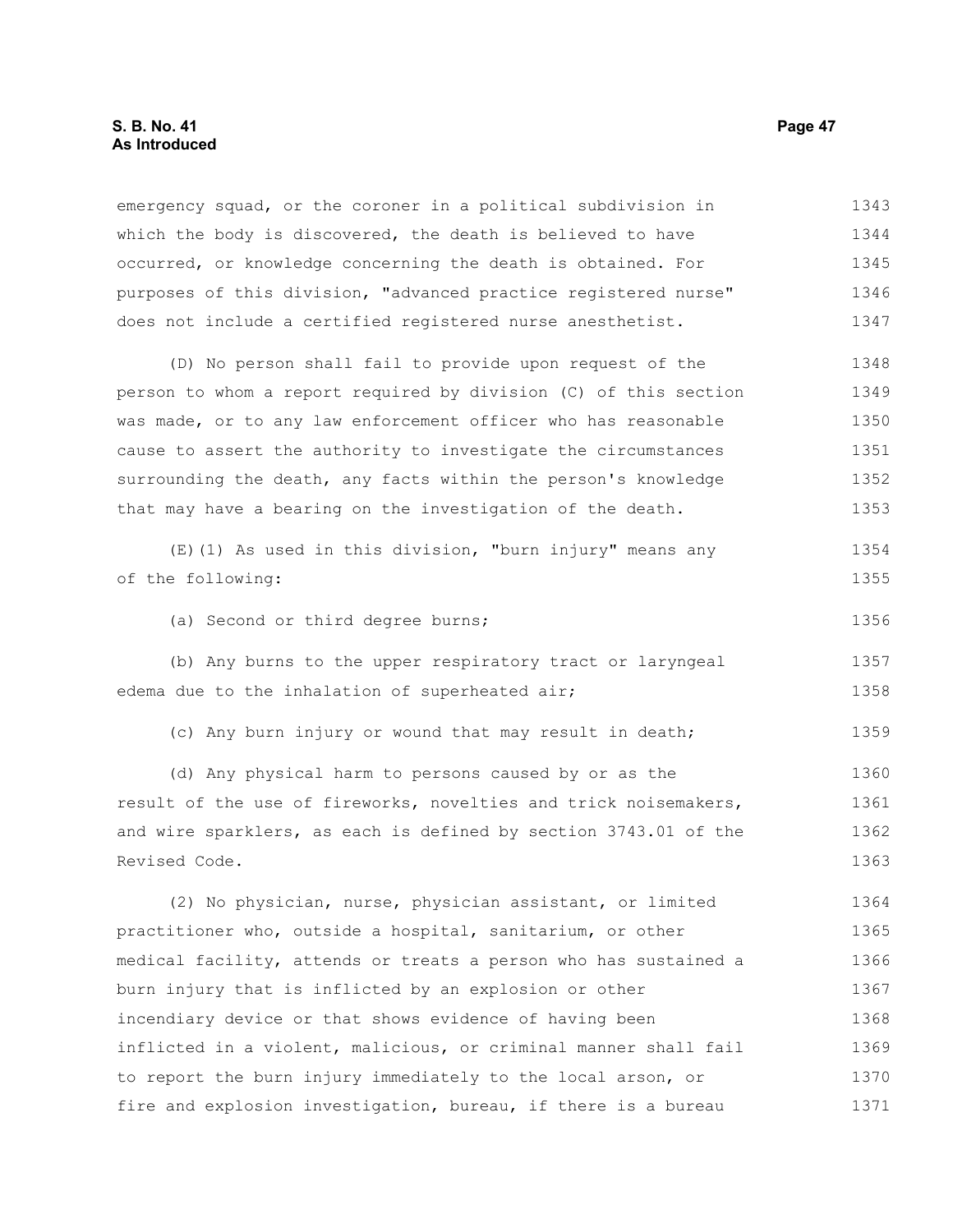#### **S. B. No. 41 Page 48 As Introduced**

of this type in the jurisdiction in which the person is attended or treated, or otherwise to local law enforcement authorities. 1372 1373

(3) No manager, superintendent, or other person in charge of a hospital, sanitarium, or other medical facility in which a person is attended or treated for any burn injury that is inflicted by an explosion or other incendiary device or that shows evidence of having been inflicted in a violent, malicious, or criminal manner shall fail to report the burn injury immediately to the local arson, or fire and explosion investigation, bureau, if there is a bureau of this type in the jurisdiction in which the person is attended or treated, or otherwise to local law enforcement authorities. 1374 1375 1376 1377 1378 1379 1380 1381 1382 1383

(4) No person who is required to report any burn injury under division  $(E)(2)$  or  $(3)$  of this section shall fail to file, within three working days after attending or treating the victim, a written report of the burn injury with the office of the state fire marshal. The report shall comply with the uniform standard developed by the state fire marshal pursuant to division (A)(15) of section 3737.22 of the Revised Code. 1384 1385 1386 1387 1388 1389 1390

(5) Anyone participating in the making of reports under division (E) of this section or anyone participating in a judicial proceeding resulting from the reports is immune from any civil or criminal liability that otherwise might be incurred or imposed as a result of such actions. Notwithstanding section 4731.22 of the Revised Code, the physician-patient relationship or advanced practice registered nurse-patient relationship is not a ground for excluding evidence regarding a person's burn injury or the cause of the burn injury in any judicial proceeding resulting from a report submitted under division (E) of this section. 1391 1392 1393 1394 1395 1396 1397 1398 1399 1400 1401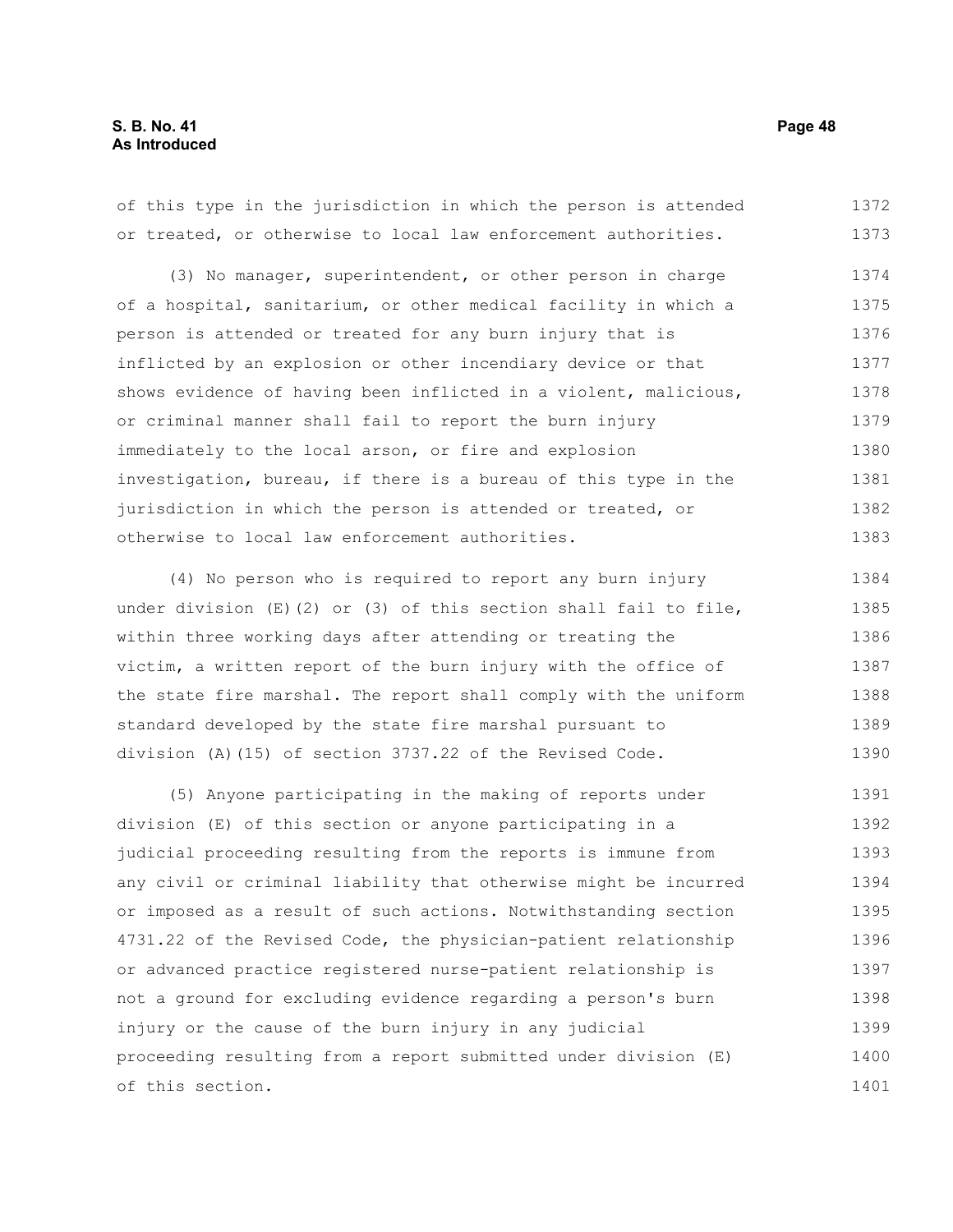#### **S. B. No. 41 Page 49 As Introduced**

(F)(1) Any doctor of medicine or osteopathic medicine, hospital intern or resident, nurse, psychologist, social worker, independent social worker, social work assistant, licensed professional clinical counselor, licensed professional counselor, independent marriage and family therapist, or marriage and family therapist who knows or has reasonable cause to believe that a patient or client has been the victim of domestic violence, as defined in section 3113.31 of the Revised Code, shall note that knowledge or belief and the basis for it in the patient's or client's records. 1402 1403 1404 1405 1406 1407 1408 1409 1410 1411

(2) Notwithstanding section 4731.22 of the Revised Code, the physician-patient privilege or advanced practice registered nurse-patient privilege shall not be a ground for excluding any information regarding the report containing the knowledge or belief noted under division (F)(1) of this section, and the information may be admitted as evidence in accordance with the Rules of Evidence. 1412 1413 1414 1415 1416 1417 1418

(G) Divisions (A) and (D) of this section do not require disclosure of information, when any of the following applies: 1419 1420

(1) The information is privileged by reason of the relationship between attorney and client; physician and patient; advanced practice registered nurse and patient; licensed psychologist or licensed school psychologist and client; licensed professional clinical counselor, licensed professional counselor, independent social worker, social worker, independent marriage and family therapist, or marriage and family therapist and client; member of the clergy, rabbi, minister, or priest and any person communicating information confidentially to the member of the clergy, rabbi, minister, or priest for a religious counseling purpose of a professional character; husband and 1421 1422 1423 1424 1425 1426 1427 1428 1429 1430 1431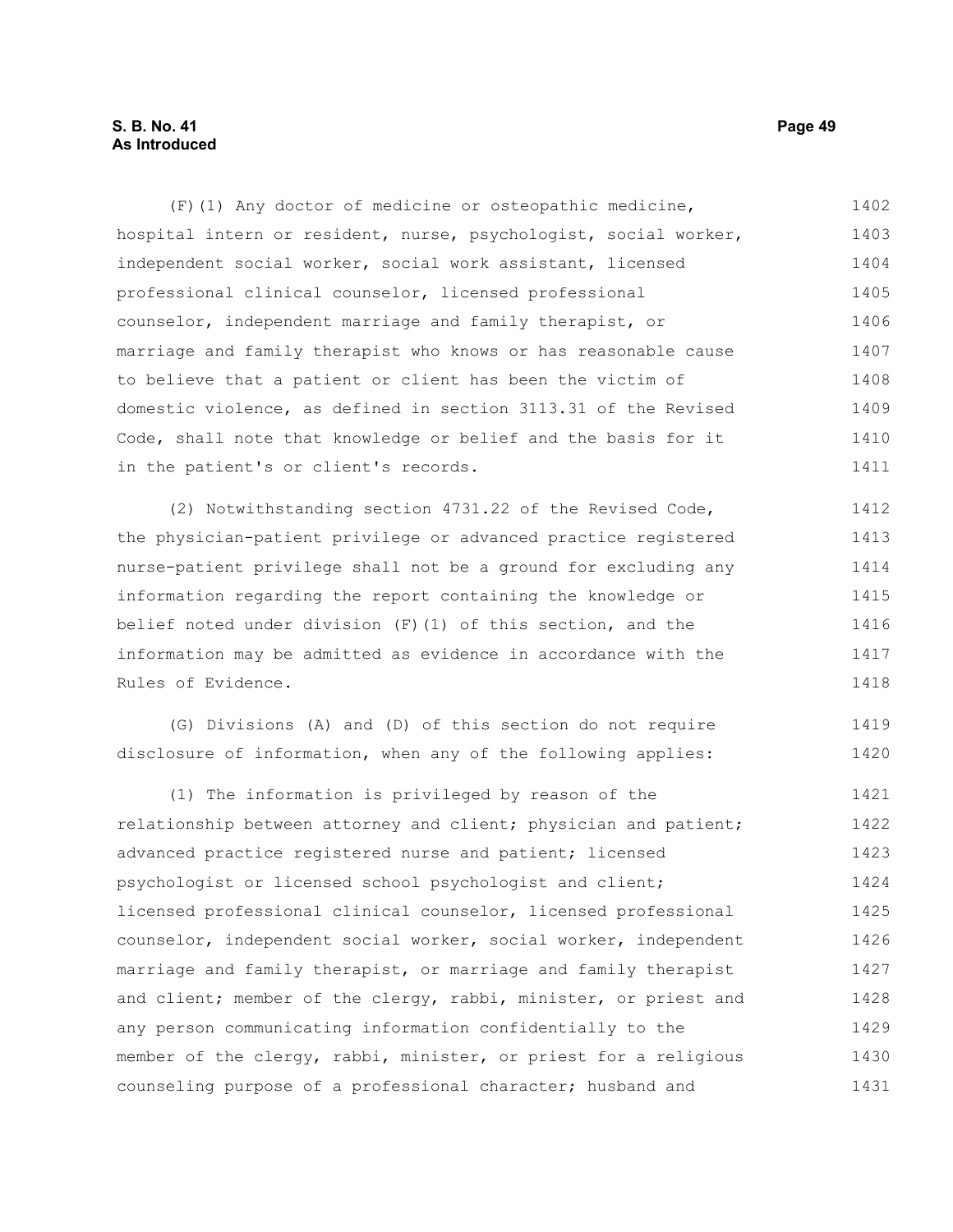a telecommunications relay service call; or a qualified advocate and a victim of sexual violence, menacing by stalking, or domestic violence. (2) The information would tend to incriminate a member of the actor's immediate family. (3) Disclosure of the information would amount to revealing a news source, privileged under section 2739.04 or 2739.12 of the Revised Code. (4) Disclosure of the information would amount to disclosure by a member of the ordained clergy of an organized religious body of a confidential communication made to that member of the clergy in that member's capacity as a member of the clergy by a person seeking the aid or counsel of that member of the clergy. (5) Disclosure would amount to revealing information acquired by the actor in the course of the actor's duties in connection with a bona fide program of treatment or services for drug dependent persons or persons in danger of drug dependence, which program is maintained or conducted by a hospital, clinic, person, agency, or community addiction services provider whose alcohol and drug addiction services are certified pursuant to section 5119.36 of the Revised Code. (6) Disclosure would amount to revealing information acquired by the actor in the course of the actor's duties in connection with a bona fide program for providing counseling services to victims of crimes that are violations of section 2907.02 or 2907.05 of the Revised Code or to victims of felonious sexual penetration in violation of former section 1433 1434 1435 1436 1437 1438 1439 1440 1441 1442 1443 1444 1445 1446 1447 1448 1449 1450 1451 1452 1453 1454 1455 1456 1457 1458 1459 1460

wife;  $\theta$  - a communications assistant and those who are a party to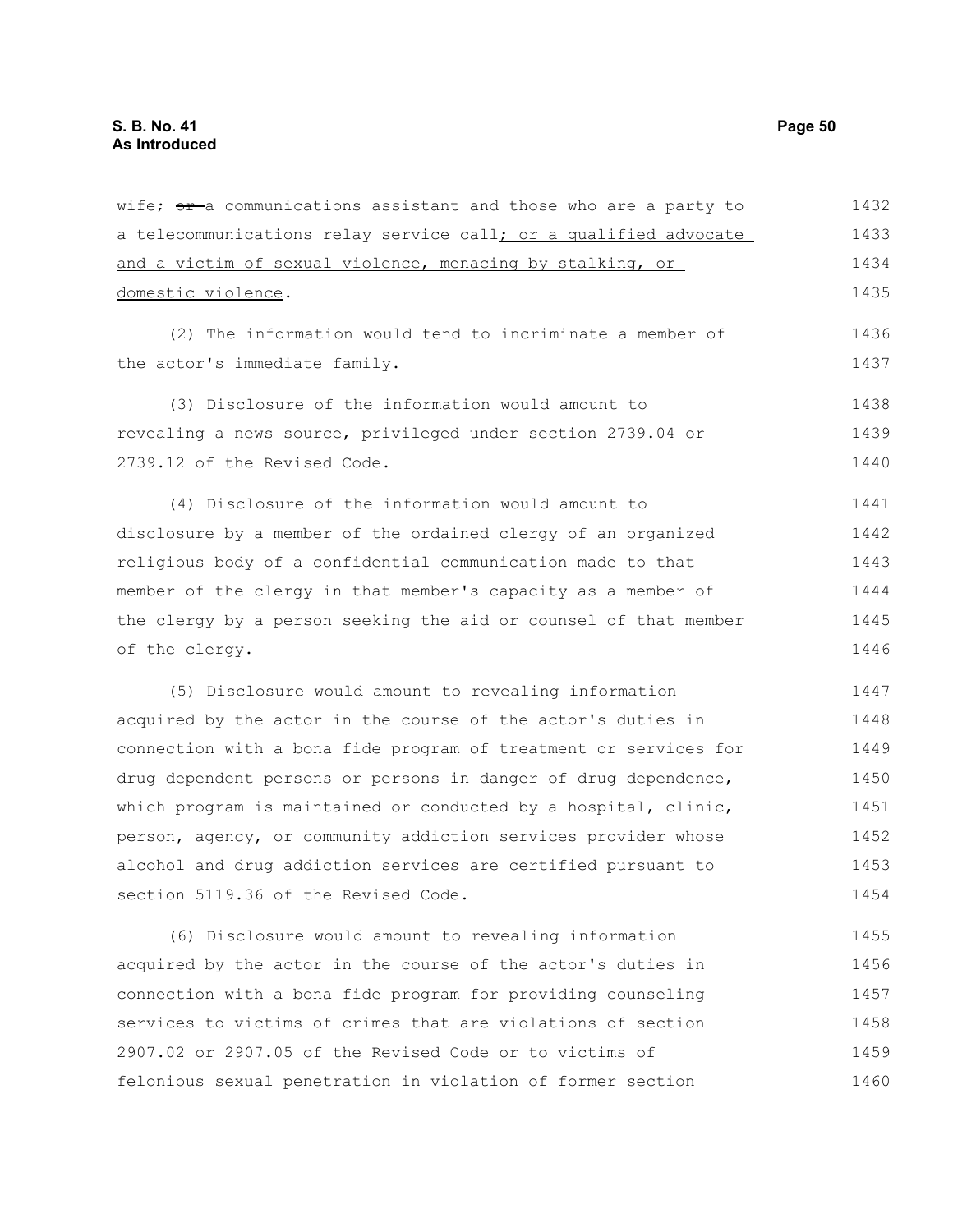2907.12 of the Revised Code. As used in this division, "counseling services" include services provided in an informal setting by a person who, by education or experience, is competent to provide those services. (7)(a) Disclosure would amount to revealing information acquired by the actor in the course of the actor's duties in a designated victim advocacy office, women's center, health center, or other program to which all of the following apply: (i) The office, center, or program provides safety planning, counseling, support, or advocacy services to victims of domestic violence, menacing by stalking, or sexual violence. (ii) The office, center, or program is located on the campus of, or is affiliated with, a two-year or four-year postsecondary educational institution in this state. (iii) The office, center, or program employs or otherwise engages one or more qualified advocates. (iv) The office, center, or program has a memorandum of understanding with a qualified victim services program. (b) As used in divisions (G)(1) and (7) of this section: (i) "Domestic violence," "menacing by stalking," "qualified victim services program," "sexual violence," and "victim" have the same meanings as in division (M) of section 2317.02 of the Revised Code. (ii) "Qualified advocate" means any person who has completed at least forty hours of training in advocacy for victims of sexual violence, menacing by stalking, or domestic violence, and who is an employee or volunteer of a designated victim advocacy office, women's center, health center, or other 1461 1462 1463 1464 1465 1466 1467 1468 1469 1470 1471 1472 1473 1474 1475 1476 1477 1478 1479 1480 1481 1482 1483 1484 1485 1486 1487 1488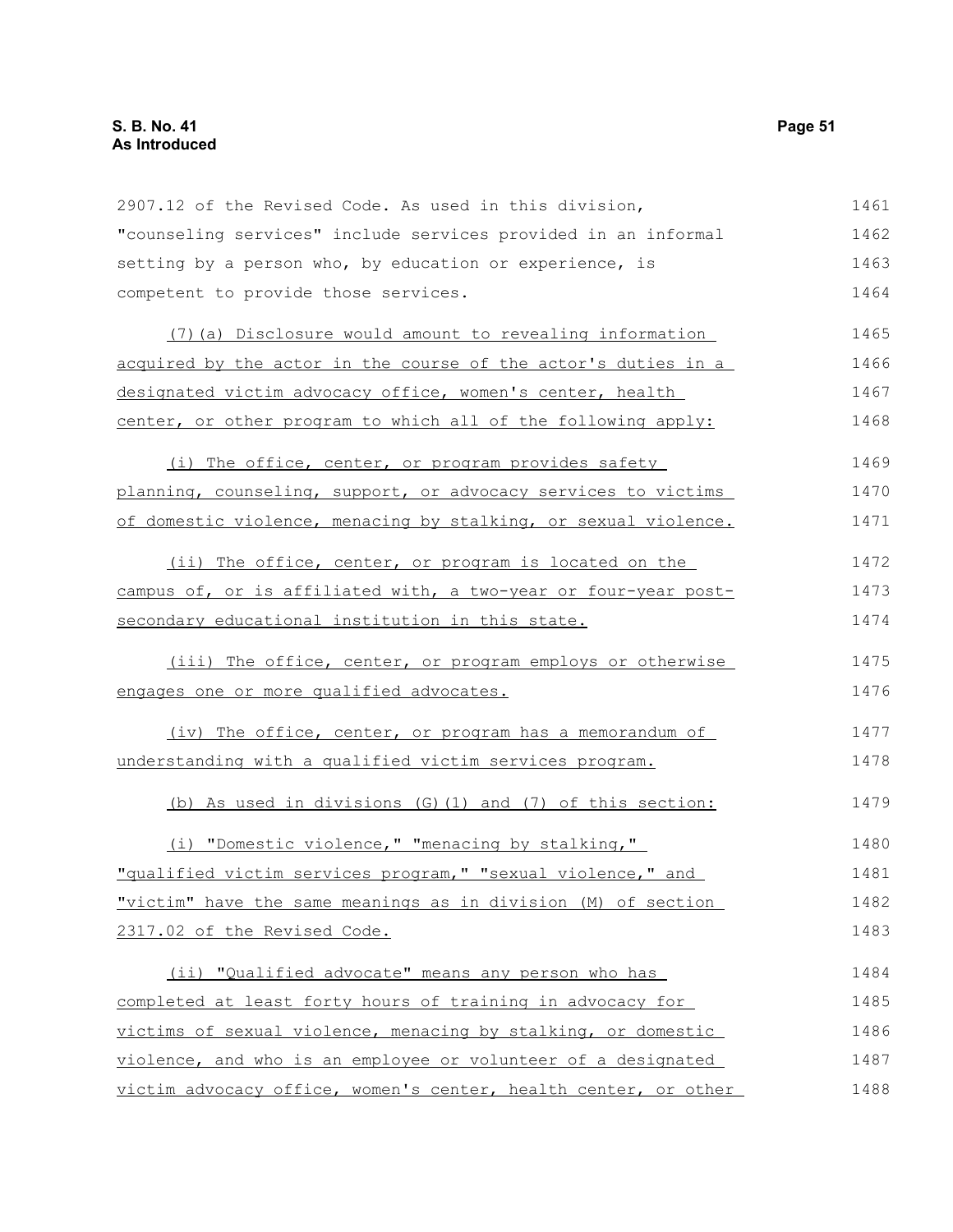program described in division (G)(7)(a) of this section. (H) No disclosure of information pursuant to this section gives rise to any liability or recrimination for a breach of privilege or confidence. (I) Whoever violates division (A) or (B) of this section is guilty of failure to report a crime. Violation of division (A)(1) of this section is a misdemeanor of the fourth degree. Violation of division (A)(2) or (B) of this section is a misdemeanor of the second degree. (J) Whoever violates division (C) or (D) of this section is guilty of failure to report knowledge of a death, a misdemeanor of the fourth degree. (K)(1) Whoever negligently violates division (E) of this section is guilty of a minor misdemeanor. (2) Whoever knowingly violates division (E) of this section is guilty of a misdemeanor of the second degree. (L) As used in this section, "nurse" includes an advanced practice registered nurse, registered nurse, and licensed practical nurse. **Section 2.** That existing sections 2151.421, 2317.02, and 2921.22 of the Revised Code are hereby repealed. **Section 3.** Section 2151.421 of the Revised Code is presented in this act as a composite of the section as amended by both Sub. H.B. 158 and Am. Sub. H.B. 493 of the 131st General Assembly. The General Assembly, applying the principle stated in division (B) of section 1.52 of the Revised Code that amendments are to be harmonized if reasonably capable of simultaneous operation, finds that the composite is the resulting version of 1489 1490 1491 1492 1493 1494 1495 1496 1497 1498 1499 1500 1501 1502 1503 1504 1505 1506 1507 1508 1509 1510 1511 1512 1513 1514 1515 1516